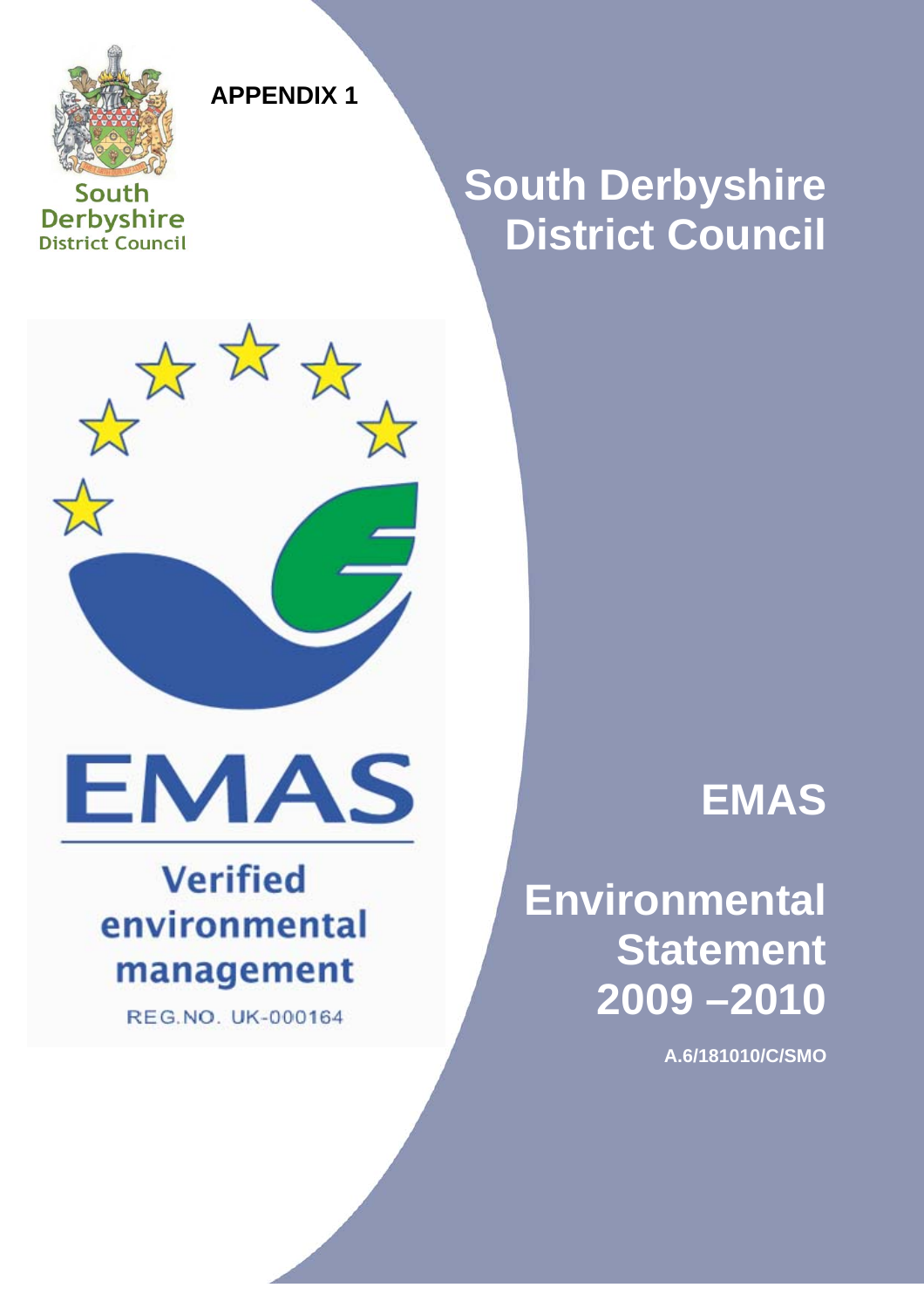#### **Foreword from The Leader of the Council and The Chief Executive**

 $\mathcal{L}_\mathcal{L} = \{ \mathcal{L}_\mathcal{L} = \{ \mathcal{L}_\mathcal{L} = \{ \mathcal{L}_\mathcal{L} = \{ \mathcal{L}_\mathcal{L} = \{ \mathcal{L}_\mathcal{L} = \{ \mathcal{L}_\mathcal{L} = \{ \mathcal{L}_\mathcal{L} = \{ \mathcal{L}_\mathcal{L} = \{ \mathcal{L}_\mathcal{L} = \{ \mathcal{L}_\mathcal{L} = \{ \mathcal{L}_\mathcal{L} = \{ \mathcal{L}_\mathcal{L} = \{ \mathcal{L}_\mathcal{L} = \{ \mathcal{L}_\mathcal{$ 

South Derbyshire District Council (SDDC) is committed to preventing pollution to the environment and, furthermore, implementing environmental improvements. To this end we have sought to develop an environmental management system compliant with the Eco-Management and Audit Scheme (EMAS) and ISO14001.

In the near future, we aim to join the few authorities in the UK that have successfully implemented and been accredited by the prestigious European EMAS standard which will put us in a strong position to make further environmental improvements across the Council.

Since the beginning of the journey towards EMAS accreditation, which began in 2007, the Council has made huge leaps forward with regards to its legal compliance, enthusing its staff with an environmental awareness in all of their activities whilst making changes to buildings that reduce both our resource consumption and our carbon dioxide emissions.

Clearly, there is more that can be done, but with ongoing strong backing from elected members and senior management, combined with adequate resources; our EMAS system can deliver important and substantial changes to our District.

The improvements that are already evident demonstrate our commitment to the scheme. Moreover, the accreditation to this flagship standard sends a message to all about the high standards of care for the environment that they can expect from the Council. The system will also secure improvements on climate change, deliver the Nottingham Declaration commitments and impact positively on local businesses.

Our long-term aim is be recognised as one of the best performing Councils in the country with regards to the management of our environmental impacts. We are convinced that this is precisely what our EMAS scheme will deliver.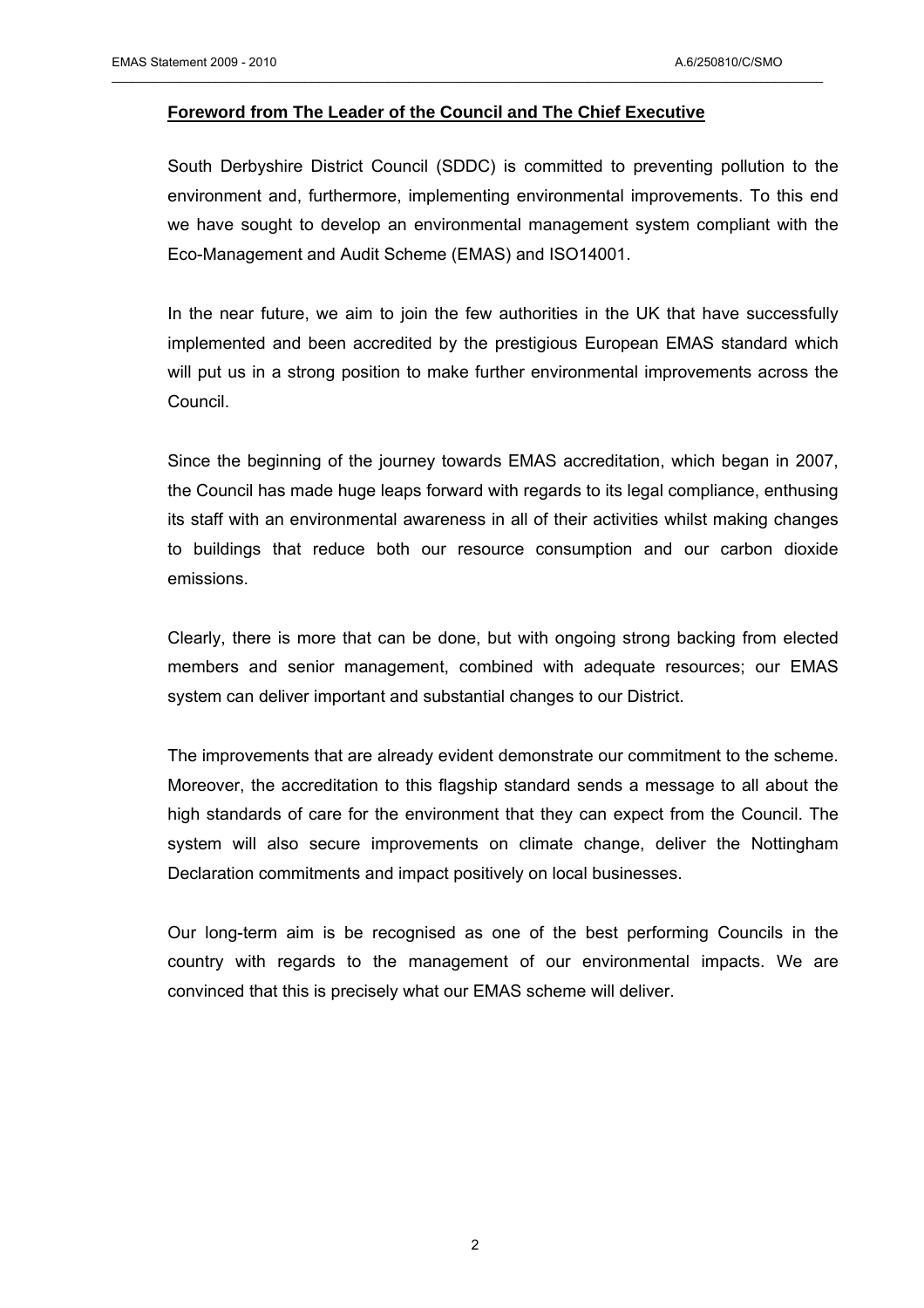#### **Contents**

- 1.0 Introduction
- 2.0 SDDC Environmental Policy
- 3.0 The Council and EMAS
- 4.0 EMAS Scope and Organisation
- 5.0 Summary of Environmental Aspects

 $\mathcal{L}_\mathcal{L} = \{ \mathcal{L}_\mathcal{L} = \{ \mathcal{L}_\mathcal{L} = \{ \mathcal{L}_\mathcal{L} = \{ \mathcal{L}_\mathcal{L} = \{ \mathcal{L}_\mathcal{L} = \{ \mathcal{L}_\mathcal{L} = \{ \mathcal{L}_\mathcal{L} = \{ \mathcal{L}_\mathcal{L} = \{ \mathcal{L}_\mathcal{L} = \{ \mathcal{L}_\mathcal{L} = \{ \mathcal{L}_\mathcal{L} = \{ \mathcal{L}_\mathcal{L} = \{ \mathcal{L}_\mathcal{L} = \{ \mathcal{L}_\mathcal{$ 

- 6.0 Corporate Targets and Objectives
- 7.0 Planning
- 8.0 Climate Change and Energy
- 9.0 Air Quality
- 10.0 Built Environment
- 11.0 Noise
- 12.0 Purchasing of Goods and Services
- 13.0 Waste and Recycling
- 14.0 Water
- 15.0 Education
- 16.0 Legal and Other Requirements
- 17.0 Conclusions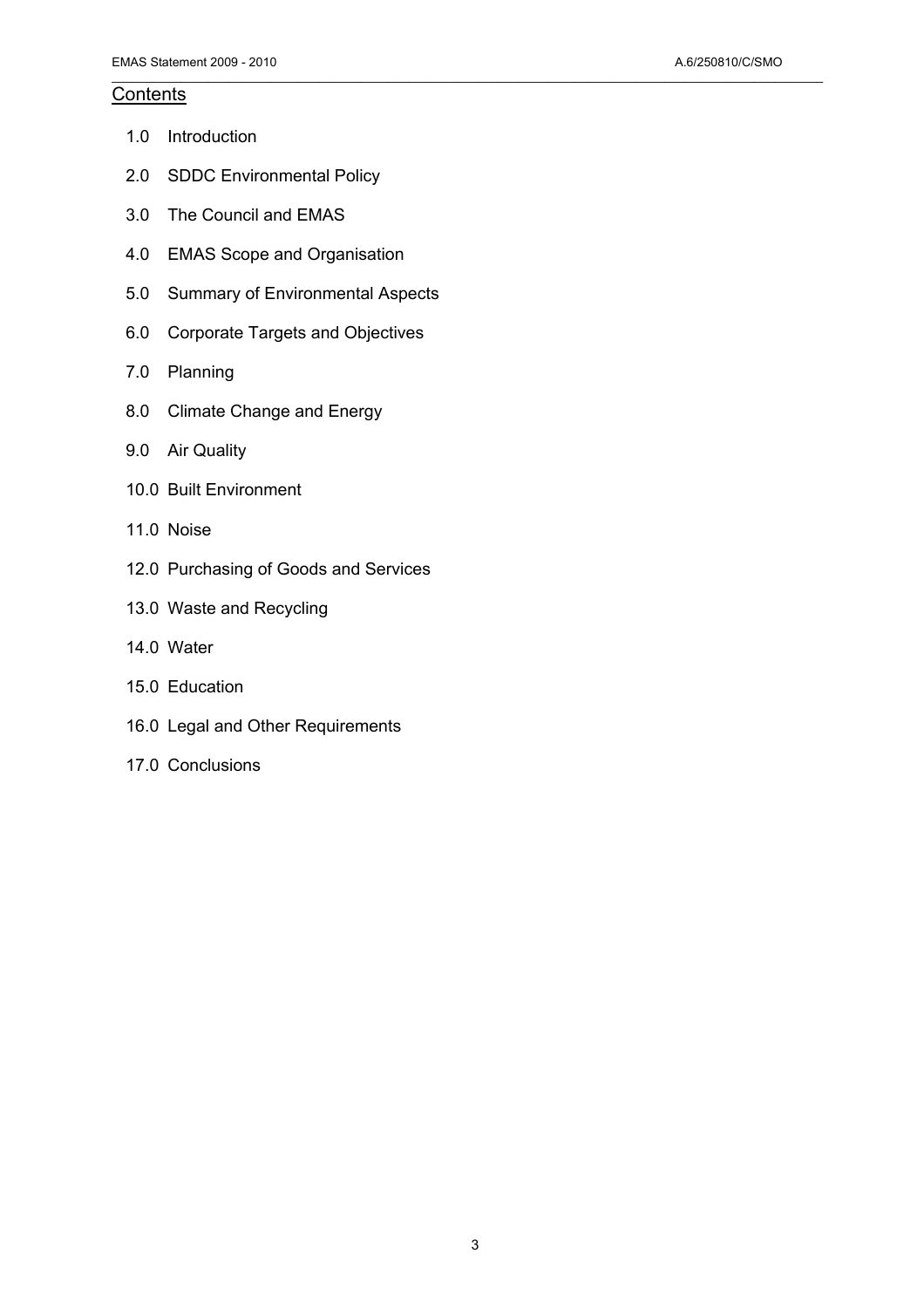#### **1.0 Introduction**

South Derbyshire District Council is implementing an Environmental Management System (EMS) to manage all activities and departments within the council and deliver improvements to service delivery, resource utilisation and business related issues such as travel and procurement.

 $\mathcal{L}_\mathcal{L} = \{ \mathcal{L}_\mathcal{L} = \{ \mathcal{L}_\mathcal{L} = \{ \mathcal{L}_\mathcal{L} = \{ \mathcal{L}_\mathcal{L} = \{ \mathcal{L}_\mathcal{L} = \{ \mathcal{L}_\mathcal{L} = \{ \mathcal{L}_\mathcal{L} = \{ \mathcal{L}_\mathcal{L} = \{ \mathcal{L}_\mathcal{L} = \{ \mathcal{L}_\mathcal{L} = \{ \mathcal{L}_\mathcal{L} = \{ \mathcal{L}_\mathcal{L} = \{ \mathcal{L}_\mathcal{L} = \{ \mathcal{L}_\mathcal{$ 

The system being used to achieve these improvements is the Eco-Management and Audit Scheme known as EMAS, which incorporates accreditation to the ISO14001: 2004 of environmental management. EMAS is a European Union scheme to manage all aspects of the business whilst the ISO14000 series is an internationally accepted standard that sets out the requirements of an effective EMS. EMAS has been chosen as the lead standard in this authority due to the requirement for open reporting and communication of progress and development.

The reporting period for EMAS runs annually from the beginning  $1<sup>st</sup>$  April until the  $31<sup>st</sup>$ March to coincide with external audits to verify the system.

The system is live throughout the council and is beginning to make some real differences within the buildings, services and processes by keeping the authority legally compliant, improving our procedures and reducing our consumption of resources.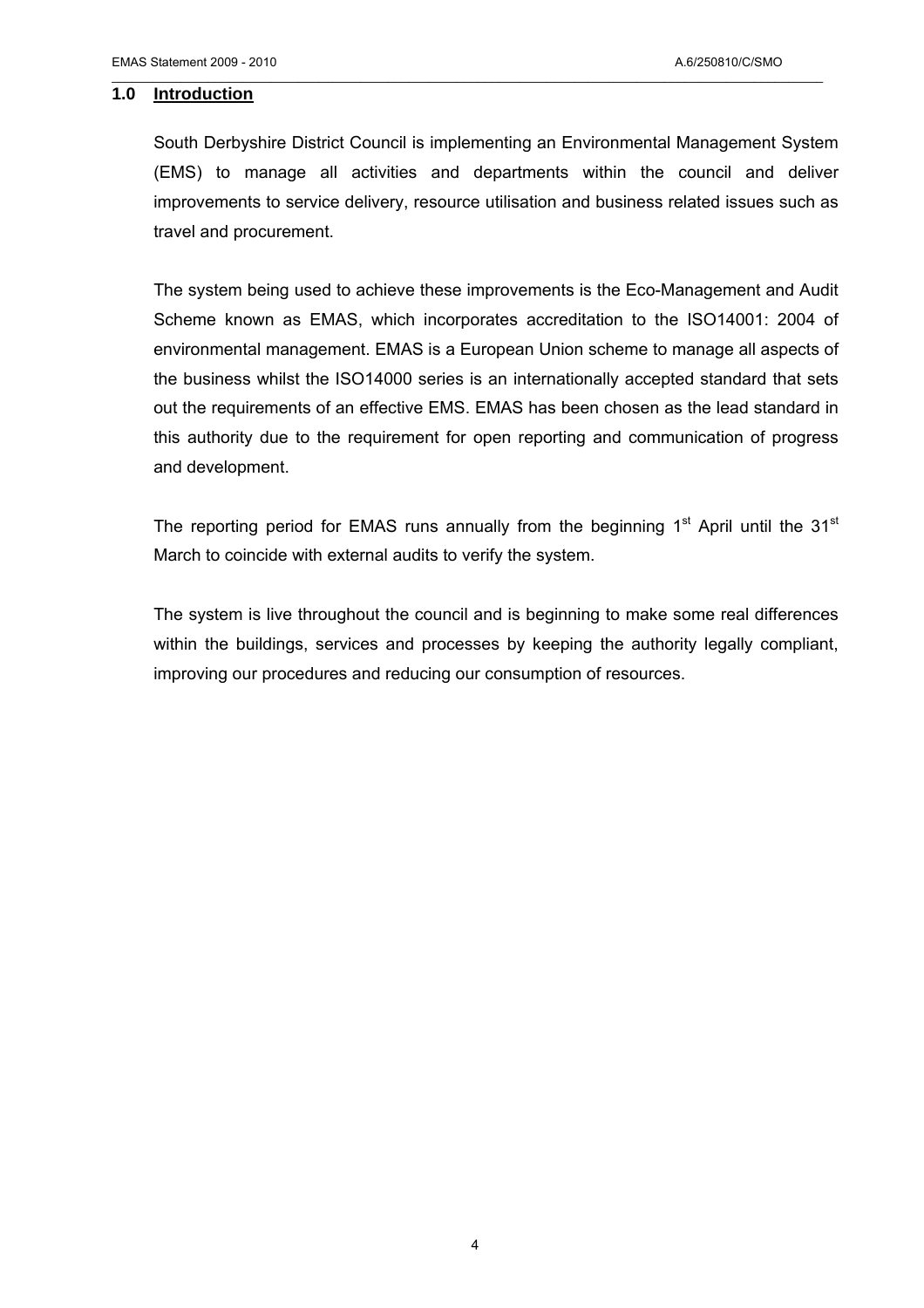#### **2.0 Environmental Policy**

South Derbyshire District Council has identified that its activities across the district have both beneficial and negative impacts on the Environment. The council is committed to monitoring and improving environmental impacts across all activities in accordance with the councils vision and policies as set out in the Corporate Plan.

 $\mathcal{L}_\mathcal{L} = \{ \mathcal{L}_\mathcal{L} = \{ \mathcal{L}_\mathcal{L} = \{ \mathcal{L}_\mathcal{L} = \{ \mathcal{L}_\mathcal{L} = \{ \mathcal{L}_\mathcal{L} = \{ \mathcal{L}_\mathcal{L} = \{ \mathcal{L}_\mathcal{L} = \{ \mathcal{L}_\mathcal{L} = \{ \mathcal{L}_\mathcal{L} = \{ \mathcal{L}_\mathcal{L} = \{ \mathcal{L}_\mathcal{L} = \{ \mathcal{L}_\mathcal{L} = \{ \mathcal{L}_\mathcal{L} = \{ \mathcal{L}_\mathcal{$ 

The council are implementing an Environmental Management System under the framework provided by the Eco-Management and Audit Scheme (EMAS) to achieve this. This process will evaluate its operations, define its performance, identify scope for improvement and help develop targets and objectives to deliver continuous improvements in its management of environmental issues.

Through the implementation of EMAS the SDDC is committed to:

- Comply with environmental legislation which govern our activities,
- Reduce our impact on identified activities on global environmental issues such as climate change, resource depletion, ecological damage, as well as on locally disruptive factors such as noise, traffic and maintenance.
- Minimise waste produced in all parts of the business,
- Help all employees to reduce, reuse or recycle office materials, manage energy and water efficiently, reduce council transport impacts and adopt practical environmental purchasing guidance and systems,
- Consider the environmental impact of built development in line with South Derbyshire District Councils future planning policies,
- Develop strategic partnerships with local, regional and national organisations to improve the management of environmental issues,
- Promote environmental awareness to South Derbyshire, businesses and communities and support environmental initiatives,
- Produce information about our performance to employees, contractors and the public through the production of an annual validated environmental statement.
- Gain accreditation to EMAS through external verification,
- Develop systems to implement and review this policy

To achieve this SDDC is committed to assigning appropriate levels of staff and financial resources to deliver the aims of the environmental policy.

This Environmental Policy has been agreed, signed and verified for implementation by: -

haink McArolle

Frank McArdle **Chief Executive Officer**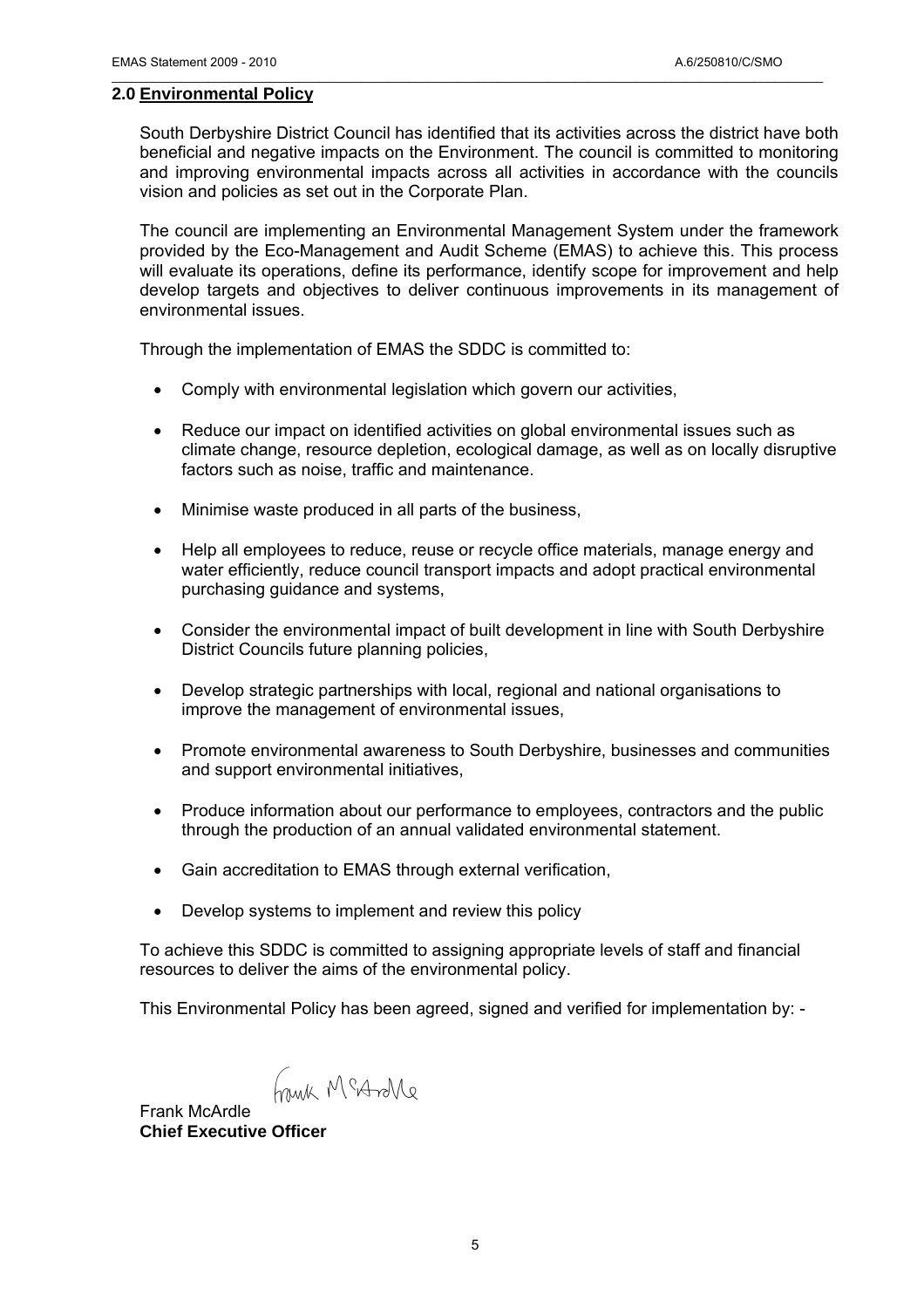#### **3.0 The Council and EMAS**

Located in the Heart of England and the National Forest, South Derbyshire has been the fastest growing district in Derbyshire for almost two decades**.** It is the place to enjoy quiet rural recreation amid rolling English countryside dotted with picturesque and historic villages. South Derbyshire includes the attractive rural areas to be found in the valleys of the River Trent and Dove - with historic villages, such as Melbourne, Ticknall or Repton – and the market town of Swadlincote.

 $\mathcal{L}_\mathcal{L} = \{ \mathcal{L}_\mathcal{L} = \{ \mathcal{L}_\mathcal{L} = \{ \mathcal{L}_\mathcal{L} = \{ \mathcal{L}_\mathcal{L} = \{ \mathcal{L}_\mathcal{L} = \{ \mathcal{L}_\mathcal{L} = \{ \mathcal{L}_\mathcal{L} = \{ \mathcal{L}_\mathcal{L} = \{ \mathcal{L}_\mathcal{L} = \{ \mathcal{L}_\mathcal{L} = \{ \mathcal{L}_\mathcal{L} = \{ \mathcal{L}_\mathcal{L} = \{ \mathcal{L}_\mathcal{L} = \{ \mathcal{L}_\mathcal{$ 

People want to live and work in South Derbyshire having a population of 91,800 as per Office of National Statistics Mid-2008 population estimate and South Derbyshire District Council employs approximately 385 employees. South Derbyshire District Council has a rich agricultural, mining and pottery history and is one of the fastest growing districts in the East Midlands. [\(http://www.statistics.gov.uk/statbase/Product.asp?vlnk=15106](http://www.statistics.gov.uk/statbase/Product.asp?vlnk=15106))

South Derbyshire District Council began looking into the management of their environmental performance in late 2005. Initially the focus was based around the issue of climate change particularly with regards to energy.

It was formally decided that the council as a body needed a more focused and sustained effort and management of environmental issues. In June 2009 the council became accredited to both EMAS and ISO14001.

Since this very early conceptual stage EMAS has become engrained across all departments. Each department has been reviewed, with key activities being risk rated, a legal register of environmental legislation compiled, a formal Environmental Policy had been drafted and adopted, targets and objectives have been defined for each department both on a departmental and corporate level each of which being assigned to a responsible person and being deadline defined.

The areas covered by the accreditation are the Civic Offices covering 685 $m^2$ , Darklands Depot covering 821 $m^2$ , Greenbank Leisure Centre covering 436.6 $m^2$  and Rosliston Forestry Centre covering 1,363.1m<sup>2</sup>. The total area covered is 3,305.7m<sup>2</sup>.

The council is now proud to declare that since accreditation to these schemes in 2009 we have retained the standard again and are accredited to operational systems, which are actively managed and targeted to attain continuous improvement across our activities.

6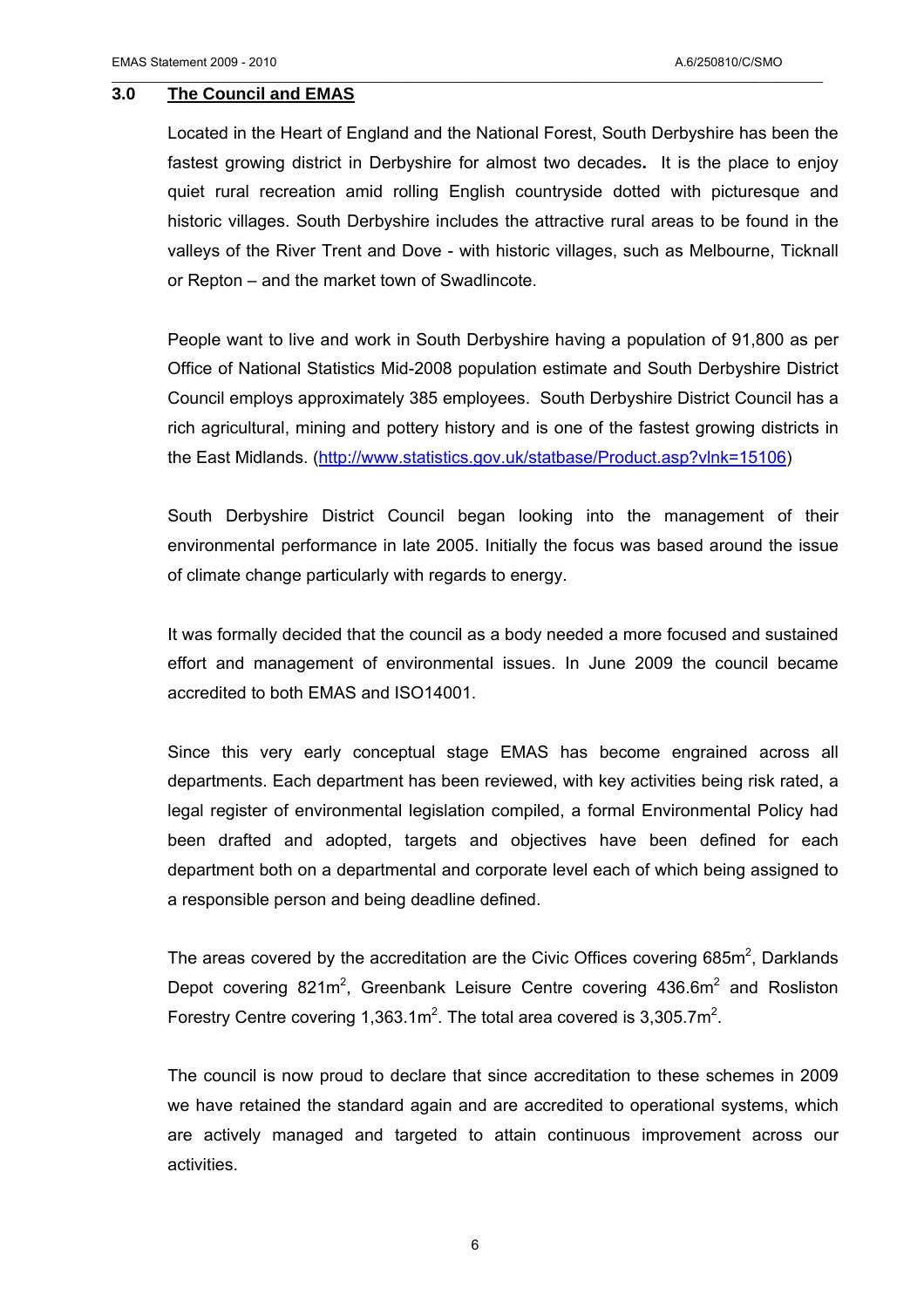#### **4.0 EMAS Scope and Organisation**

EMAS covers all departments of the Council to ensure that the management of environmental issues is undertaken at all levels and through all activities undertaken. This approach was decided upon to enable a consistent and unified focus on the issues identified during the reviews, which are manifested within the targets and objectives of the scheme.

 $\mathcal{L}_\mathcal{L} = \{ \mathcal{L}_\mathcal{L} = \{ \mathcal{L}_\mathcal{L} = \{ \mathcal{L}_\mathcal{L} = \{ \mathcal{L}_\mathcal{L} = \{ \mathcal{L}_\mathcal{L} = \{ \mathcal{L}_\mathcal{L} = \{ \mathcal{L}_\mathcal{L} = \{ \mathcal{L}_\mathcal{L} = \{ \mathcal{L}_\mathcal{L} = \{ \mathcal{L}_\mathcal{L} = \{ \mathcal{L}_\mathcal{L} = \{ \mathcal{L}_\mathcal{L} = \{ \mathcal{L}_\mathcal{L} = \{ \mathcal{L}_\mathcal{$ 

Heads of Service, the Directorship and the Chief Executive Officer support the implementation of EMAS, which is a major contributing to factor the success of the system.

The departments included within the scope of the scheme are; Pollution Control, Commercial and Licensing, Private Sector Housing, Human Resources, Customer Services, Finance, Legal Services, Leisure Services, Partnership Development, Waste and Cleansing, Housing, Development Control, Building Control, Planning Policy, and Procurement.

The geographical scope of the scheme includes the Civic Offices, Darklands Depot, Greenbank Leisure Centre and Rosliston Forestry Centre.

The scheme will also affect the companies with which we do business due to new ways in which we tender and appoint contractors, and other professional services.

Over the course of the new twelve months it is hoped that the new Etwall Leisure Centre will also be included within the scope of the accreditations.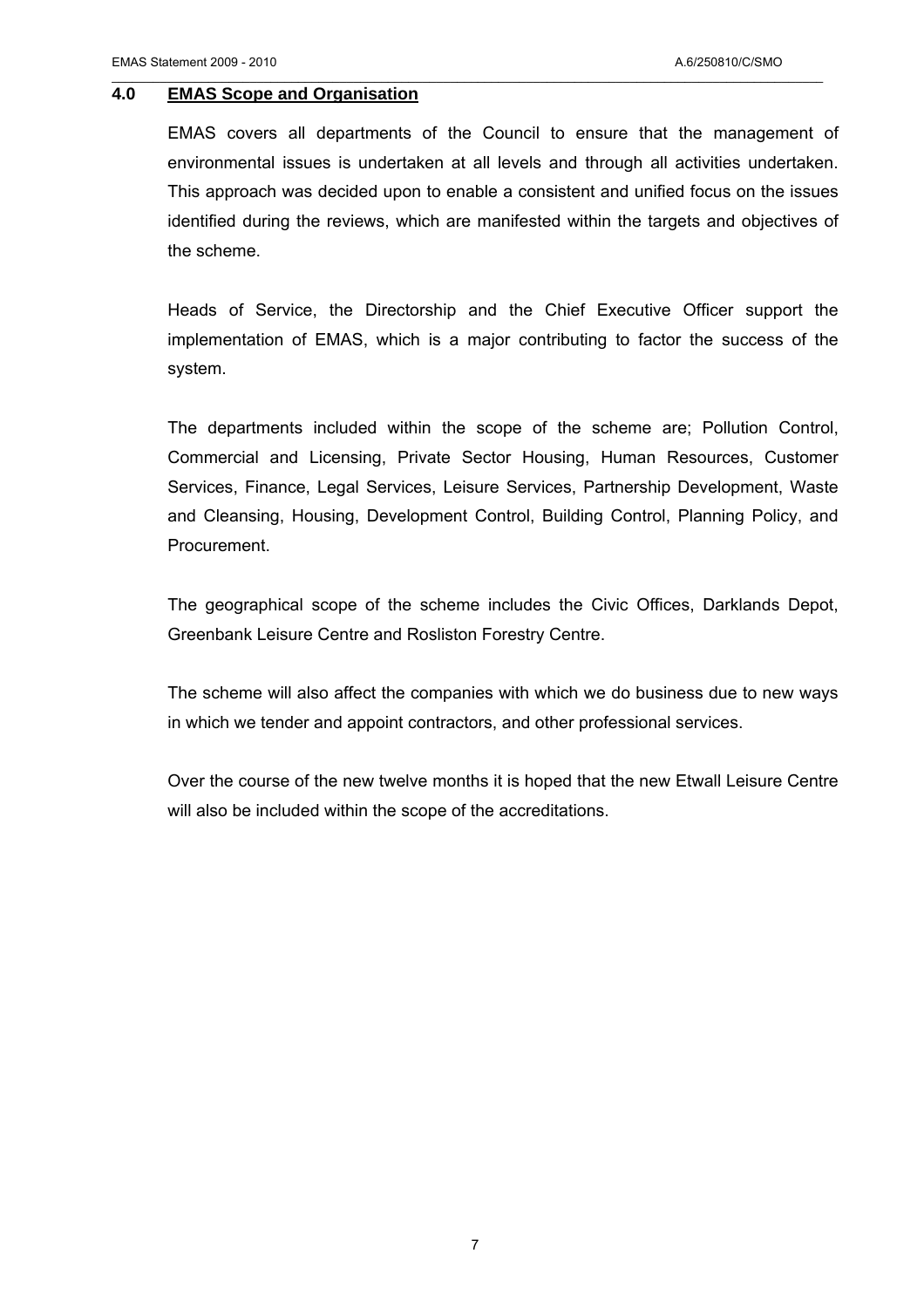#### **5.0 Summary of Environmental Aspects**

The findings detailed show the priority assigned to each activity across SDDC. The activities documented are selectively targeted either departmentally or corporately. Each target and objective is lead by the specialist in the area concerned. The aim is to reduce the risk level and increase the benefit level from the current position where possible. These issues are summarised below: -

 $\mathcal{L}_\mathcal{L} = \{ \mathcal{L}_\mathcal{L} = \{ \mathcal{L}_\mathcal{L} = \{ \mathcal{L}_\mathcal{L} = \{ \mathcal{L}_\mathcal{L} = \{ \mathcal{L}_\mathcal{L} = \{ \mathcal{L}_\mathcal{L} = \{ \mathcal{L}_\mathcal{L} = \{ \mathcal{L}_\mathcal{L} = \{ \mathcal{L}_\mathcal{L} = \{ \mathcal{L}_\mathcal{L} = \{ \mathcal{L}_\mathcal{L} = \{ \mathcal{L}_\mathcal{L} = \{ \mathcal{L}_\mathcal{L} = \{ \mathcal{L}_\mathcal{$ 

#### **Environmental Risks**

#### **High Risk** – Discharge of water to brook

**Moderate to High Risk** – Office energy for light and heat, Vehicle use for business, Management of depot operations and tidiness, Breach of underground storage tanks

**Moderate Risk** – Use of office furniture, Use of Water in Offices, Granting or refusal of planning permission on Greenfield Land, Storage of chemicals at the depot, Rosliston Forestry Centre use of energy for light, heating etc, Water usage at Rosliston Forestry Centre, Storage of chemicals and oil at Rosliston Forestry Centre, Storage of chemicals at the depot and other storage areas, Use of vegetation cutting machinery for grass and hedges, Storage of chemicals at the depot and other storage areas including oil & fuel storage, Emergency situations such as oil, chemical spillage or leaks, fire etc, General waste, stored and collected from site, Use of vegetation cutting machinery for grass and hedges

**Low to Moderate Risk** – Paper Usage and Printing, Disposal of building waste, Corporate Procurement (current practice), Use of chemicals on land (pesticides etc), Management of Leisure facilities, Welfare Funeral (Burial), Welfare Funeral (Crematorium), Burnt out abandoned vehicle, Derbyshire Partnership Purchasing of stationary, Discharge of vehicle washing effluent to sewer, Use of chemicals on land (pesticides etc), Management of Leisure facilities

**Low Risk** – Abandoned Vehicle Normal, General Waste Collections, Delivery and storage of fuel in underground tanks, Hazardous waste storage and disposal, Oil Storage at the Depot, Provision of new home improvements on district, Enforcement of activities for housing and other activities

**Negligible** – Granting or refusal of planning permission on Brownfield Land, Planning Policy Production, Training Event / Public transport, Procurement, maintenance and disposal of sports equipment, Taxi Licensing work, Food Inspection work, Clean Team activities, Bulk Collections, Street Sweeping and Cleaning, Planning Policy Production, Training Event / Public transport, Tenant participation / communications, Provision of sheltered housing, Oil fuel heating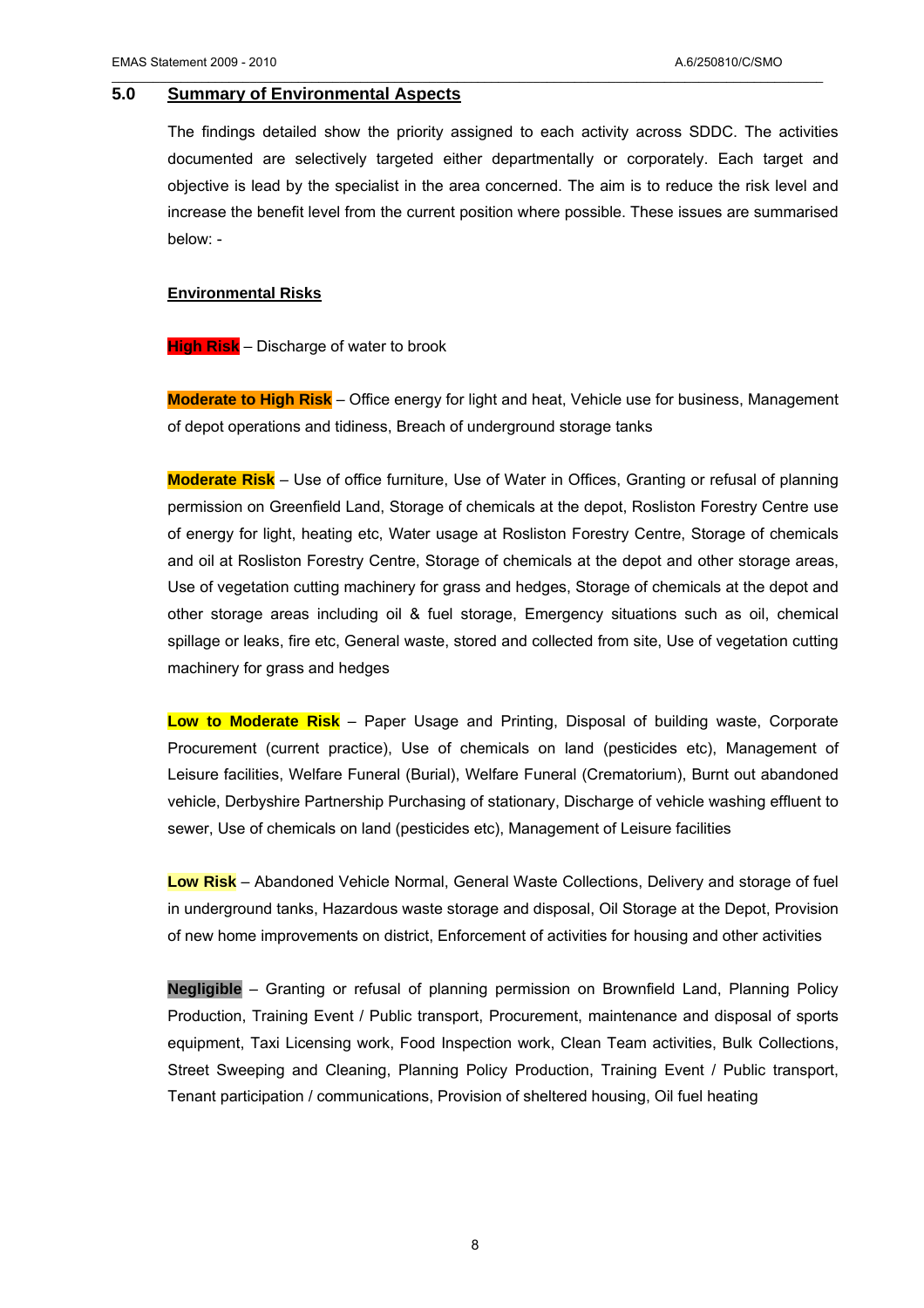#### **Environmental Benefits**

**Low Benefit** – Enforcement of Building Regulations, Public Transport Awareness Raising for district users, Disposal of animal carcasses, Waste collection at Civic Amenity sites,

 $\mathcal{L}_\mathcal{L} = \{ \mathcal{L}_\mathcal{L} = \{ \mathcal{L}_\mathcal{L} = \{ \mathcal{L}_\mathcal{L} = \{ \mathcal{L}_\mathcal{L} = \{ \mathcal{L}_\mathcal{L} = \{ \mathcal{L}_\mathcal{L} = \{ \mathcal{L}_\mathcal{L} = \{ \mathcal{L}_\mathcal{L} = \{ \mathcal{L}_\mathcal{L} = \{ \mathcal{L}_\mathcal{L} = \{ \mathcal{L}_\mathcal{L} = \{ \mathcal{L}_\mathcal{L} = \{ \mathcal{L}_\mathcal{L} = \{ \mathcal{L}_\mathcal{$ 

**Low to Moderate Benefit** – Advice service on Building Regulations issues, Energy and efficiency advice, Asbestos management from site works, Contract management of Leisure Centres, Possible Chemical Spillage, Asbestos management from site works, Management of homeless persons and provision of temp accommodation, Contract management of Leisure Centres,

**Moderate Benefit** – Enforcement of Development Control, Building cleaning and maintenance, Energy Contract Management, Development and Implementation of Green Procurement, Development of Sustainable Procurement practises, Development of new tender processes for services and contracts, Application of Local Adopted Plan, Wood Burner at Rosliston Forestry Centre, Transport (minibus) use for Youth Development through sport, Development of electronic systems of work, Recycling on District, Fleet Management & Procurement, Provision of a system for reporting on corporate objectives and targets, Provision of documentation that defines the direction of the organisation over set periods of time, Provision and identifying training needs and courses, Provision of EMAS awareness in corporate inductions, Provision of communication points to issue communications both internally and externally, Application of Local Adopted Plan, Conservation and environmental awareness, Use of renewable energy in the cabins, On site recycling (Rosliston), Exploration of additional renewable energy initiatives, Outdoor activities and environmental training and tours for schools, Anti Social Behaviour and Wardens, Bonfire Management and Enforcement, Dust, Odour, Light, Visual and Noise Enforcement (Nuisance), Flytipping Enforcement Work, Unauthorised Gypsy Encampment Work, Collection of stray and abandoned dogs, Pest Control, Drainage investigations.

**Moderate to High Benefit** – Print room management, Development of green, sustainable and centralised procurement, Development of the LDF, Conservation and Heritage preservation, Environmental Education of Primary School Pupils at schools and at Rosliston Forestry Centre, Provision and upkeep of park and play areas, Potential for incentivised car loan scheme, Energy efficiency advise and handouts, Development of the LDF, Conservation and Heritage preservation, Gypsy Site Management, Contaminated Land Enforcement, IPC Licensing (Clean Air) Environmental Permitting, Provision and upkeep of park and play areas.

**High Benefit** – Housing repairs and refurbishment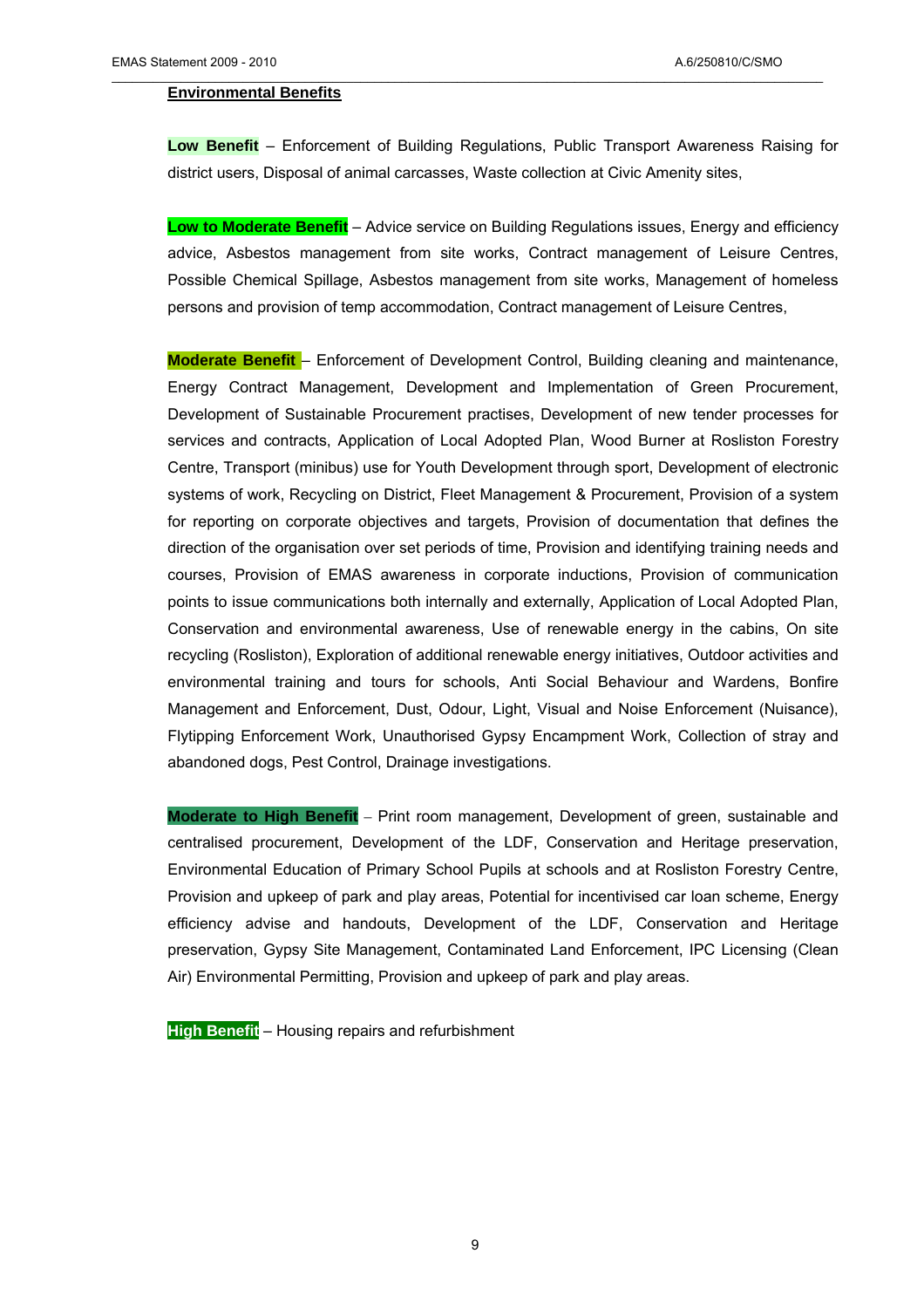#### **6.0 Corporate Targets and Objectives**

On the basis of the reviews undertaken of the SDDC's activities departmental and corporate targets and objectives have been compiled to tackle, measure and monitor key areas of the business.

\_\_\_\_\_\_\_\_\_\_\_\_\_\_\_\_\_\_\_\_\_\_\_\_\_\_\_\_\_\_\_\_\_\_\_\_\_\_\_\_\_\_\_\_\_\_\_\_\_\_\_\_\_\_\_\_\_\_\_\_\_\_\_\_\_\_\_\_\_\_\_\_\_\_\_\_\_\_\_\_\_\_\_\_\_\_\_\_\_\_\_\_\_\_\_\_\_\_\_\_\_\_\_

The corporate targets and objectives deal with the key issues undertaken across the council, which are more likely to be fundamental to the successful delivery of our services.

These targets and objectives are centred around the corporate themes detailed on the 2009-

2014 Corporate Plan of: -

#### **Theme 1: Sustainable growth and opportunity**

This recognises the Council's strong and growing economy, with its vibrant communities and even greater opportunities for the future, such as tourism and job creation, together with more sustainable development and a clean environment.

#### **Theme 2: Safe and secure**

This theme covers quality decent homes to promote independent living and in neighborhoods that feel safe and secure. Crime levels in South Derbyshire are significantly lower than average, but half of the people in the District are very or fairly worried about crime.

#### **Theme 3: Lifestyle choices**

This theme is about improving health and wellbeing by promoting and enabling a range of leisure and cultural activities for all age groups. It will include actions relating to the health of the community and also help for the community to reduce its carbon footprint.

#### **Theme 4: Value for money**

This includes ensuring we continue to meet community needs, improve performance and reduce costs through efficiencies. It involves the development of staff and Members to be responsive to change and high standards of corporate governance, including sound and stable finances.

Some of the key corporate targets and objectives relating to environmental performance are given below: -

| No. | Target                                                                                                                                                                                                          | Progress to 2009                                                                                                                                                                                     | <b>Closure Progress 2010</b>                                                                                |
|-----|-----------------------------------------------------------------------------------------------------------------------------------------------------------------------------------------------------------------|------------------------------------------------------------------------------------------------------------------------------------------------------------------------------------------------------|-------------------------------------------------------------------------------------------------------------|
|     | Centralise mainstream<br>procurement for day-to-day<br>products of all departments<br>and ensure that adherence to<br>the green procurement guide<br>becomes compulsory and<br>monitoring system<br>established | The Procurement Department<br>have now centralised the<br>procurement of services and<br>resources. They are currently<br>working towards<br>implementation of Green<br>Purchasing                   | Procurement is now<br>centralised with further work<br>on Green Procurement<br>development planned          |
|     | water efficiency<br>improvements on Council<br>premises and formulate a list<br>of options including costs,<br>benefits and payback                                                                             | Assess the scope for fuel and Numerous improvements have<br>been prioritised including<br>lighting control, heating control,<br>waterless urinals, drainage<br>improvements and spill<br>mitigations | Numerous measuring now<br>installed at key sites with<br>work on going that have<br>reduced our consumption |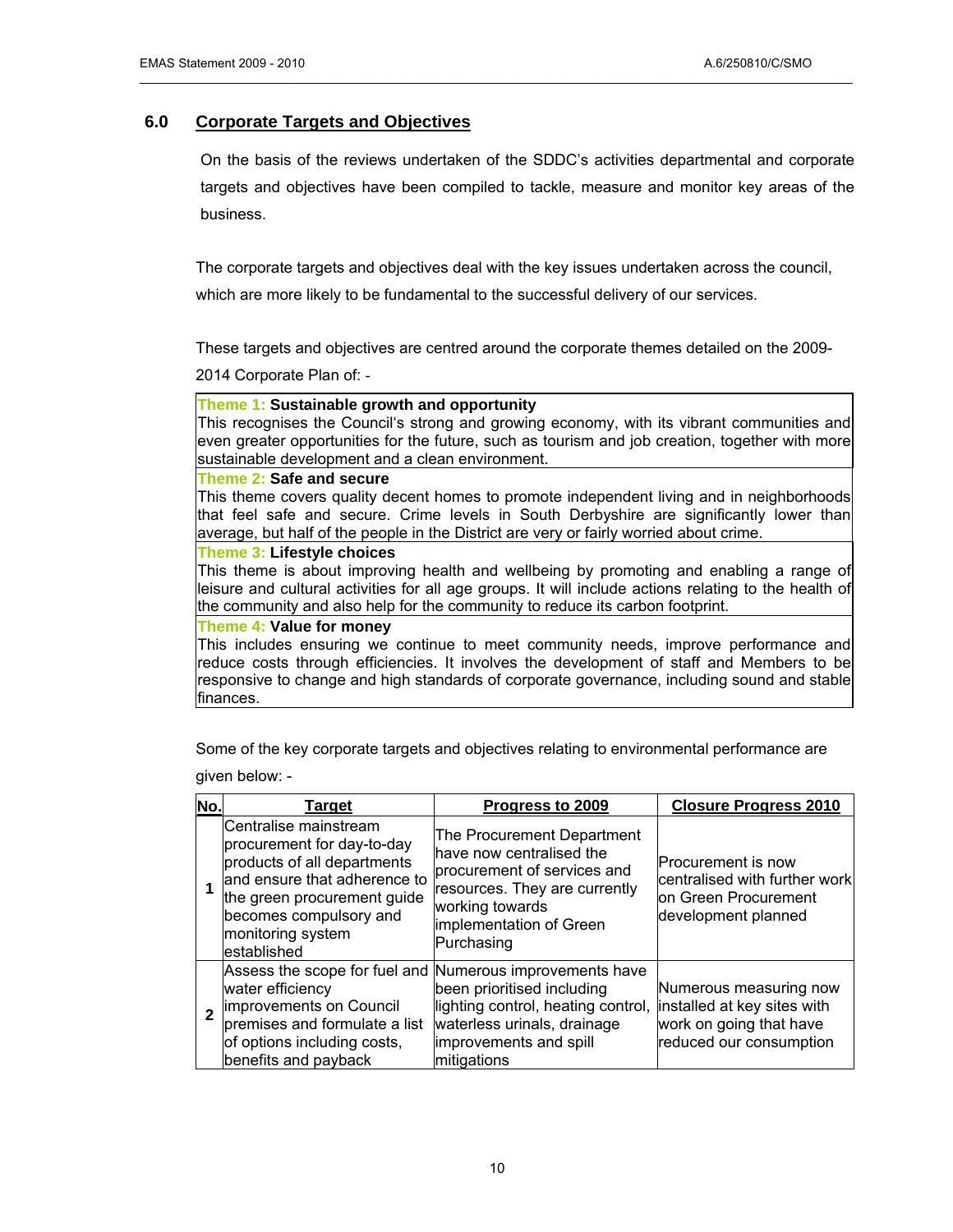| 3              | Design the contract leisure<br>centre extension to ensure<br>the contractors managing the<br>leisure centre to deliver the<br>Councils environmental<br>management objectives. | The contract to run the Leisure<br>Centre is with Sports leisure<br>Management (SLM). Over the<br>past year the installation of<br>M2G boiler management<br>system will improve gas usage<br>efficiency and PowerPerfector<br>should deliver savings in<br>electricity consumption | The contracts for<br><b>Greenbank and Etwall</b><br>Leisure is to be tendered<br>this year                                            |
|----------------|--------------------------------------------------------------------------------------------------------------------------------------------------------------------------------|------------------------------------------------------------------------------------------------------------------------------------------------------------------------------------------------------------------------------------------------------------------------------------|---------------------------------------------------------------------------------------------------------------------------------------|
| 4              | Implement a review of the car<br>vehicles allowance and<br>mileage rate to reflect the<br>engine size and $CO2$<br>emissions to manage our<br>carbon footprint on district     | This is a longer-term aspiration<br>with options being considered<br>between Organisational<br>Development and Finance.                                                                                                                                                            | Given the Job Evaluation<br>process and current<br>economic situation of the<br>council this has been put on<br>hold                  |
|                | Examine further options for<br>improved energy efficiency of<br>5 Corporate Buildings and<br>develop a prioritised list of<br>options                                          | A list of improvements to<br>efficiency have been produced<br>with the feasibility being<br>assessed prior to installation                                                                                                                                                         | Numerous improvements<br>have now been installed<br>such as replacement<br>boilers, new office lighting,<br>and voltage optimisation. |
| 6              | Develop procedures to<br>manage the delivery of all<br>activities, which have a<br>profound impact on the<br>environment.                                                      | All major operations are now<br>procured through the EMAS<br>system and is available to all<br>employees through the intranet                                                                                                                                                      | Procedures installed and<br>amended to keep current<br>where necessary                                                                |
| $\overline{7}$ | Immediately implement a<br>drive to reduce energy<br>consumption in the workplace<br>through improved practices.                                                               | Energy saving and efficiency<br>posters and stickers are posted<br>around the building. There have Spot checks continue to<br>also be spot checks around the<br>building which since it start has<br>recorded an improvement in<br>office shutdown of equipment<br>from 32% to 8%  | demonstrate that<br>improvements shown last<br>vear have been maintained                                                              |
| 8              | Develop a program for the<br>introduction of paperless or<br>electronic filing systems                                                                                         | Many departments across the<br>council are moving towards full<br>paperless operation but this<br>process is ongoing                                                                                                                                                               | This process is continuing<br>with more systems<br>becoming paperless                                                                 |
| 9              | Establish if we have a<br>Consent for our discharge to<br>Darklands Brook                                                                                                      | Consultations with the<br>Environment Agency have<br>resolved this issue and<br>significant improvements to<br>environmental mitigation have<br>been made.                                                                                                                         | This issue has remained the<br>same as no further action<br>was needed.                                                               |

The above issues will not be reported on further as they have now been superseded by a new set of corporate targets and objectives, which have been adopted by our senior management team. These are given below: -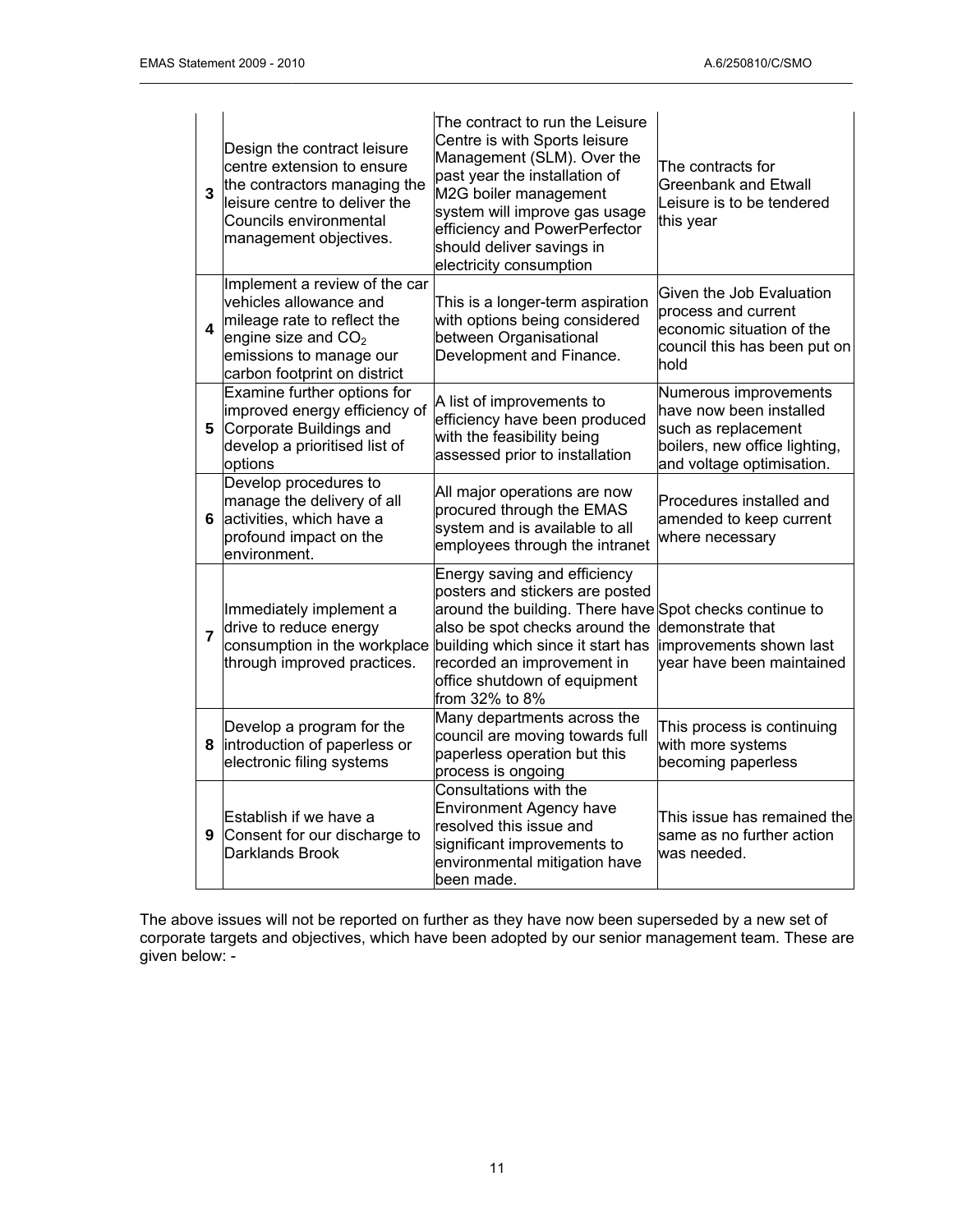| T&O No                  | <b>Proposed Objective</b>                                                                                                                                                                                                                                 | <b>Objective Detail</b>                                                                                                                                                                                                                              | <b>Performance</b><br><b>Indicators</b>                                                                                                                                                                                                                                                                                           | <b>Proposed Target</b>                                                                                                                  | <b>Deadline</b> |
|-------------------------|-----------------------------------------------------------------------------------------------------------------------------------------------------------------------------------------------------------------------------------------------------------|------------------------------------------------------------------------------------------------------------------------------------------------------------------------------------------------------------------------------------------------------|-----------------------------------------------------------------------------------------------------------------------------------------------------------------------------------------------------------------------------------------------------------------------------------------------------------------------------------|-----------------------------------------------------------------------------------------------------------------------------------------|-----------------|
| $\mathbf{1}$            | Increase the<br>Further increase the<br>percentage of staff<br>proportion of staff<br><b>EMS and EMAS</b><br>who have received<br><b>EMS and EMAS</b><br>awareness trained<br>following on from the<br>training awareness<br>seminars ran in 2008         |                                                                                                                                                                                                                                                      | 60% of staff<br>trained by Apr<br>2011, 90% of<br>staff trained by<br>Apr 2012                                                                                                                                                                                                                                                    | 60% of staff<br>trained by<br>04/2011 and 90%<br>by 04/2012                                                                             | 1-Apr-2011      |
| $\overline{2}$          | <b>Reduce Electricity</b><br>consumption at the<br>Civic Offices in the<br>financial year<br>2010/2011                                                                                                                                                    | Reduce the Councils<br>Electricity by<br>implementing a<br>programme of energy<br>saving measures at<br>the Civic Offices, in<br>order to reduce our<br>$CO2$ footprint e.g.<br>New lighting PIR<br>sensors, polarised<br>glazing,<br>PowerPerfector | <b>NIS 185</b>                                                                                                                                                                                                                                                                                                                    | 5% reduction on<br>previous year<br>consumption                                                                                         | 1-Apr-2011      |
| $\mathbf{3}$            | Install renewable<br>energy technology at<br><b>Rosliston Forestry</b><br>Centre                                                                                                                                                                          | Install renewable<br>energy technology<br>(wind or solar) at<br><b>Rosliston Forestry</b><br>Centre                                                                                                                                                  | Some form of<br>renewable<br>installed                                                                                                                                                                                                                                                                                            | Proceed with the<br>installation of the<br>Wind Turbine at<br>the Forestry<br>Centre                                                    | 1-Apr-2011      |
| $\overline{\mathbf{4}}$ | <b>Ensure the Green</b><br><b>Procurement Guide is</b><br>used, as and when<br>appropriate, across the<br>Council. Note:<br>However in some<br>circumstances this is<br>not possible because of<br>financial implications.                                | <b>Ensure the Green</b><br>Procurement Guide is procurement<br>used, as and when<br>appropriate, across<br>the Council                                                                                                                               | Green<br>guide publicised<br>across the<br>Council. Articles Council, as and<br>of where being<br>used in Better<br>twice per year.                                                                                                                                                                                               | Green<br>Procurement<br>Guide is used<br>across the<br>when<br>appropriate. Cost<br>implications may<br>over ride Green<br>Procurement. | 1-Apr-2013      |
| 5                       | Implement sustainable<br>procurement, in<br>tendering and selecting<br>contractors giving<br>regard to companies<br>environmental<br>credentials. Note:<br>However in some<br>circumstances this is<br>not possible because of<br>financial implications. | Implement<br>sustainable<br>procurement, in<br>tendering and<br>selecting contractors<br>giving regard to<br>companies<br>environmental<br>credentials                                                                                               | New procedures<br>and practices for<br>tendering and<br>contractors to<br>use companies<br>with appropriate<br>environmental<br>credentials, as<br>appropriate. All<br>tenders should<br>have<br>environmental<br>credentials in it,<br>however other<br>factors may over<br>ride the choice of<br>who to award a<br>contract to. | Implement<br>sustainable<br>procurement as<br>appropriate new<br>contractors<br>approval process<br>and tender<br>process               | 1-Apr-2012      |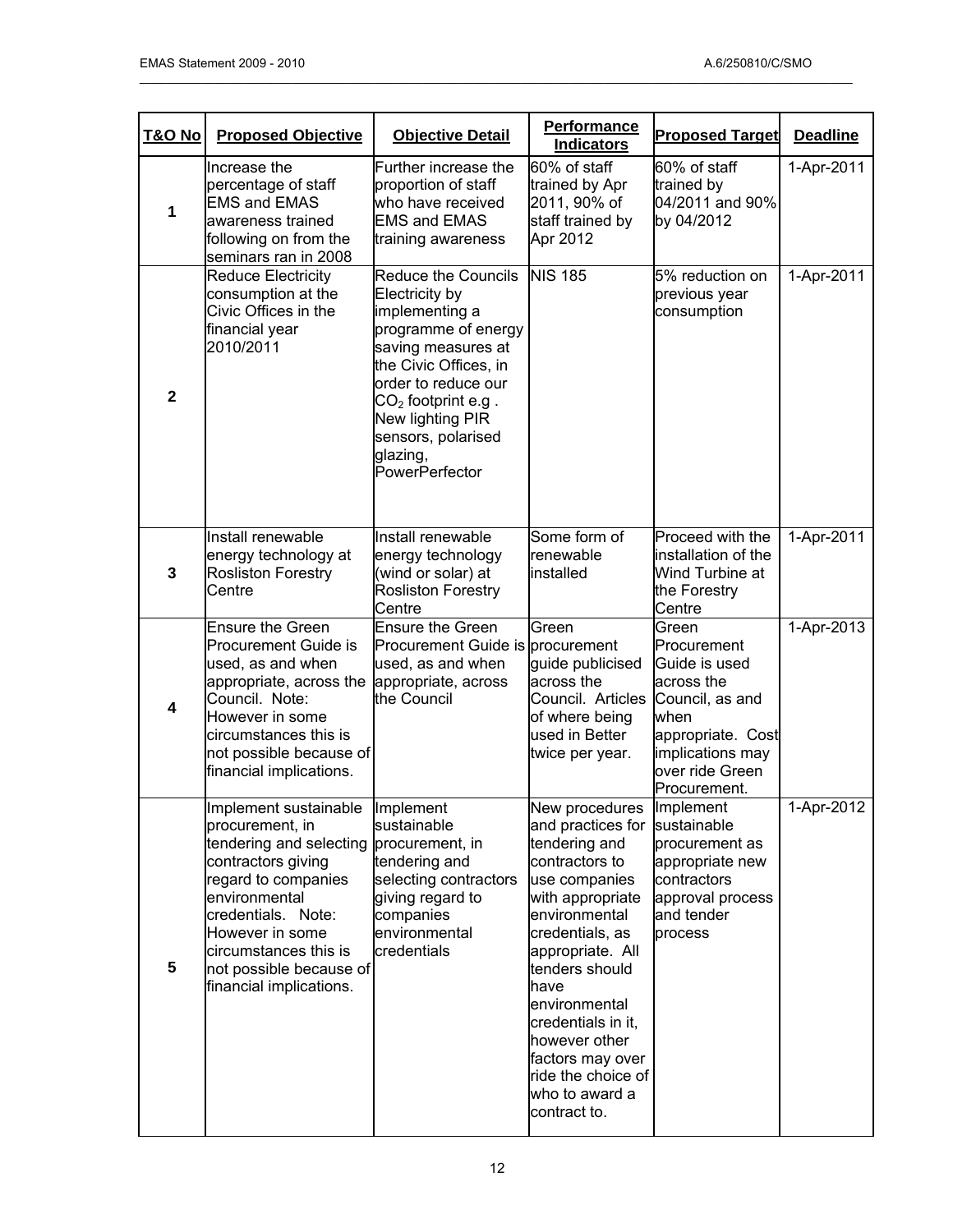| $\bf 6$        | Due to the increases in Install rainwater<br>water consumption at<br>Darklands Depot install<br>rainwater harvesting<br>techniques for yard<br>cleaning and jet<br>washing of vehicles                                                                                                                                | harvesting techniques harvesting<br>for yard cleaning and<br>jet washing of<br>vehicles at the Depot                                                                                                                                                                                                                                                                                                                                       | Rainwater<br>installed                                                                                                                 | Install rainwater<br>harvesting                                                                                                                                                                                  | 1-Apr-2011                                                                                                                                          |
|----------------|-----------------------------------------------------------------------------------------------------------------------------------------------------------------------------------------------------------------------------------------------------------------------------------------------------------------------|--------------------------------------------------------------------------------------------------------------------------------------------------------------------------------------------------------------------------------------------------------------------------------------------------------------------------------------------------------------------------------------------------------------------------------------------|----------------------------------------------------------------------------------------------------------------------------------------|------------------------------------------------------------------------------------------------------------------------------------------------------------------------------------------------------------------|-----------------------------------------------------------------------------------------------------------------------------------------------------|
| $\overline{7}$ | Increase gas efficiency<br>and reduce emissions<br>at the Civic Offices                                                                                                                                                                                                                                               |                                                                                                                                                                                                                                                                                                                                                                                                                                            | NI182 reduce<br>CO <sub>2</sub>                                                                                                        | Replace all 60%<br>efficient boiler<br>with new 90%<br>efficient boilers                                                                                                                                         | <b>Boilers</b><br>replaced by<br>01-April-<br>2011                                                                                                  |
| 8              | Install new lighting and<br>PIR's sensors at the<br>Civic Offices to improve<br>lighting quality and<br>efficiency, and remove<br>the wastage of<br>unnecessary lighting<br>and lighting be left on<br>after hours                                                                                                    |                                                                                                                                                                                                                                                                                                                                                                                                                                            | NI185 reduce<br>Council $CO2$                                                                                                          | New lighting and<br>lighting operation Lighting<br>installed                                                                                                                                                     | Lighting and<br>control<br>replaced 01-<br>Apr-2011                                                                                                 |
| 9              | As highlighted in EMAS To meet the LAA<br>and Audit Commission<br>reports; develop and<br>implement a Climate<br><b>Change Strategy</b><br>across the council to<br>reduce our $CO2$<br>emissions in house and supported by a<br>across the district<br>(NI186) and prepare to<br>adapt for climate<br>change (NI188) | targets for a) NI 186-<br>a 3% reduction on<br>District wide<br>emissions each year,<br>develop a Climate<br>Change Strategy<br>detailed Carbon<br><b>Reduction Action Plan</b><br>showing each Council<br>Service's<br>contributions to<br>Statutory CO <sub>2</sub><br>Targets.<br>b) For NI 188 to risk<br>assess all Council<br>activity and develop<br>methodology for<br>Climate Change<br>Predictions to inform<br>service planning | To reduce $CO2$<br>emissions across action plan a)<br>the district<br>(NI186)<br>and Prepare to<br>Adapt for climate<br>change (NI188) | Strategy and<br>drafted and b)<br>approved by<br>members, based<br>on an<br>understanding of<br>what different<br>Sectors of the<br>community and<br><b>Council Services</b><br>can realistically<br>contribute. | Drafted by<br>April 2010<br>and<br>approved by<br>committee<br>by August<br>2010                                                                    |
| 10             | Adopt 'Building for Life'<br>criteria as a standard<br>for new homes as a<br>basis for negotiation<br>with developers.                                                                                                                                                                                                | Longevity of<br>properties are well<br>designed and<br>adaptable to meet the<br>future needs of<br>occupiers                                                                                                                                                                                                                                                                                                                               | New schemes<br>meeting 'Building<br>for Life' criteria                                                                                 | 80% of schemes<br>meet the 'good'<br>level in the new<br>standard by<br>March 2014                                                                                                                               | March 2010<br>guidance<br>adopted and<br>published,<br>March 2011<br>80% of new<br>schemes<br>meet<br>'good' level<br>as set out in<br>the guidance |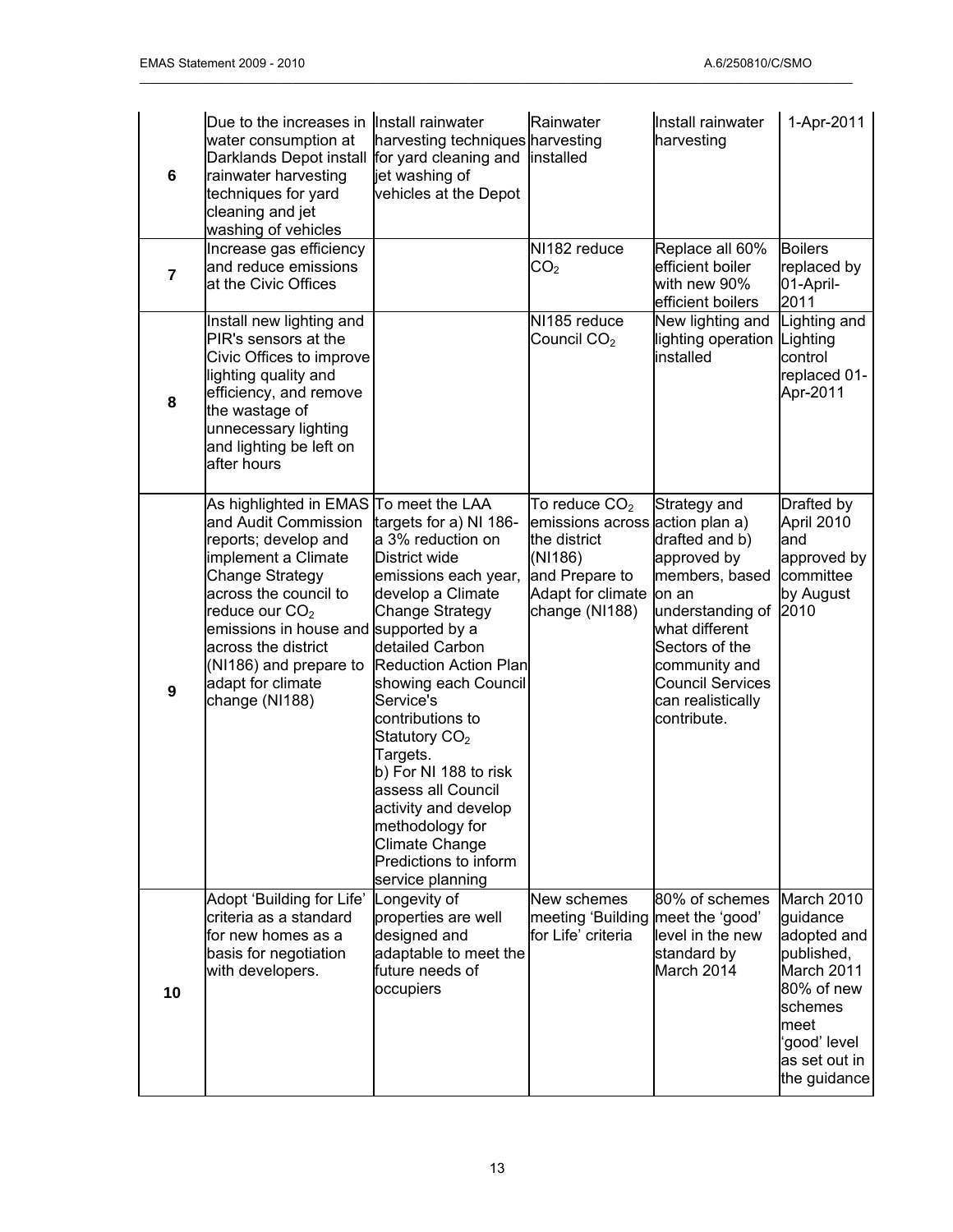| 11 | Explore the scope to<br>use Salix funding to<br>improve efficiency on<br>other parts of the<br>Council e.g. Housing<br>estate (e.g. communal<br>areas) and Rosliston<br>letc | Review common<br>parts of buildings (lit<br>12 hours a day) and<br>blocks of flats with<br>centralised boiler<br>arrangements and<br>assess if lighting<br>efficiency can be<br>improved at Rosliston<br>forestry centre | NI185 reduce<br>Council CO <sub>2</sub> or<br>NI186 in the case April 2010,<br>of Housing estate funding to be | <b>Review</b><br>completed by<br>sought for any<br>viable schemes<br>by September<br>2010 | <b>Review</b><br>completed<br>by April<br>2010.<br>funding to be<br>sought for<br>any viable<br>schemes by<br>September<br>2010 |
|----|------------------------------------------------------------------------------------------------------------------------------------------------------------------------------|--------------------------------------------------------------------------------------------------------------------------------------------------------------------------------------------------------------------------|----------------------------------------------------------------------------------------------------------------|-------------------------------------------------------------------------------------------|---------------------------------------------------------------------------------------------------------------------------------|
|----|------------------------------------------------------------------------------------------------------------------------------------------------------------------------------|--------------------------------------------------------------------------------------------------------------------------------------------------------------------------------------------------------------------------|----------------------------------------------------------------------------------------------------------------|-------------------------------------------------------------------------------------------|---------------------------------------------------------------------------------------------------------------------------------|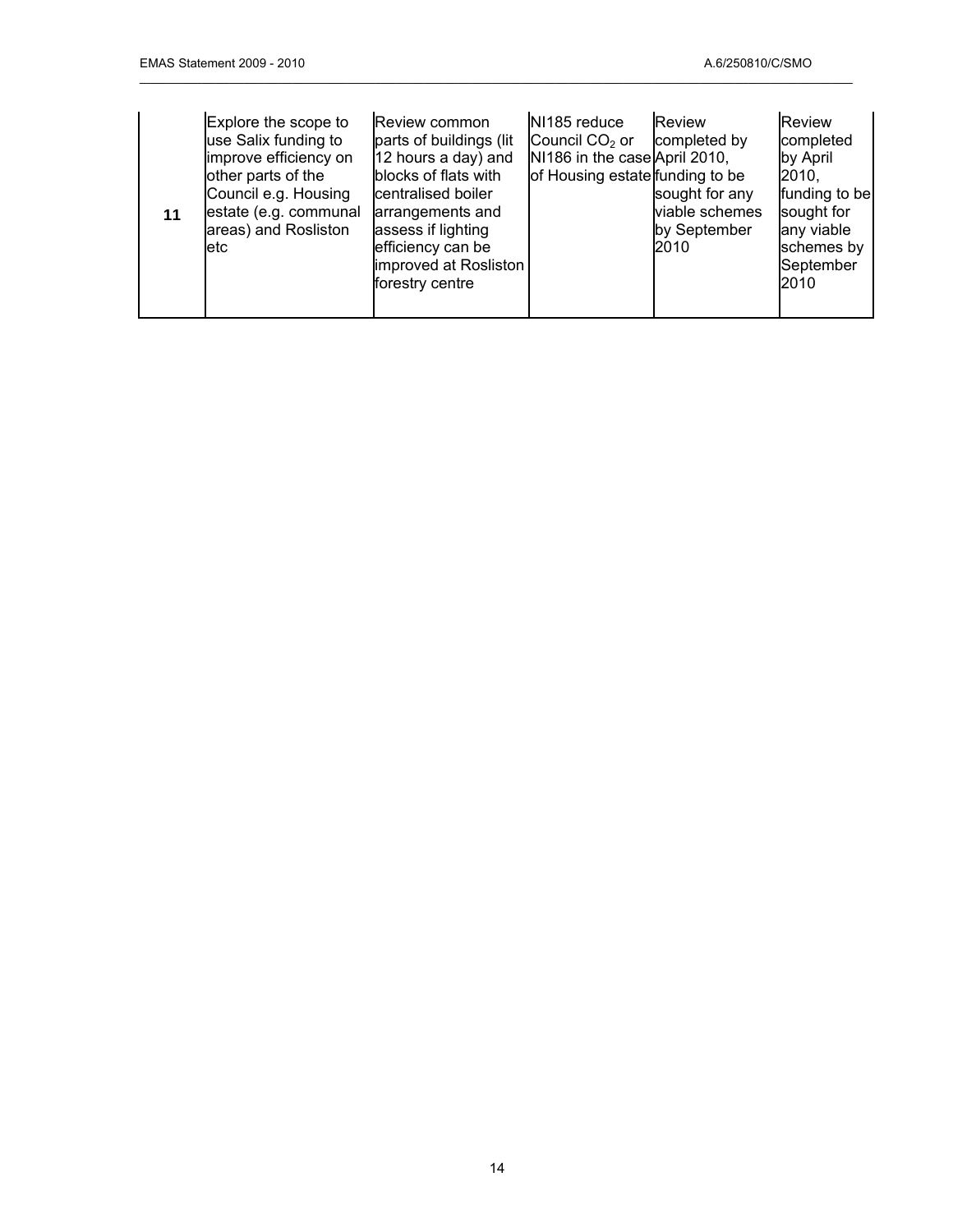#### **7.0 Planning**

Through our planning services function the impacts of new buildings and changes to the use of land on all aspects of the environment are considered to ensure that developments take place in the most sustainable locations and that the impacts on the environment are avoided or suitably mitigated. The Service has a dedicated officer to advise on the need and scope for Environmental Impact Assessments for those schemes that might trigger the thresholds set out in the regulations and to ensure that the documents that comprise the Local Development Framework (LDF) are supported by adequate Sustainability Appraisals.

\_\_\_\_\_\_\_\_\_\_\_\_\_\_\_\_\_\_\_\_\_\_\_\_\_\_\_\_\_\_\_\_\_\_\_\_\_\_\_\_\_\_\_\_\_\_\_\_\_\_\_\_\_\_\_\_\_\_\_\_\_\_\_\_\_\_\_\_\_\_\_\_\_\_\_\_\_\_\_\_\_\_\_\_\_\_\_\_\_\_\_\_\_\_\_\_\_\_\_\_\_\_\_

In addition the Council has recently Adopted the 'Building for Life' (BFL) criteria standard for new homes as a basis for negotiation with developers within its Corporate Plan. By adopting BFL the Council is seeking to ensure that 80% of new schemes (of 10 or more residential units) achieve a minimum 'good rating' against the standard and hence improve the quality and sustainability of major residential developments in the District.

The BFL standards score schemes on 20 different criteria (with a score of 14 representing a good rating). Criteria include whether:

- **The scheme has good access to public transport**
- **The site provides opportunities for pedestrians and cyclists as well as** vehicular transport
- The development includes feature to reduce its environmental impact
- **Schemes use sustainable construction to reduce energy and water usage**

#### 7.1 **Progress**

In order to formulate appropriate policies for the LDF Planning Services monitor lots of issues such as the number of recycling sites provided, the development of standards with regards to water and energy usage, the re-development of brownfield land and the designation and protection of sites of both national and local importance for nature conservation and heritage. Schemes are also implemented to restore environmental assets such as grants for historic buildings.

Monitoring systems have been developed to cover: -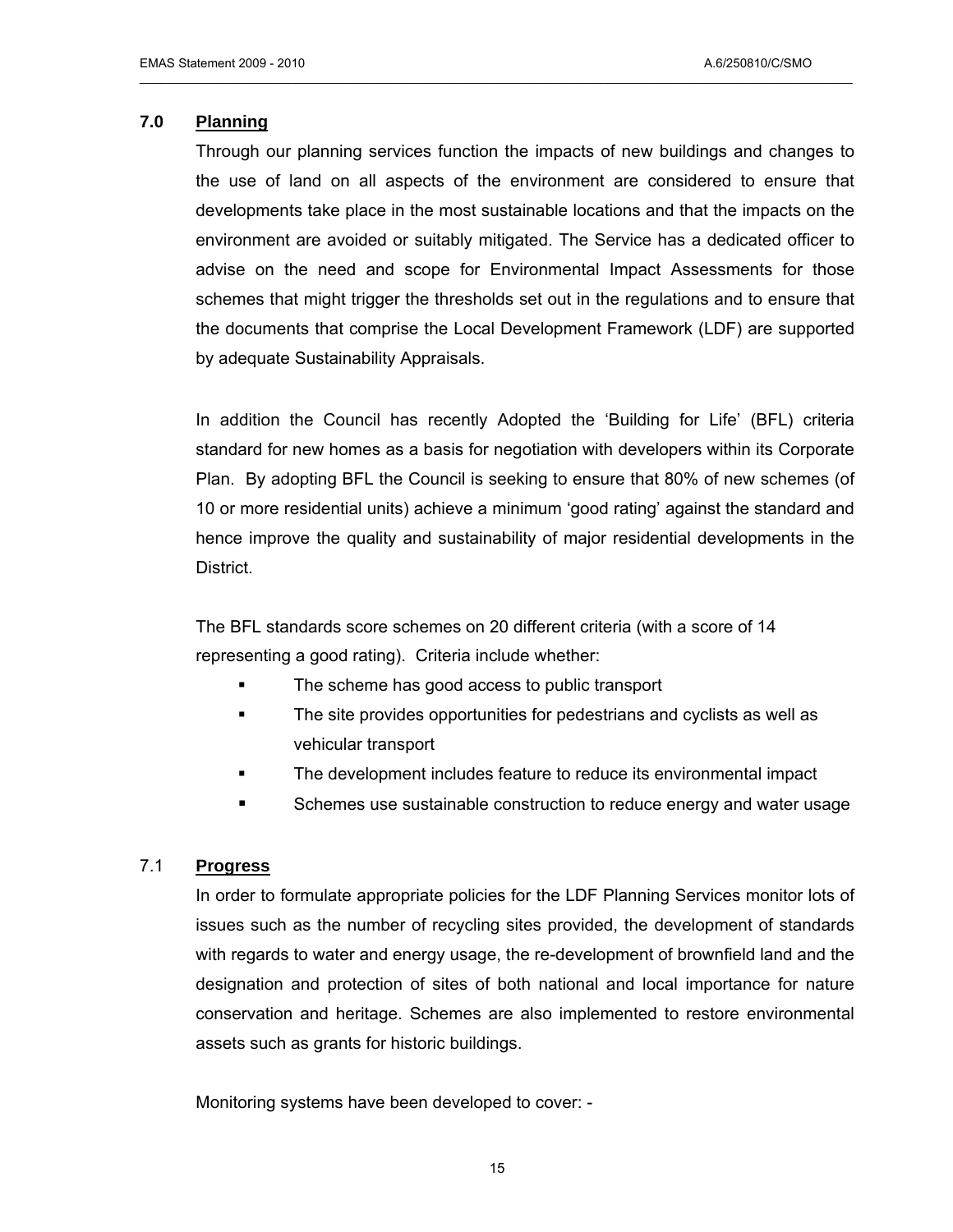- 1) Percentage of sites with Sustainable Drainage Scheme
- 2) Percentage of sites incorporating on site renewable energy provision

- 3) District wide  $CO<sub>2</sub>$  emissions (see section 8 of this statement)
- 4) Monitoring of the number of major residential sites meeting 'Good' Building For Life **Standard**
- 5) Changes in Priority Biodiversity Action Plan Habitats)
- 6) Percentage of homes built to Sustainable Homes Code 3 standard

The Code for Sustainable Homes has been developed using the Building Research Establishment's (BRE) EcoHomes System, which has already achieved success in reducing the impact of affordable housing projects, in particular within the social housing sector.

The Code builds upon EcoHomes in a number of ways, for example:

- the Code introduces minimum standards for energy and water efficiency at every level of the Code, therefore requiring high levels of sustainability performance in these areas for achievement of a high Code rating;
- the Code uses a simpler system of awarding points, with more complex weightings removed;
- the Code includes new areas of sustainability design, such as Lifetime Homes and inclusion of composting facilities.

A home meeting any level of the Code will have to meet minimum standards for certain items depending on what level is desired. *For Level 3* this means: The home will have to be 25% more energy efficient than one built to the 2006 Building Regulations standards.

Monitoring results for the above indicators are returned annually within the Council's Annual Monitoring Report (AMR). This report, which covers the period  $1<sup>st</sup>$  April to the 31<sup>st</sup> of March is submitted to the Secretary of State each December after the close of the 'monitoring period' and contains a range of indicators which the Planning Service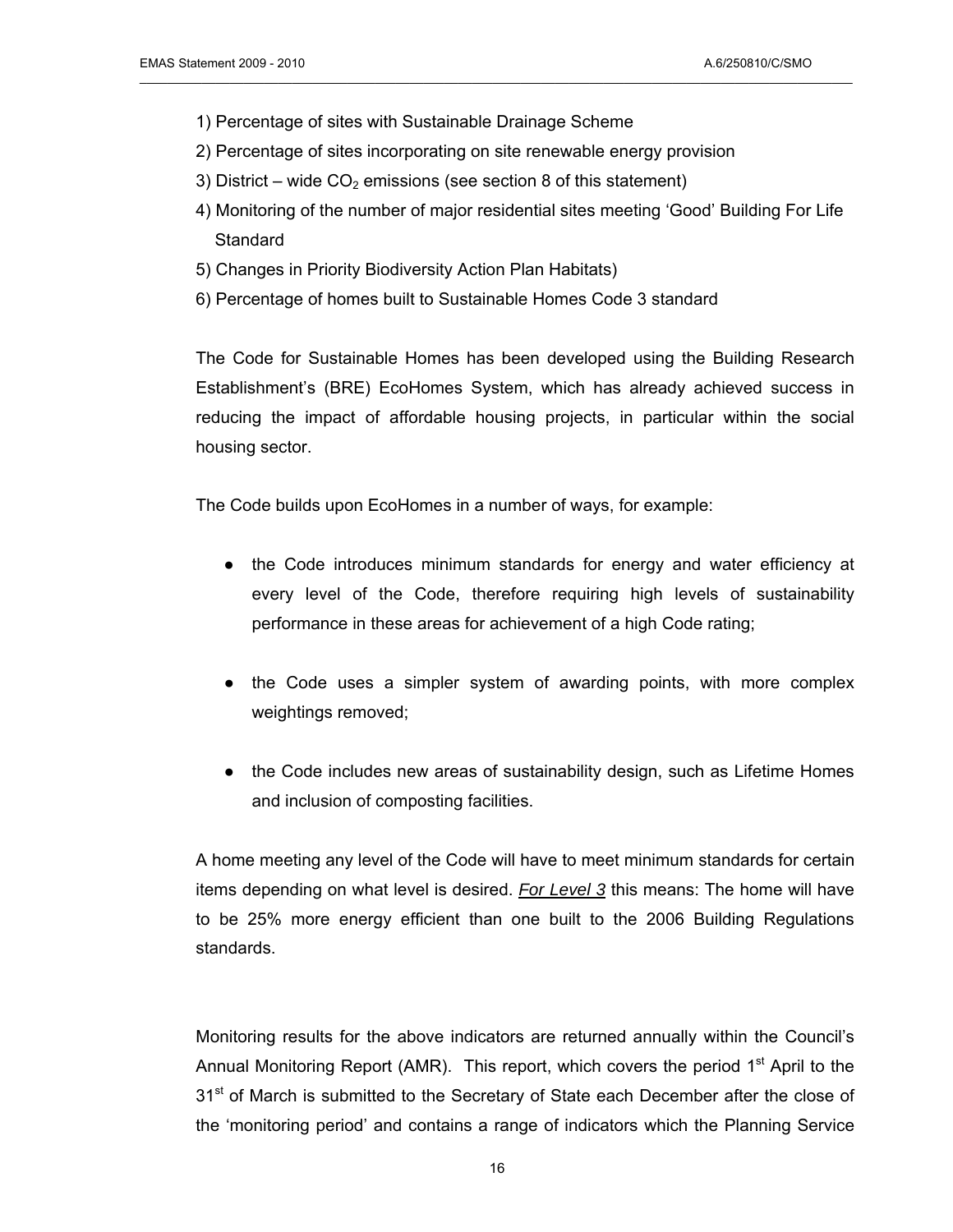use to inform policy preparation. The AMR can be viewed on the district Councils [website](http://www.south-derbys.gov.uk/planning_and_building_control/planning_policy/local_development_framework/annual_monitoring_reports/default.asp)

\_\_\_\_\_\_\_\_\_\_\_\_\_\_\_\_\_\_\_\_\_\_\_\_\_\_\_\_\_\_\_\_\_\_\_\_\_\_\_\_\_\_\_\_\_\_\_\_\_\_\_\_\_\_\_\_\_\_\_\_\_\_\_\_\_\_\_\_\_\_\_\_\_\_\_\_\_\_\_\_\_\_\_\_\_\_\_\_\_\_\_\_\_\_\_\_\_\_\_\_\_\_\_

In addition studies have also been prepared to inform LDF policies on: -

- Flood Risk
- Climate Change
- Sustainable Construction Techniques
- Water Cycle Assessment

We have adopted the National Forest Guidelines for tree planting and habitat creation, have a Service Level Agreement with the Derbyshire Wildlife Trust with regard to ecological sites monitoring. We also contribute towards the Lowland Derbyshire Biodiversity Action Plan (LDBAP) Officer Post at the County Council with regard to discharging the Council's responsibilities for assessments under the Natural Environment & Rural Communities Act (NERC) and educating Parish Councils about Biodiversity**.** Recent work completed by the LDBAP officer for the Authority includes an Audit of council services to ensure compliance with the NERC Act. This work has been followed by an audit of Council owned parks and amenity space in order to identify existing biodiversity interest and determine opportunities to increase biodiversity interest on council owned and managed sites.

Building Control Services also deliver energy efficiency in new developments via Part L (Conservation of fuel and power), and water efficiency in new homes via Part G (Sanitation), of the Building Regulations and provide advice on how to secure higher than the minimum standard required.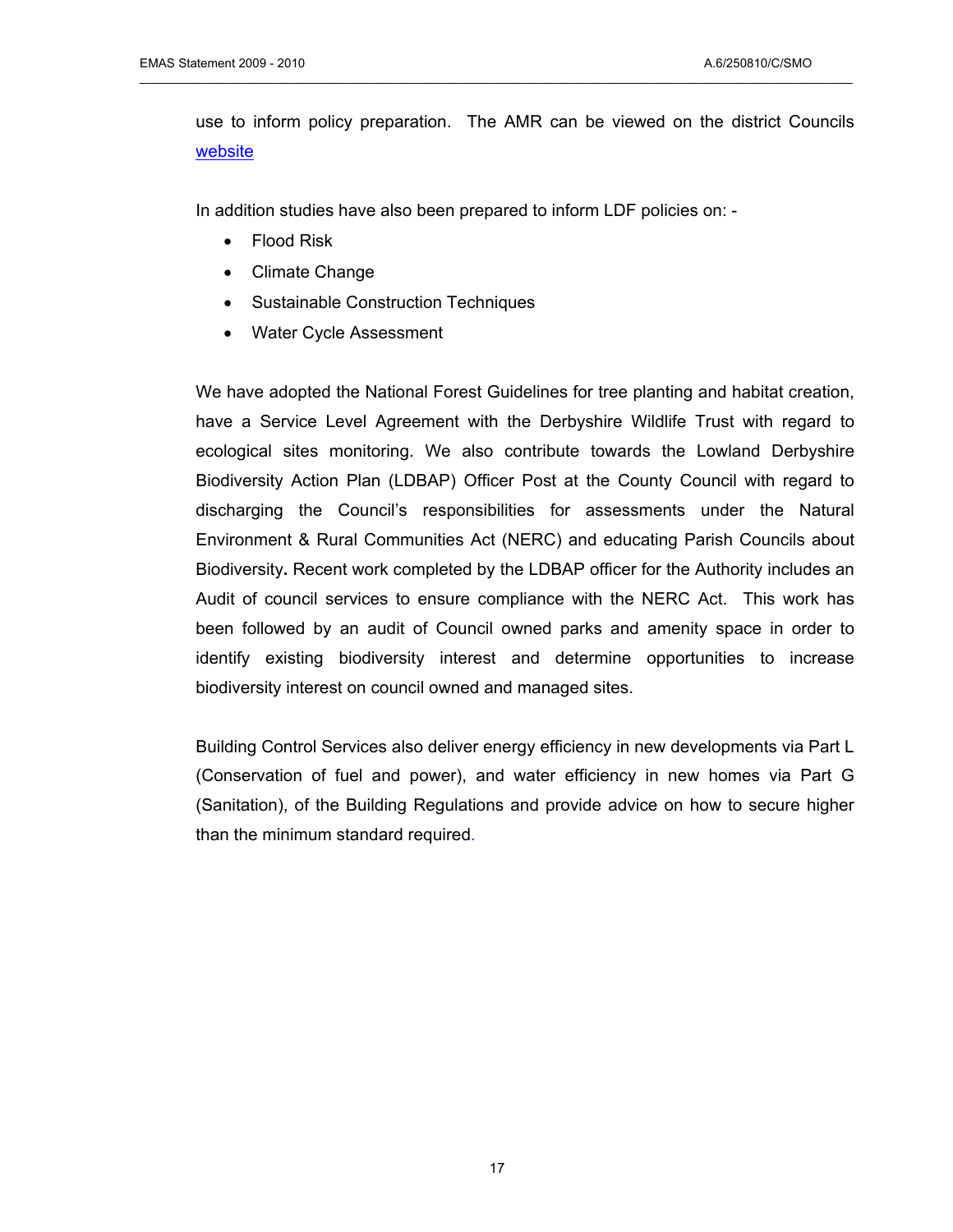#### **8.0 Climate Change and Energy**

8.1 Climate change being caused by atmospheric pollution is affecting us all and will continue to do so until the emissions of greenhouse gases such as carbon dioxide and methane are reduced. SDDC are committed to tackling the issues of climate change by managing and encouraging better business processes.

\_\_\_\_\_\_\_\_\_\_\_\_\_\_\_\_\_\_\_\_\_\_\_\_\_\_\_\_\_\_\_\_\_\_\_\_\_\_\_\_\_\_\_\_\_\_\_\_\_\_\_\_\_\_\_\_\_\_\_\_\_\_\_\_\_\_\_\_\_\_\_\_\_\_\_\_\_\_\_\_\_\_\_\_\_\_\_\_\_\_\_\_\_\_\_\_\_\_\_\_\_\_\_

To calculate carbon dioxide  $(CO<sub>2</sub>)$  emissions SDDC use the Department for Environment, Food and Rural Affairs (DEFRA) conversion tools that are available on the Internet.

The energy usage comparisons described below relate to the 3 main buildings only, including the Civic Offices, Greenbank Leisure Centre, Darklands Depot and does not include other SDDC properties.

The figures for utility consumption at these sites is detailed below from invoices and meter readings. This shows the trend of data consumption over the past few years.



The saving detailed above are a result improvements made through initiatives brought through by EMAS and our Public Buildings Officer improved lighting, more training for staff, better use of heating periods and timers. This equates to an electricity year on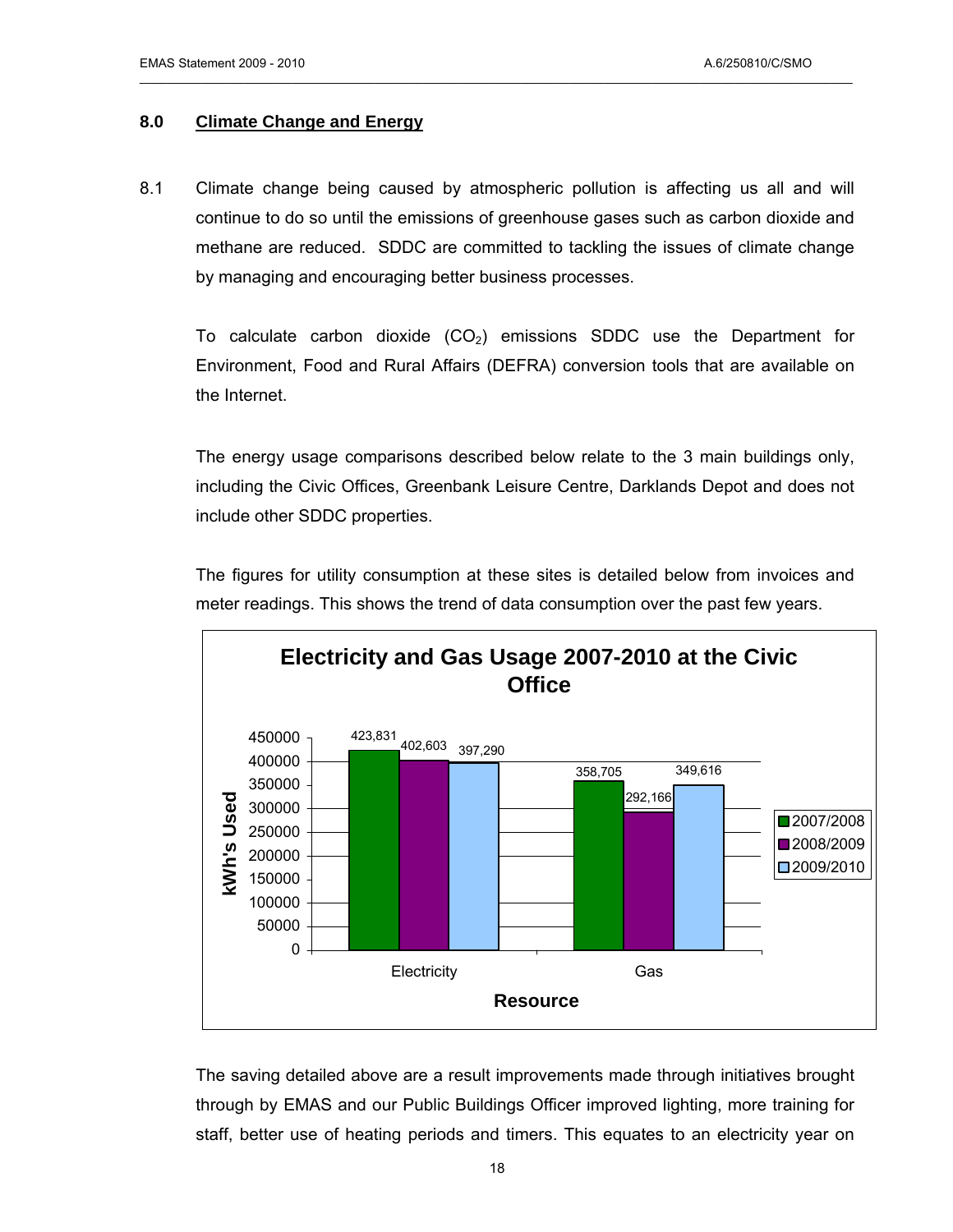year 1.3% decrease in usage and an overall reduction over the course of EMAS installation of 6.3%. The year on year increase of gas is likely to be a result of the severely cold and prolonged winter period experienced.

\_\_\_\_\_\_\_\_\_\_\_\_\_\_\_\_\_\_\_\_\_\_\_\_\_\_\_\_\_\_\_\_\_\_\_\_\_\_\_\_\_\_\_\_\_\_\_\_\_\_\_\_\_\_\_\_\_\_\_\_\_\_\_\_\_\_\_\_\_\_\_\_\_\_\_\_\_\_\_\_\_\_\_\_\_\_\_\_\_\_\_\_\_\_\_\_\_\_\_\_\_\_\_



Year on year electricity consumption increased at Darklands Depot by 43% and increased since EMAS by 5%. This is thought to be due to the amendments made to the heating system leading to hot air and air conditioning pumps being used due an exceptionally long and cold winter coupled with the poor thermal dynamics of the building. There have however been significant decreases in the quantity of gas used by year on year by 34% and by 13% overall due to better controls and timing constraints on the use of the boiler system.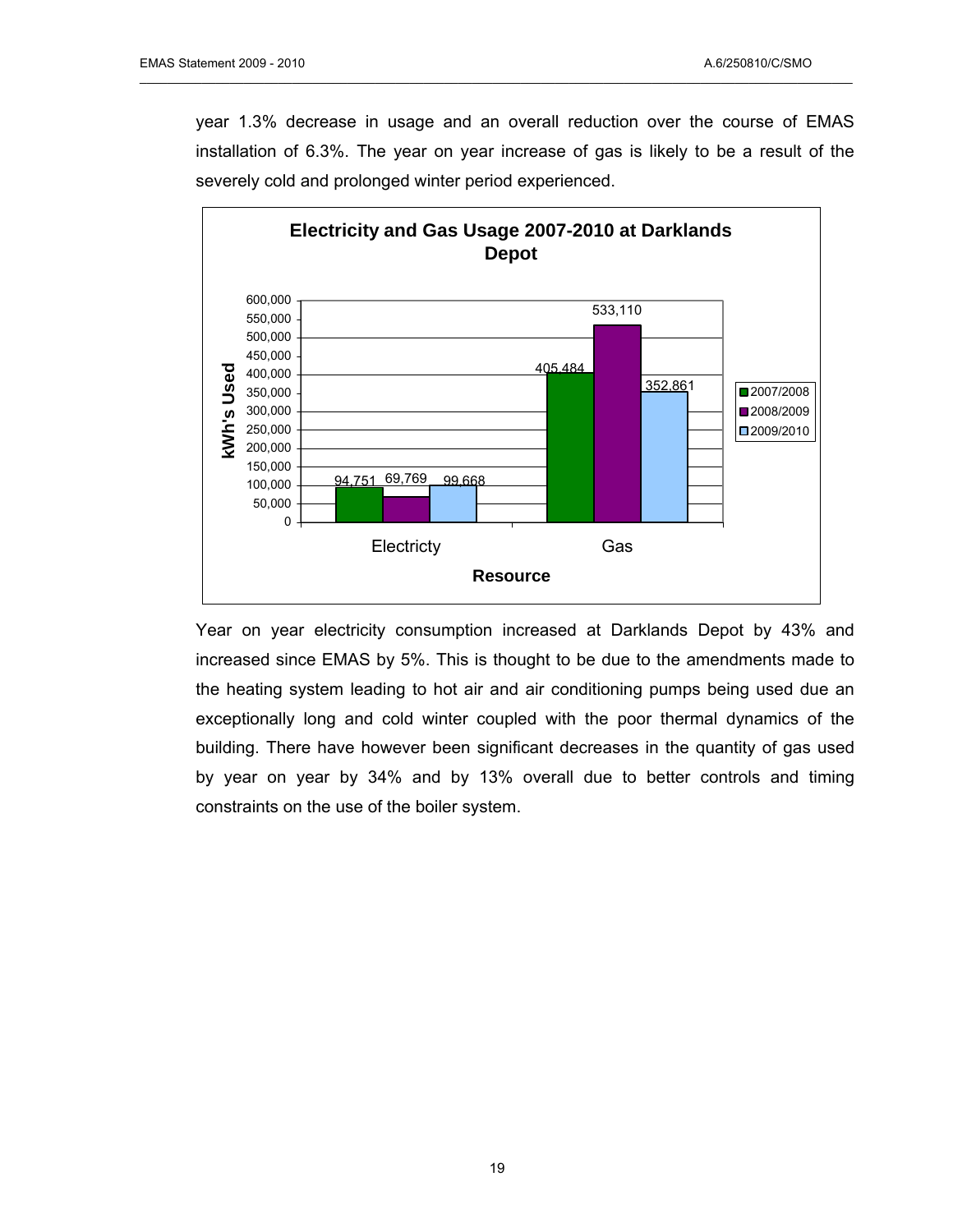

Electricity has been reduced at Greenbank Leisure Centre by 6% year on year and by 13% overall since EMAS began; this has been achieved by better awareness, new lighting, the installation of voltage optimisation and the accreditation of the site operators to the Carbon Trust Standard. Gas usage has increased by 3.2% year on year and reduced by 16% since EMAS started. This year on year increase has been despite by better boiler control and awareness of usage at the centre and likely to be due to an exceptionally cold winter period.

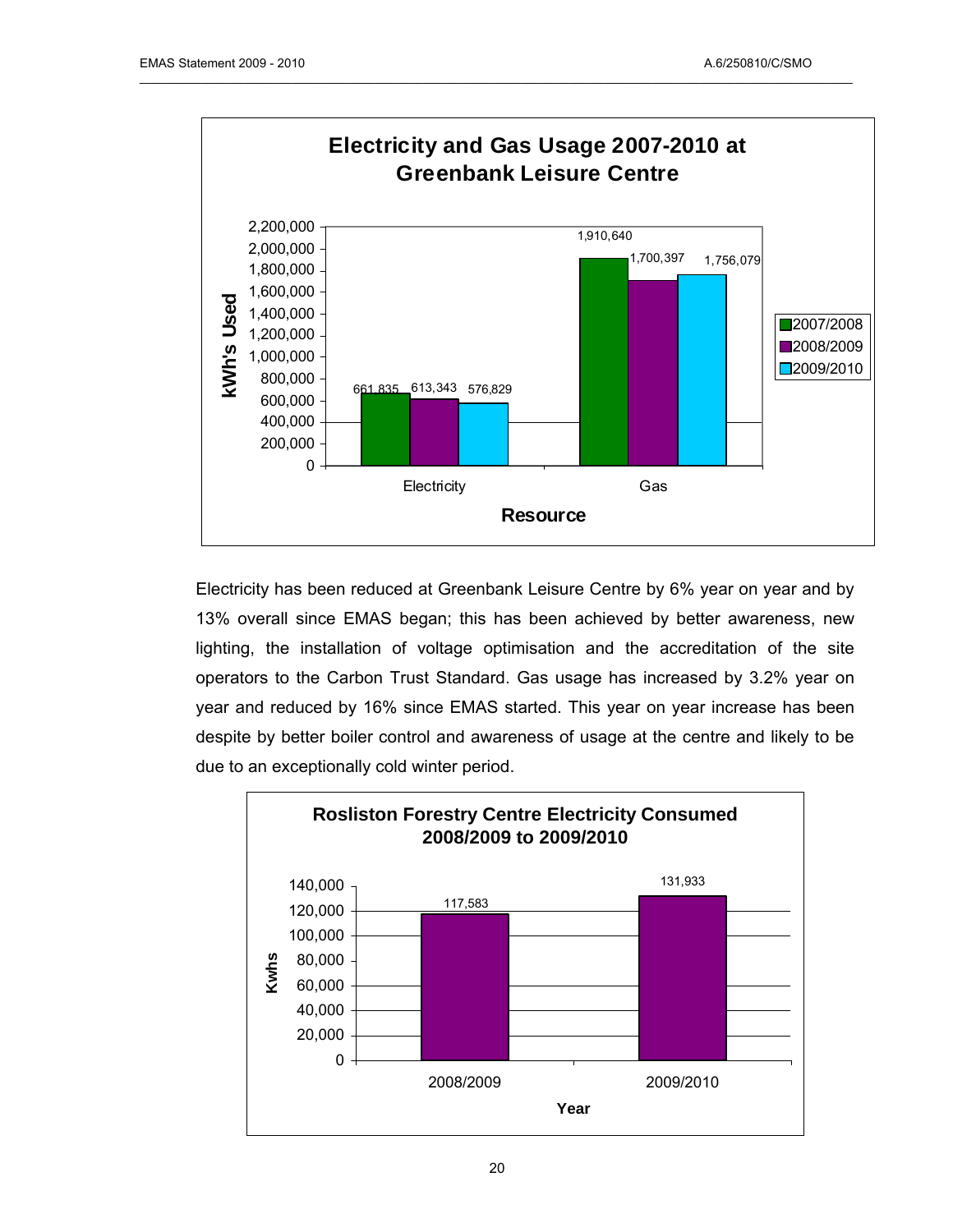Rosliston Forestry Visitor Centre (including the visitors centre and cabins) has increased electricity consumption over the past twelve months by 14,350kWhs. This represents an increase of 11%. The increase has been the likely result of two key factors. The first is that the site the site has been undergoing some significant redevelopments, which will have increased electricity consumption, and that the office units had a leak over the winter periods causing water ingress, which was dried out by the use of electrical heaters. The forestry centre has no gas supply.

\_\_\_\_\_\_\_\_\_\_\_\_\_\_\_\_\_\_\_\_\_\_\_\_\_\_\_\_\_\_\_\_\_\_\_\_\_\_\_\_\_\_\_\_\_\_\_\_\_\_\_\_\_\_\_\_\_\_\_\_\_\_\_\_\_\_\_\_\_\_\_\_\_\_\_\_\_\_\_\_\_\_\_\_\_\_\_\_\_\_\_\_\_\_\_\_\_\_\_\_\_\_\_



Overall, across all properties assessed, with Rosliston Forestry Centre included for electricity, we have saved, year on year 2.7% on gas with a total saving since EMAS of 8%. Electricity has increased year on year as a result of the depot increase in use by 11%, however overall across the sites there has still been an increase of 2.1% since EMAS began. This equates to 3,131kWh of electricity and 6,385kWhs of gas per head of employees in the Authority at 385 for the year 2009/2010. A total energy spend per employee of 9.5mWh for gas and electricity combined.

It should be noted that there has been slight variations on the data from last years verified data for utilities as estimated quantities have now been apportioned accurately.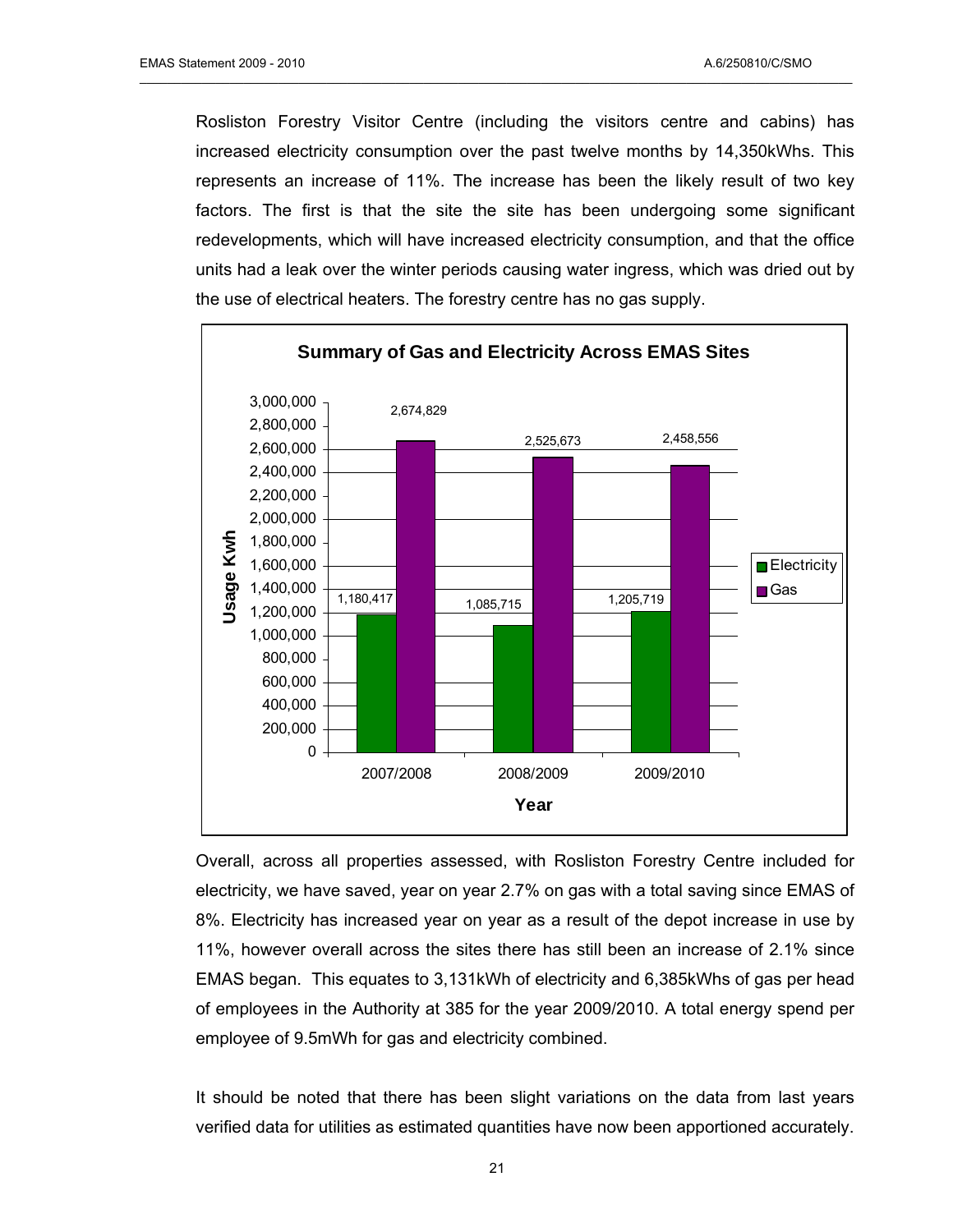In addition to the data detailed above we have information relating to emissions from our fleet (waste freighters, works vans etc), our business miles for which private vehicles were used and our commuter miles travelled by staff to get to work. The commuter mileage and business mileage have been calculated from year end summary sheets submitted as part of the monthly mileage sheet reporting system. The commuter mileage was then averaged and divided over the number of employees on the payroll for April 2010 whilst the business mileage was calculated on the average of the emissions submitted and then multiplied by the number of essential users on the system in April 2010. All mileage data is taken from the  $1<sup>st</sup>$  of April until the  $31<sup>st</sup>$  March on an annual cycle. 2009/2010 data shows that 3.9 tonnes of  $CO<sub>2</sub>$  per employee we used for transport.

\_\_\_\_\_\_\_\_\_\_\_\_\_\_\_\_\_\_\_\_\_\_\_\_\_\_\_\_\_\_\_\_\_\_\_\_\_\_\_\_\_\_\_\_\_\_\_\_\_\_\_\_\_\_\_\_\_\_\_\_\_\_\_\_\_\_\_\_\_\_\_\_\_\_\_\_\_\_\_\_\_\_\_\_\_\_\_\_\_\_\_\_\_\_\_\_\_\_\_\_\_\_\_

The data for the transport is currently incomplete with new reporting systems implemented from April 2008 to ensure better accuracy in the new reporting year. The figures for the commuter miles and business mileage undertaken by officers in their own vehicles are currently derived from a survey and apportioned across the council. The data for the commuter and business claimed mileage are calculated based on the averages of mileage data submitted to finance and is based on the DEFRA conversion factors. The figures used for this year are as follows: -

| <b>Transport Type</b>                 | 2008/2009 | 2009/2010 |
|---------------------------------------|-----------|-----------|
| <b>Fleet Transport</b>                | 698.905   | 631.164   |
| Commuter Mileage (Petrol &<br>Diesel) | 719.011   | 333.051   |
| <b>Business Claimed Mileage</b>       | 94.054    | 78.51     |
| Total                                 | 1511.97   | 1042.725  |

Below details the trend difference between reported values in 2008/2009 and 2009/2010. The emissions from transport appear to have reduced however due to better reporting strategies internally the figures have been collated in a different manner to last year which may account for some of the differences and mean that the figures are more accurate and represent the travel of the commute and business mileage more closely.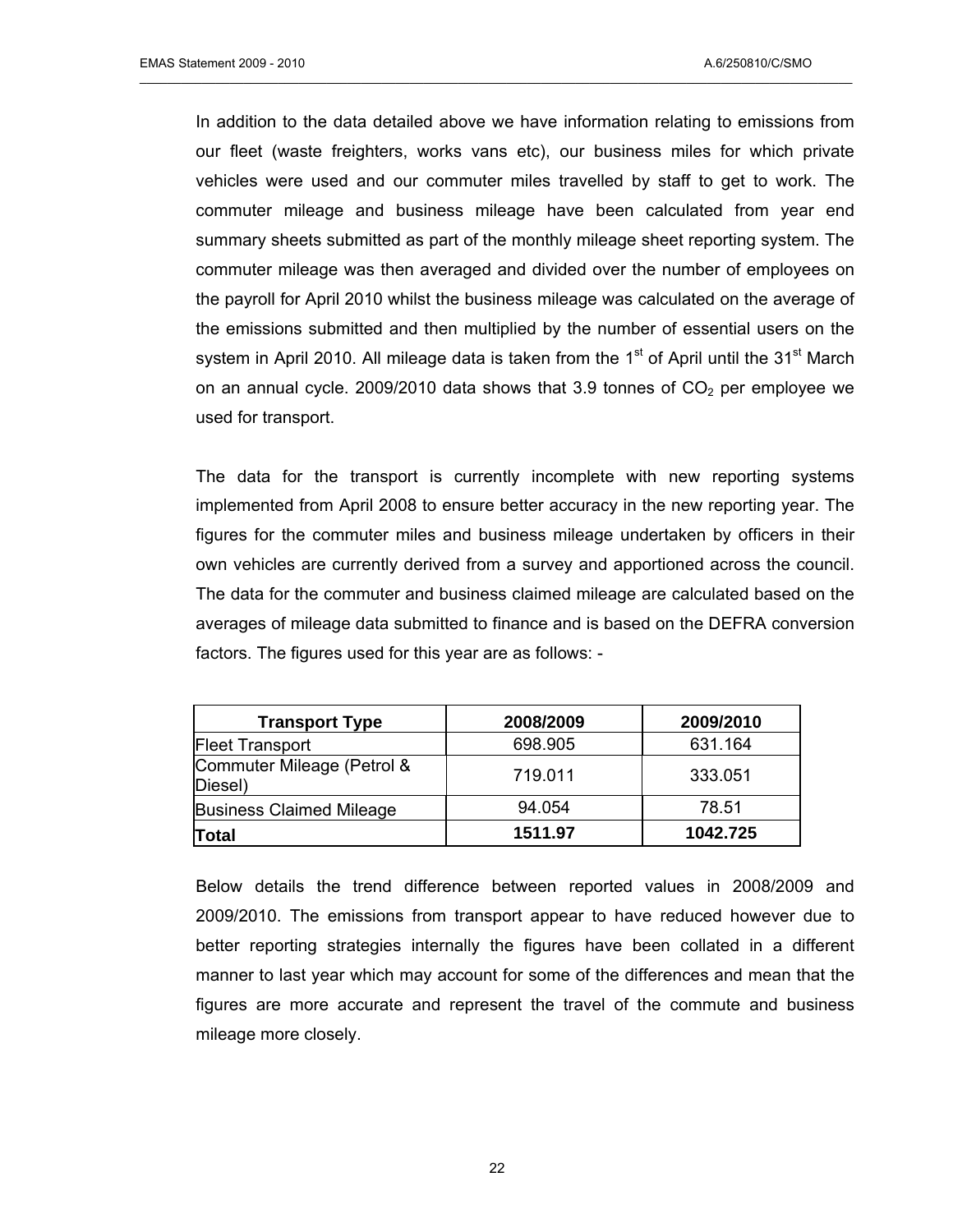



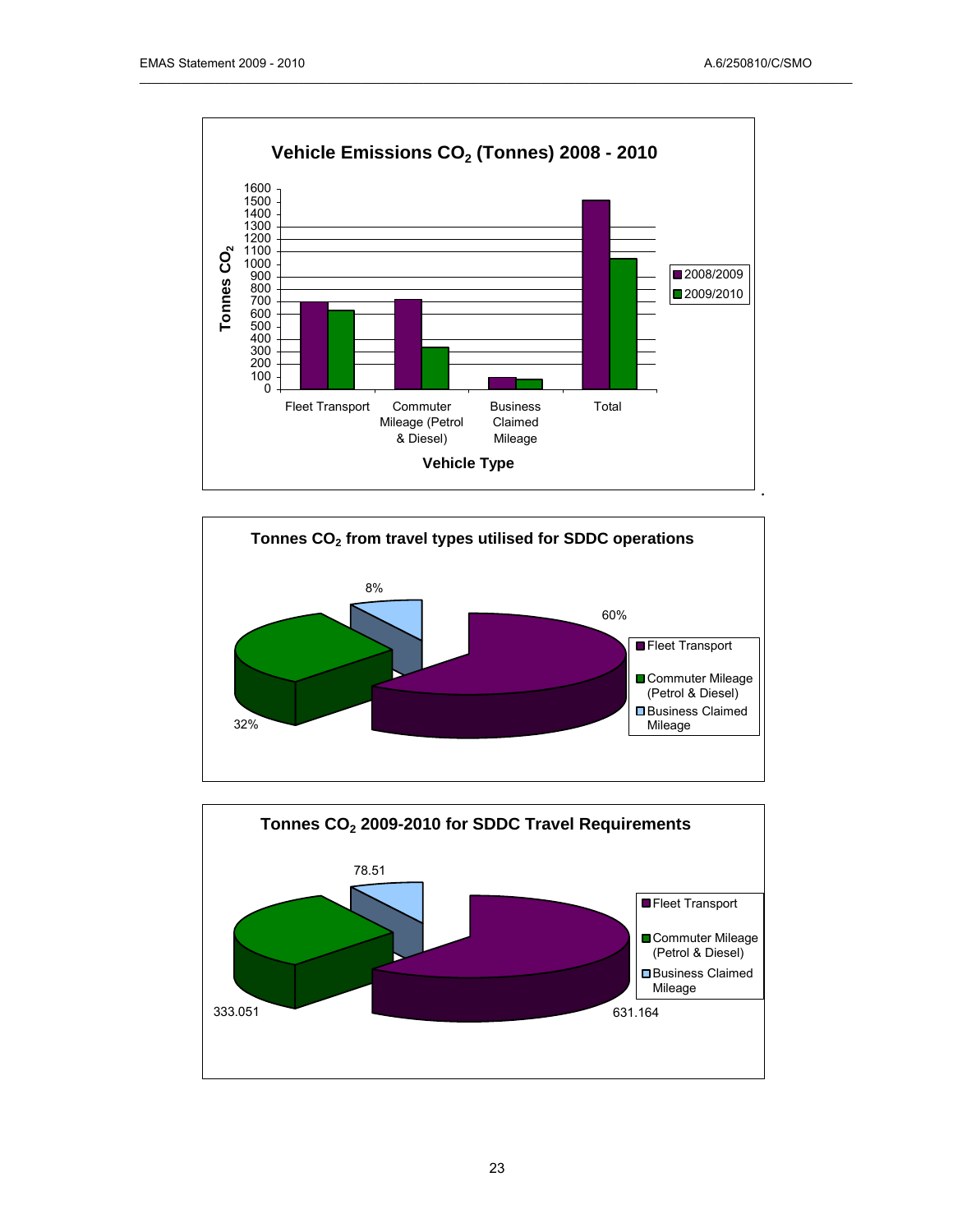SDDC Carbon Footprint has been calculated to be 2,160.92 tonnes of Carbon Dioxide for the year 2009-10. The majority of this arises from electricity consumption, but a significant proportion is due to staff commute miles to and from work. The scope of the carbon footprint reported here is the same scope as the EMAS system and encompasses the Civic Offices, Darklands Depot, Greenbank Leisure Centre and Rosliston Forestry Visitors Centre. A summary table of our carbon footprint is detailed below for dates inclusive of 04/2008 until 03/2010-

| <b>Source</b>                  | 2008/2009 | 2009/2010 |
|--------------------------------|-----------|-----------|
| Electricity                    | 629.322   | 630.589   |
| Gas                            | 501.297   | 487.61    |
| <b>Business Miles Claimed</b>  | 94.054    | 78.51     |
| Commute                        | 719.011   | 333.051   |
| <b>Council Fleet Transport</b> | 698.905   | 631.164   |
| Total                          | 2,642.59  | 2,160.92  |

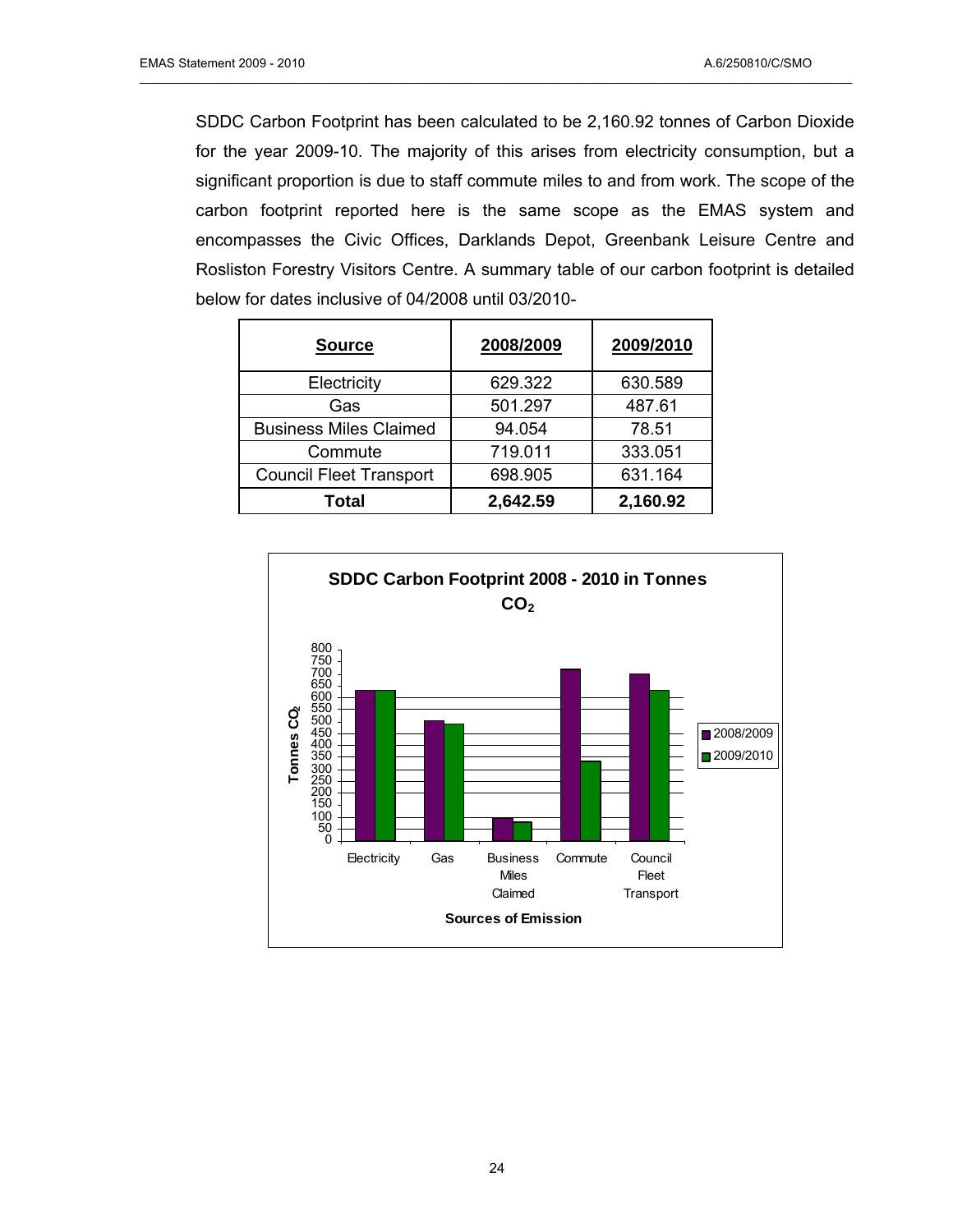



From the details below it can be clearly seen that the main impacts on our carbon emissions remain the use of gas and electricity and our grey fleet, which we use to undertake our services. These issues will be further targeted to reduce emissions

The carbon produced per employee from these premises amounts to 5.6 tonnes per employee.

#### **Progress**

1) SDDC have signed up to the Nottingham Declaration making a commitment to addressing climate change and mobilising action in the local community. The Declaration recognises the central role of local authorities in leading society's response to the challenge of climate change. By signing the Declaration SDDC pledges to systematically address the causes of climate change and to prepare their community for its impacts. More information about the Declaration can be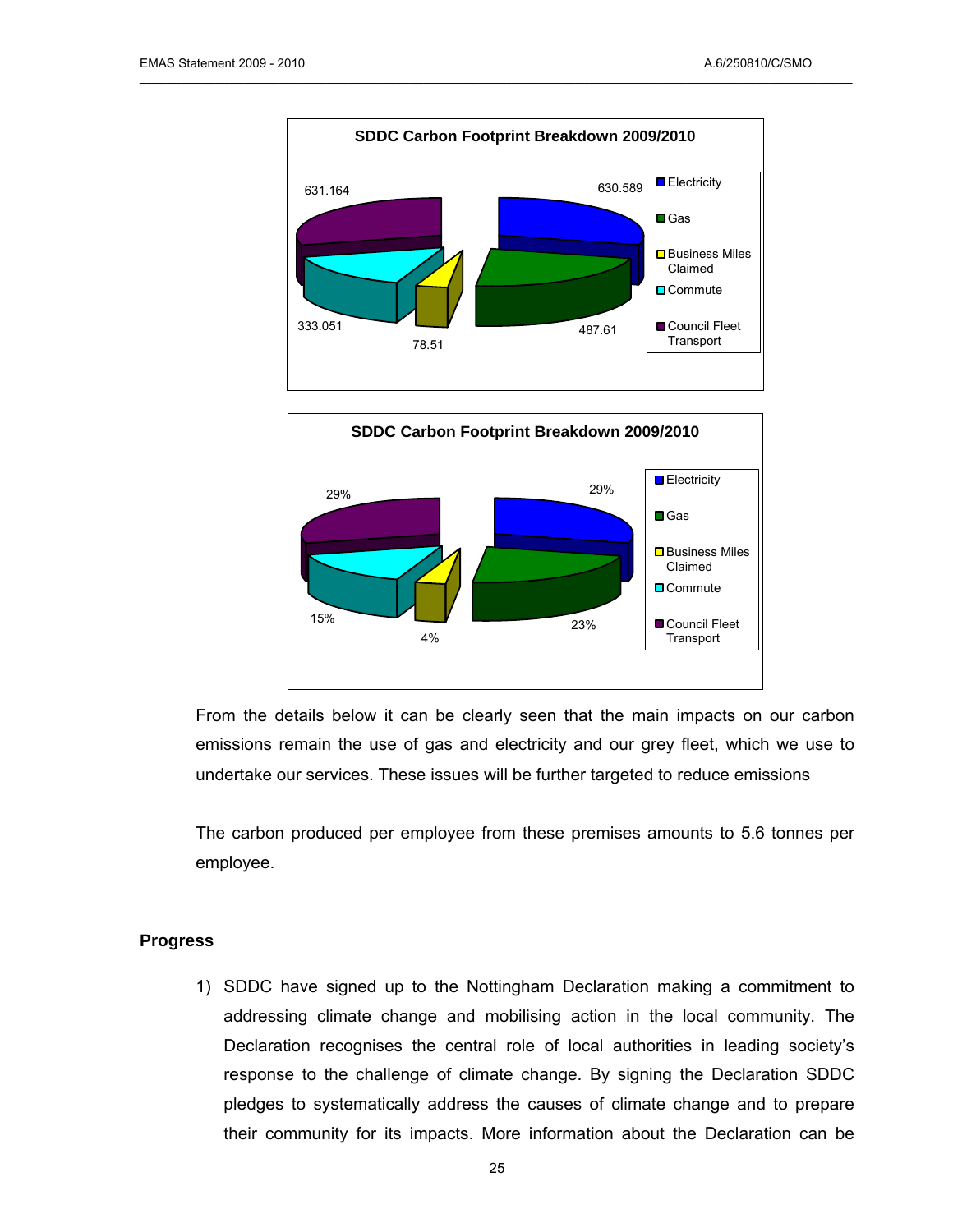found on <http://www.energysavingtrust.org.uk/nottingham/Nottingham-Declaration>. To this end we are producing a comprehensive Climate Change Strategy to tackle our districts impacts on the environment and prepare for the future.

- 2) We have installed a range of improvements across the key sites to reduce our carbon emissions including voltage optimisation, boiler replacements and lighting upgrades.
- 3) We have installed remote metering technology to enable us to track our usage at our key sites more efficiently over the coming year.
- 4) Energy contracts that expire during the course of the year are reviewed for renewal and if feasible, and financially viable, we will consider buying renewable energy.
- 5) The Civic Offices are being regularly audited with regards to energy usage during out of hour's periods. The EMAS Officer walks round offices to identify any equipment left switched on, records the information, makes all employees aware of the results, which further improves performance. The first survey in January 2008 identified an average of 32% of various electrical equipment left on over night and weekends, over time this has now reduced. Due to the performance of employees the last survey completed in February 2010 identified the average of equipment left on over night and weekends has now fallen to 4.19%.
- 6) Encourage, through internal communications, the options available when choosing a new family car to increase awareness of the environmentally friendly options that are available and the cost savings they bring.
- 7) Car sharing is encouraged to reduce mileage, congestion and cost.
- 8) New systems for vehicle use and encouragement to use and purchase greener vehicles are being investigated.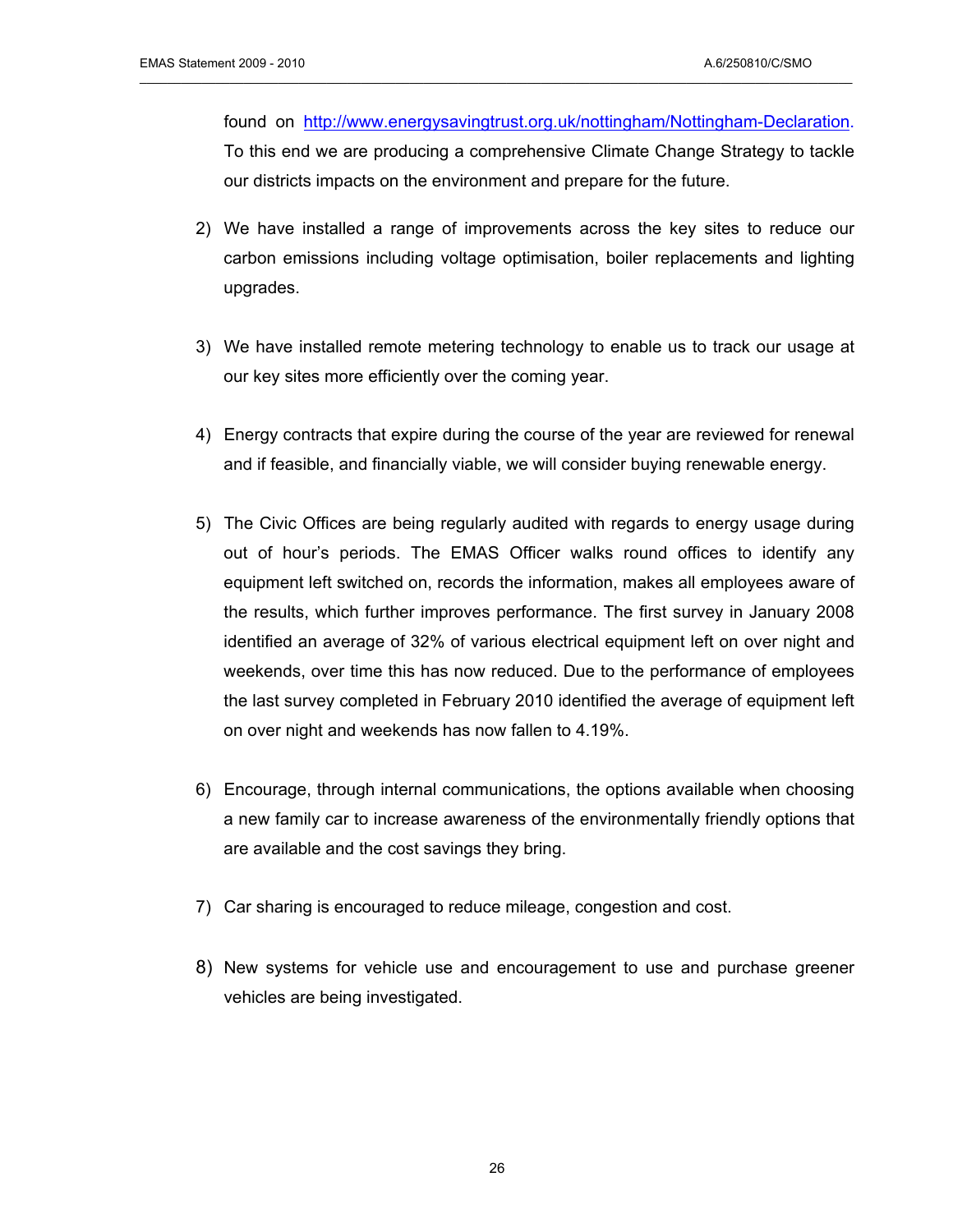#### **8.3 Moving into the Future we will…**

 $\checkmark$  Continue to monitor, record and report our internal energy usage across the council to promote good practise using our newly installed remote metering technology

- $\checkmark$  Seek to utilise renewable sources of energy where possible and retro fit efficiency technology to our infrastructure where feasible and practicable.
- $\checkmark$  Continue to look for ways to reduce our environmental impacts from fleet and utility consumption when opportunities arise.
- $\checkmark$  Raise awareness of personal environmental impacts and ways to reduce it.
- $\checkmark$  Install and continue to improve reporting mechanisms.
- $\checkmark$  Strive to reduce our emissions through better corporate purchasing.
- $\checkmark$  Encourage the use and purchase of more efficient and minimal CO<sub>2</sub> emitting vehicles through a number of new initiatives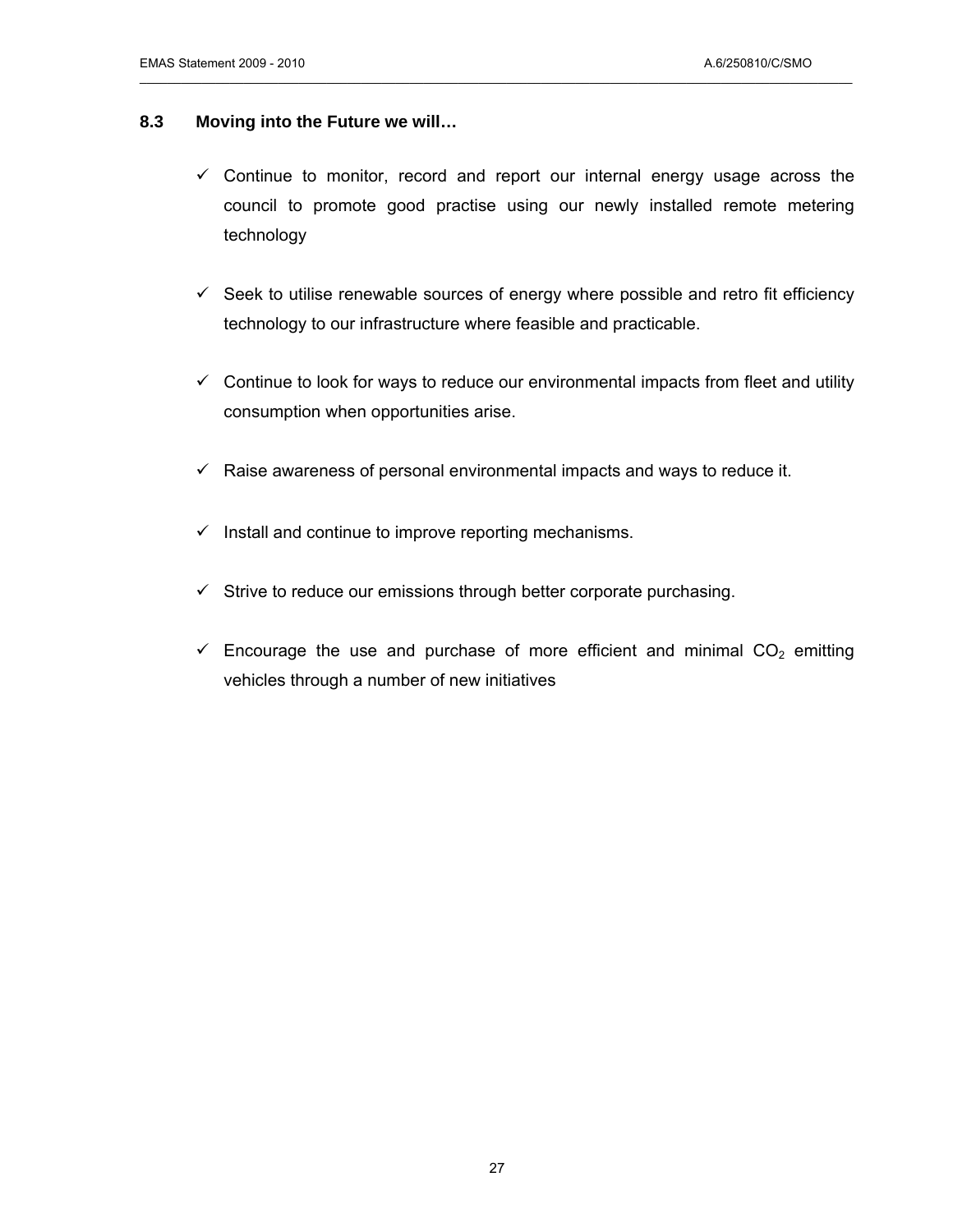#### **9 Air Quality**

9.1 Local air pollution is the source of numerous human health conditions such as asthma and bronchitis as well as contributing to other conditions such as stroke and heart disease. The Committee on the Medical Effects of Air Pollutants produced a Report in 1995 with The Advisory Group on the Medical Aspects of Air Pollution, which can be viewed on http://www.advisorybodies.doh.gov.uk/comeap/pdfs/comeap95.pdf. As a district we are generally living and working in relatively rural areas where air quality is of a good standard. However, improvements could be made with the main contributors being cars, vans, lorries, motorcycle, burning of materials and coal fires.

\_\_\_\_\_\_\_\_\_\_\_\_\_\_\_\_\_\_\_\_\_\_\_\_\_\_\_\_\_\_\_\_\_\_\_\_\_\_\_\_\_\_\_\_\_\_\_\_\_\_\_\_\_\_\_\_\_\_\_\_\_\_\_\_\_\_\_\_\_\_\_\_\_\_\_\_\_\_\_\_\_\_\_\_\_\_\_\_\_\_\_\_\_\_\_\_\_\_\_\_\_\_\_

 The local air quality of the district is monitored to ensure compliance with national standards. An air quality Updating and Screening Assessment (USA) is carried out every 3 years with progress reports carried out in the 2 intervening years. The next Progress Report is due to be completed in April 2011 and the latest progress report from May 2010 this can be viewed on South Derbyshire District Councils website. This progress report indicates that no Nitrogen Dioxide  $(NO<sub>2</sub>)$  levels within South Derbyshire exceed the Air Quality Objectives at as set out in the air quality regulations.

 Furthermore, the council issues and manages Permits for industrial emissions, within the district, under the Environmental Permitting Regulations. The council currently manages one Part A2 process, which covers emissions to air, water and land, and a further 33 Part B processes which cover emissions to air. These permits and related activities are regularly inspected and reviewed by pollution officers. Vapour recovery permits are also issued by the council for 11 petrol stations that are inspected by Derbyshire Fire and Rescue Service.

#### **9.2 Our Progress**

- 1. Green energy is not being purchased at the current time due to reduced budgets within the authority proposed for the coming years making such a scheme unviable.
- 2. We are continuing to report of progress against our responsibilities for Air Quality across the district.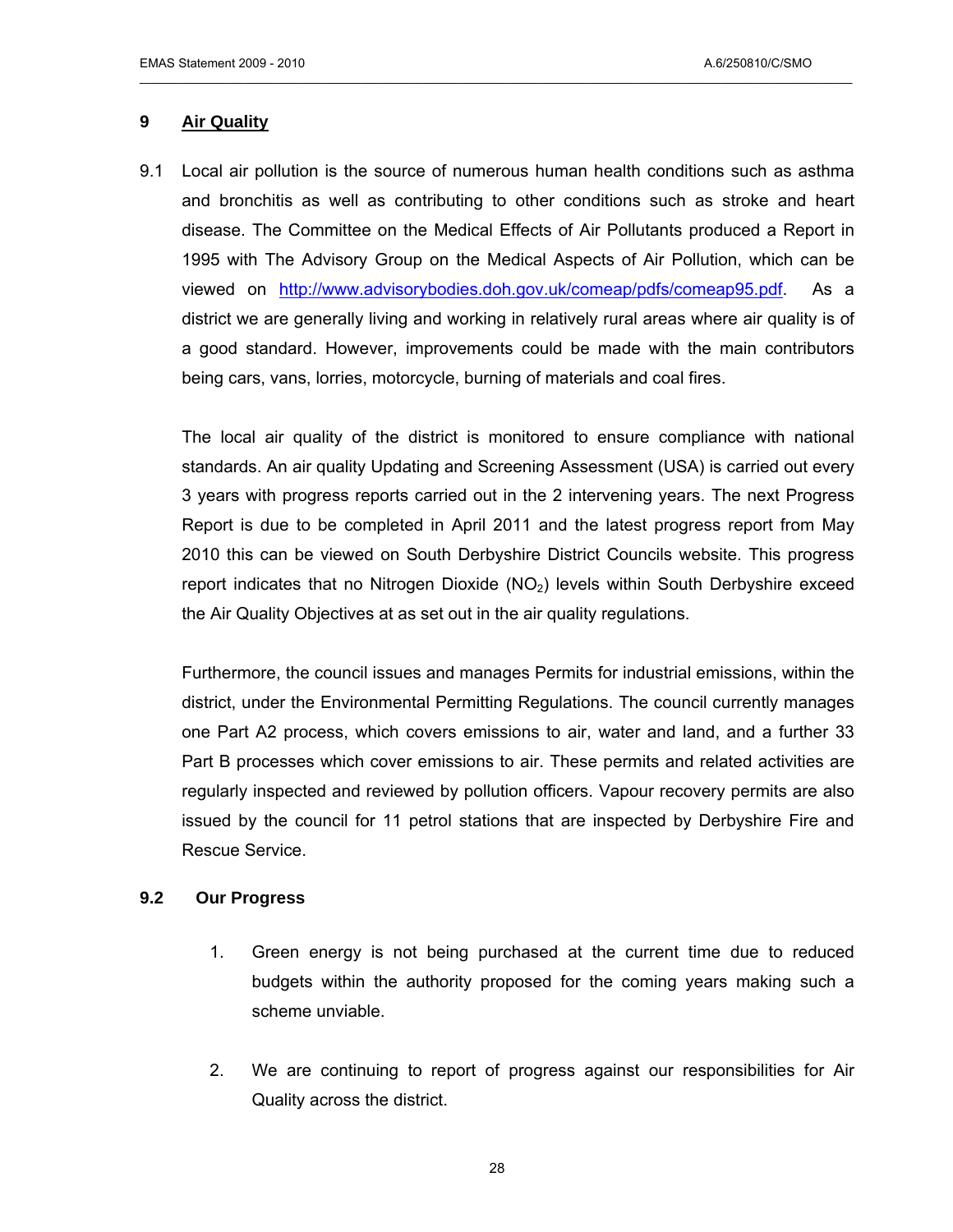#### **9.3 Moving into the Future we will…**

- $\checkmark$  Continue our enforcement role
- $\checkmark$  Encourage focus on the environmental performance of fleet vehicles when purchasing
- $\checkmark$  Encourage staff that use their cars to purchase vehicles with lower emissions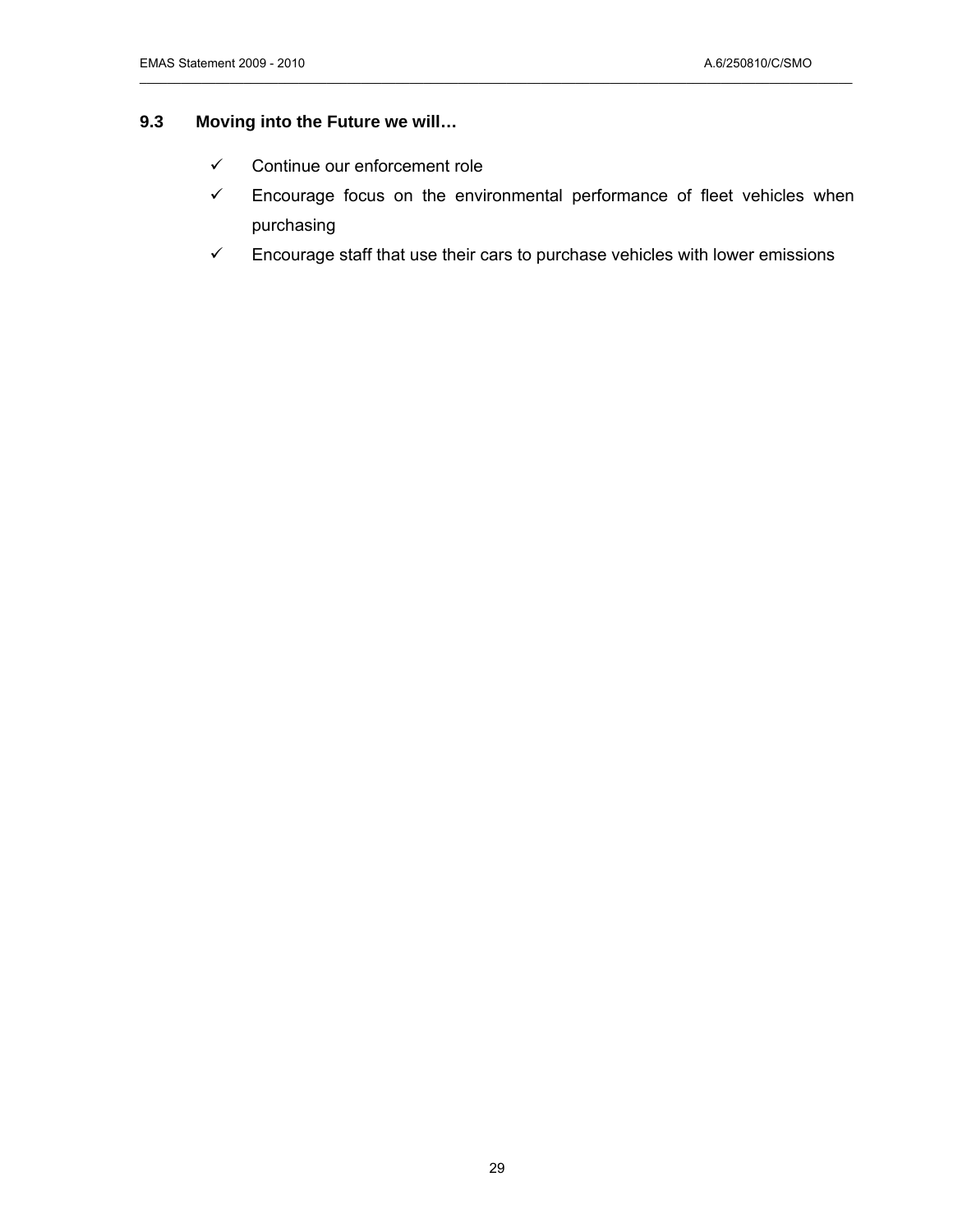#### **10.0 Built Environment**

The built environment affects us all and puts additional strain on resources. New development and renovation of existing buildings is vital to the progression and development of the district. However, careful consideration as to the effects of development need to be considered; for example, how to heat and light a building, where to build them and what materials are used are all important as getting these things wrong often leads to excessive resource usage, pollution and expense. In addition grants and funding is available to provide affordable warmth, disabled facilities and decent homes through Private Sector Housing.

\_\_\_\_\_\_\_\_\_\_\_\_\_\_\_\_\_\_\_\_\_\_\_\_\_\_\_\_\_\_\_\_\_\_\_\_\_\_\_\_\_\_\_\_\_\_\_\_\_\_\_\_\_\_\_\_\_\_\_\_\_\_\_\_\_\_\_\_\_\_\_\_\_\_\_\_\_\_\_\_\_\_\_\_\_\_\_\_\_\_\_\_\_\_\_\_\_\_\_\_\_\_\_

#### **10.1 Private Sector Housing Grants**

#### **Type of works**

Possible impact on the environment due to considerable waste produced due to renovation that is generally land filled, materials used in production of new products and energy used in the replacement and use of new facilities. However, the impact would improve living conditions, with happier communities.

#### **Type of Grant Activity:**

#### **Disabled Facilities Grants**

### **(DF for grants on private owed property and DFC for grants on Council owned property):**

Mandatory grant to provide for disabled adaptation works to private and council owned properties. Scope of works typically includes: -

- **F** removal of existing bath or shower and replacement with a level access (tray or wet floor) shower facility
- **EXECT** installation of a stairlift and associated electrical upgrade
- installation of a hoist and track
- conversion of existing space within the property to provide a bedroom or bathroom
- construction of a 'new build' extension to the existing property to provide an additional bedroom/bathroom or water closet.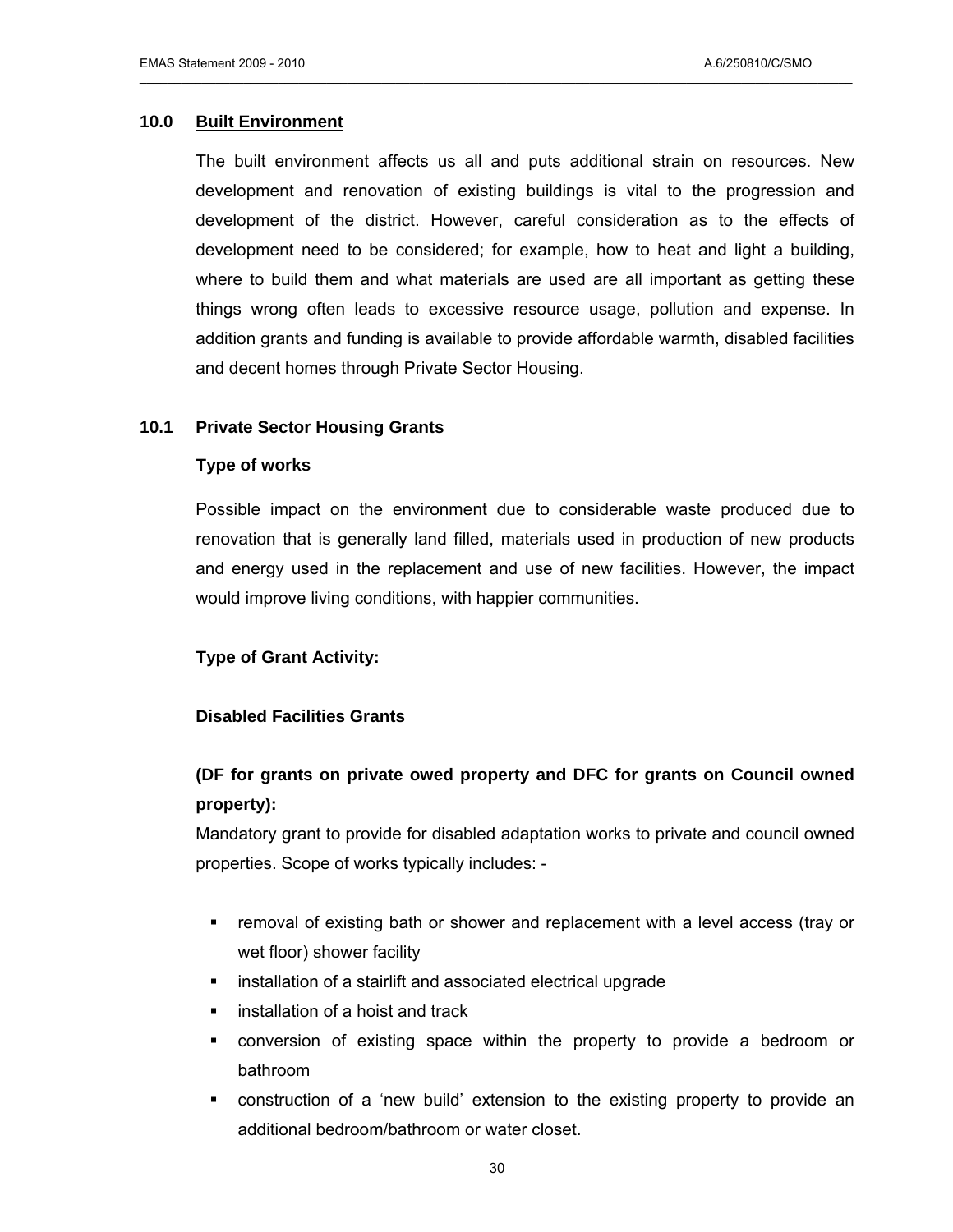- Change of heating from solid fuel to gas, oil or electric
- Miscellaneous works to adapt the property for the use of the disabled applicant.

The council is responsible for drafting the plans and technical specification for the works. Contractors are selected through an open tendering process from an approved list of reputable local contractors.

#### **Home Repair Plus Grant (HRP)**

A non-mandatory grants to provide for works of repair or improvement to privately owned property. Grants are targeted using 'eligibility criteria' to vulnerable groups, mainly over 60's, disabled and those in receipt of income related benefit (see Private Sector Housing Policy for current scheme and criteria). The grants are delivered in house or through our partner Home Improvement Agency (HIA) Spirita Care & Repair. The Council and HIA is responsible for drafting the technical specification of works. Contractors are selected through a competitive tendering process from an approved list of reputable local contractors.

Scope of works includes;

- Roof repairs/ renewal of rainwater goods
- Repair to external brickwork/render and internal plaster surfaces
- Installation of damp proofing (DPC)
- Renew joinery
- **Upgrade or rewire electrical circuit**
- Provision or upgrade of heating
- **Home insulation**

During 2009/10 we have introduced a specific home insulation element (HRE) to permit home insulation works to be grant funded in isolation.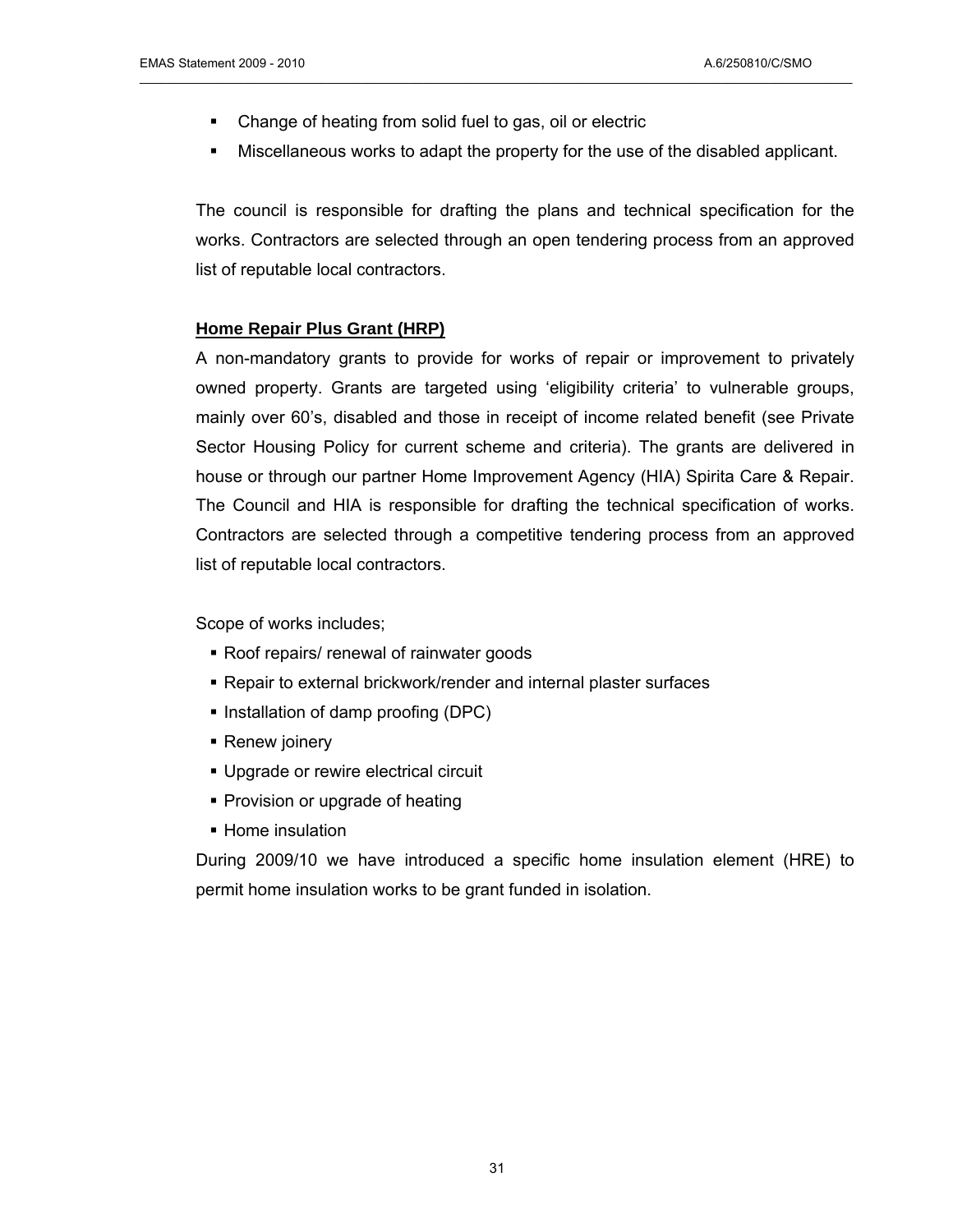#### **Summary of Grant Activity**

|                            | <b>Number Completed</b> | <b>Total Spend</b> |          |          |  |
|----------------------------|-------------------------|--------------------|----------|----------|--|
| <b>Grant Type</b>          | 2008/9                  | 2009/10            | 2008/9   | 2009/10  |  |
| <b>Disabled Facilities</b> | 115                     | 90                 | £570,839 | £403,917 |  |
| Grant (DF)                 |                         |                    |          |          |  |
| <b>Disabled Facilities</b> | 80                      | 68                 | £297,527 | £261,366 |  |
| Grant (CDF)                |                         |                    |          |          |  |
| Home Repair (HRP)          | 60                      | 147                | £180,848 | £625,527 |  |
| Home Repair                | N/A                     | 40                 | N/A      | £8500    |  |
| Insulation (HRE)           |                         |                    |          |          |  |

\_\_\_\_\_\_\_\_\_\_\_\_\_\_\_\_\_\_\_\_\_\_\_\_\_\_\_\_\_\_\_\_\_\_\_\_\_\_\_\_\_\_\_\_\_\_\_\_\_\_\_\_\_\_\_\_\_\_\_\_\_\_\_\_\_\_\_\_\_\_\_\_\_\_\_\_\_\_\_\_\_\_\_\_\_\_\_\_\_\_\_\_\_\_\_\_\_\_\_\_\_\_\_

#### **Data Source:**

The accounting period selected is from 1<sup>st</sup> April to 31<sup>st</sup> March.

**N.B**. the current year accounts are not generally finalised and verified by Head of Finance until July each year and may be subject to slight adjustment

**Note** – the extract of the grant summary sheet has been modified from the original to remove interim and stage payments (which do not equate to completed grants) and nil approvals (where the council has not provided funding) otherwise all entries are comparable. The extract's 'total spend' may differ from the grant summary 'total spend' because of interims/fees and miscellaneous costs also paid out during the year.

#### **10.2 Our Progress**

- 1. SDDC are retrofitting various energy and resource saving devices to their buildings to reduce pollution, resource usage and on going expense.
- 3 Etwall Leisure Centre has been completed and includes numerous energy saving and efficient technologies.
- 4 Through grants, funding and enforcement private sector housing are working to improve the efficiency of our housing stock in accordance with The Housing Health & Safety Rating System and the Decent Homes Standards.

#### **Moving into the Future we will…**

 $\checkmark$  Continue our enforcement, grants and funding role through private sector housing.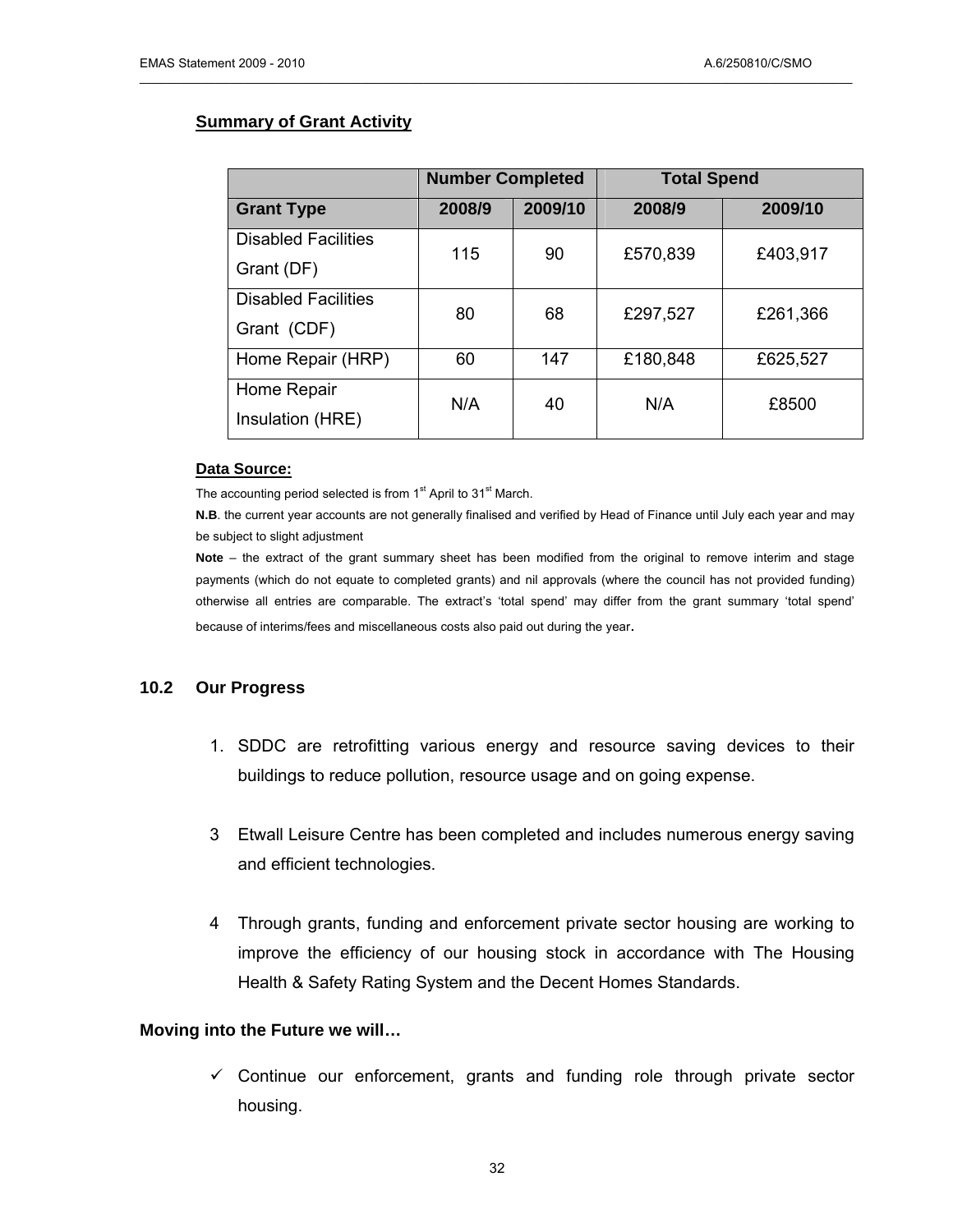$\checkmark$  Encourage more focus on the environmental performance of developments on district using the Local Development Framework (LDF) and encourage sustainable development through our planning function.

\_\_\_\_\_\_\_\_\_\_\_\_\_\_\_\_\_\_\_\_\_\_\_\_\_\_\_\_\_\_\_\_\_\_\_\_\_\_\_\_\_\_\_\_\_\_\_\_\_\_\_\_\_\_\_\_\_\_\_\_\_\_\_\_\_\_\_\_\_\_\_\_\_\_\_\_\_\_\_\_\_\_\_\_\_\_\_\_\_\_\_\_\_\_\_\_\_\_\_\_\_\_\_

 $\checkmark$  Continue to explore technologies and options to retro fit to our old buildings to make them more efficient.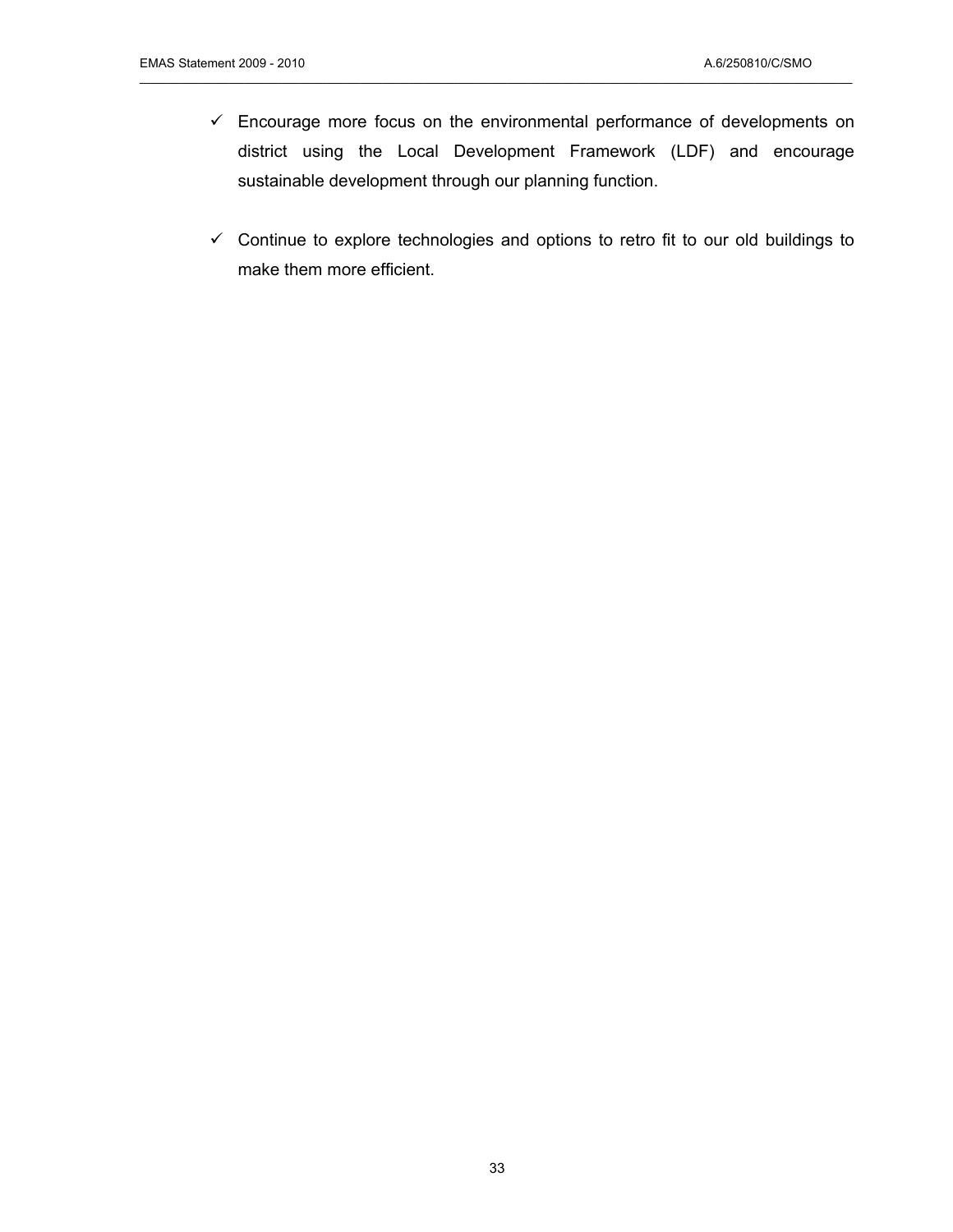#### **11 Noise**

**11.1** Noise for many people can be a major problem with one person's party or business activity being somebody else's worst nightmare. Everyone has different noise toleration making the subject of noise management, enforcement and abatement a emotive and subjective area. Noise pollution is generally covered through the pollution team where a team of officers investigate and take action against various noise complaints, including an out of hours service which is not managed as a 24 hour call out service but by appointment or as part of an investigation. In an attempt to prevent noise nuisance the pollution office review new planning applications and comments on any specific noise issues that may arise from the development. Below is a summary of the issues dealt with that impact on noise within Environmental Health – Pollution Department. In an attempt to prevent noise nuisance the pollution officers review new planning applications and comment on any specific noise issues that may arise from the development.

| Year      | <b>Noise</b><br><b>Complaints</b> | <b>Planning Applications</b><br><b>Reviewed</b> | <b>Total</b> |
|-----------|-----------------------------------|-------------------------------------------------|--------------|
| 2004/2005 | 337                               | 281                                             | 618          |
| 2005/2006 | 318                               | 211                                             | 529          |
| 2006/2007 | 406                               | 258                                             | 664          |
| 2007/2008 | 400                               | 337                                             | 737          |
| 2008/2009 | 367                               | 322                                             | 689          |
| 2009/2010 | 357                               | 358                                             | 715          |

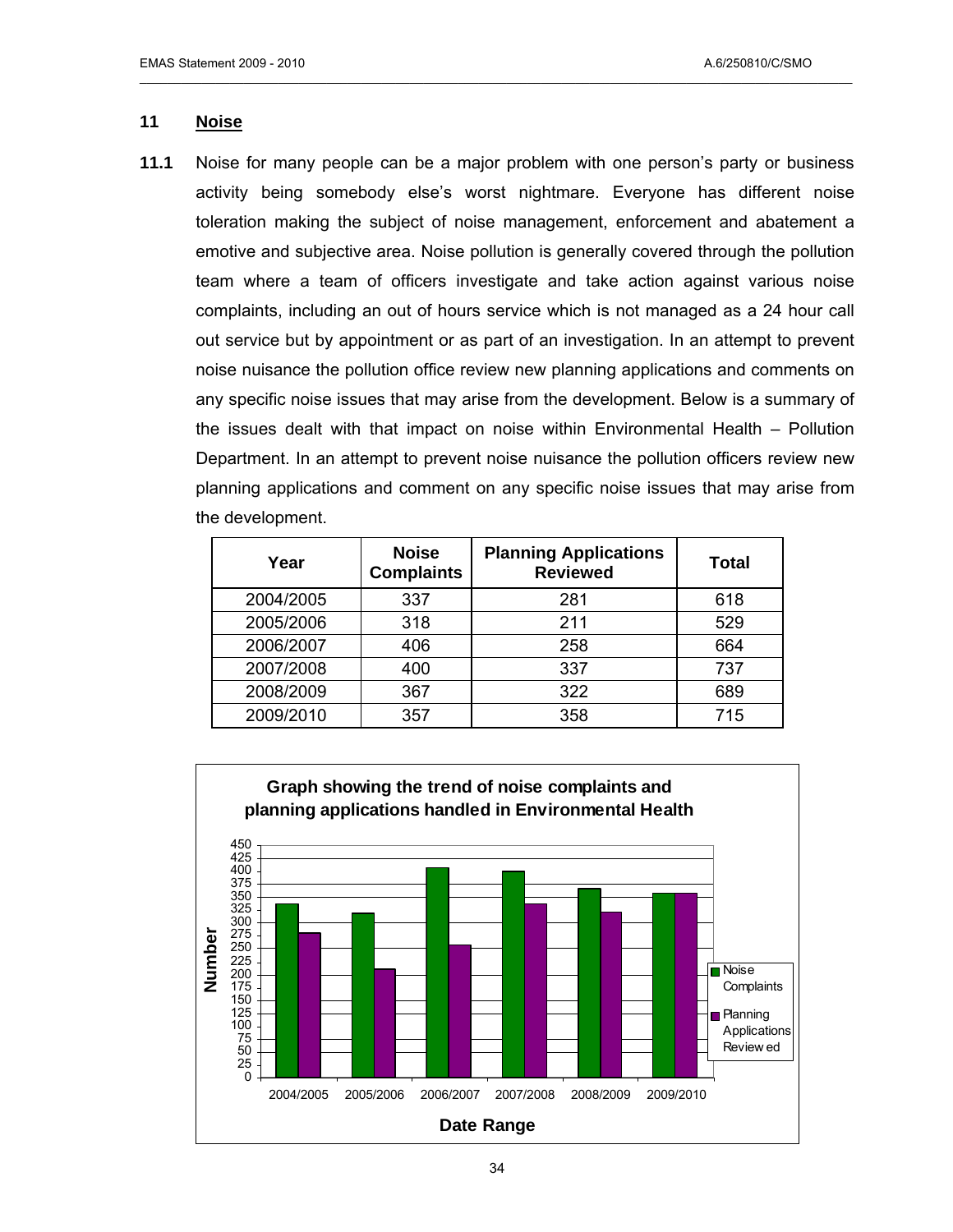#### **11.2 Our Progress**

1 SDDC provide a nuisance out of hour service, predominantly dealing with noise complaints.

\_\_\_\_\_\_\_\_\_\_\_\_\_\_\_\_\_\_\_\_\_\_\_\_\_\_\_\_\_\_\_\_\_\_\_\_\_\_\_\_\_\_\_\_\_\_\_\_\_\_\_\_\_\_\_\_\_\_\_\_\_\_\_\_\_\_\_\_\_\_\_\_\_\_\_\_\_\_\_\_\_\_\_\_\_\_\_\_\_\_\_\_\_\_\_\_\_\_\_\_\_\_\_

- 2 SDDC provide an enforcement service to manage and abate noisy premises or activities.
- 3 SDDC provide advice and guidance on noise to the public, businesses and through the planning regime as necessary.

#### **11.3 Moving into the Future we will…**

- $\checkmark$  Continue our enforcement work in conjunction with the police to provide a noise complaint investigation service.
- $\checkmark$  Continue to comment and advise planning services of potentially noisy or nuisance causing developments to incorporate abatement technology.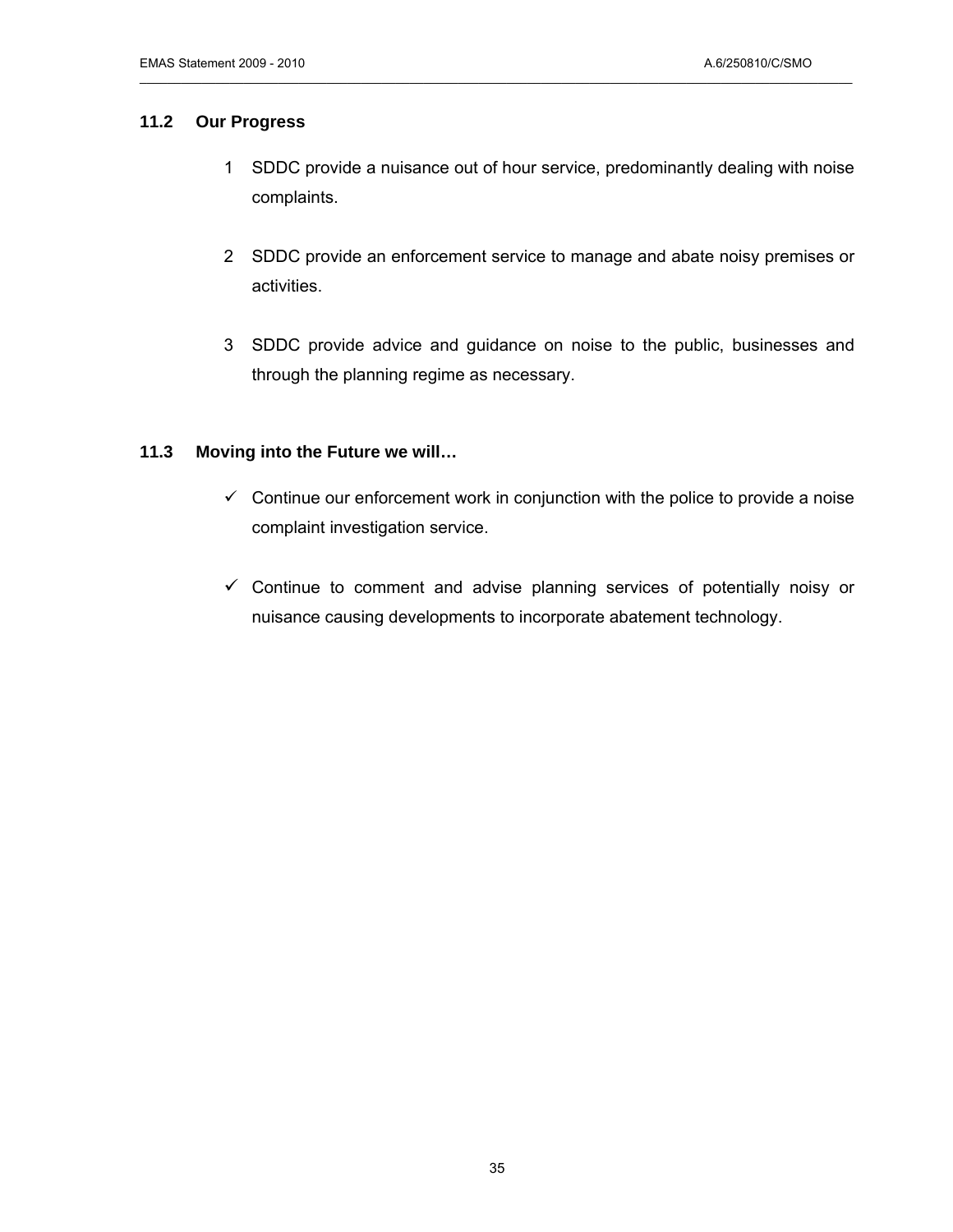#### **12 Purchasing of Goods and Services**

**12.1** As a business SDDC purchase a wide range of services and goods from different companies across the country to support the delivery of our services. The equipment, materials and services that we procure have significant impacts on the environment both up and down the production process. To control the products and services we procure is to control our wider indirect environmental impacts.

\_\_\_\_\_\_\_\_\_\_\_\_\_\_\_\_\_\_\_\_\_\_\_\_\_\_\_\_\_\_\_\_\_\_\_\_\_\_\_\_\_\_\_\_\_\_\_\_\_\_\_\_\_\_\_\_\_\_\_\_\_\_\_\_\_\_\_\_\_\_\_\_\_\_\_\_\_\_\_\_\_\_\_\_\_\_\_\_\_\_\_\_\_\_\_\_\_\_\_\_\_\_\_

In the late summer of 2010 the council will be partnering with Northgate who will be undertaking our corporate services. From the start of the contract our purchasing and purchasing policies could be partially altered as a result. The outcomes of the partnership, its accomplishments and the changes it brings will be detailed in the Environmental Statement for 2011.

#### **12.2 Our Progress**

- 1 Appointed corporate partners who will be assisting in the development of new purchasing processes and systems
- 2 Established that due to the current financial climate the purchase of green energy from the national grid is not viable; however alternative options are being investigated.
- 3 Introduced a Purchase Ordering system that electronically forwards Purchase Orders to suppliers with a request for the electronic submission of invoices to the Council.

#### **12.3 Moving into the Future we will…**

- $\checkmark$  Improve new tendering and contract arrangements for services and products to consider the environmental impacts of the product and the supplier using the RIEP: Regional Improvement and Efficiency Partnerships documents
- $\checkmark$  Continue to encourage staff to reduce their environmental impacts at home and at work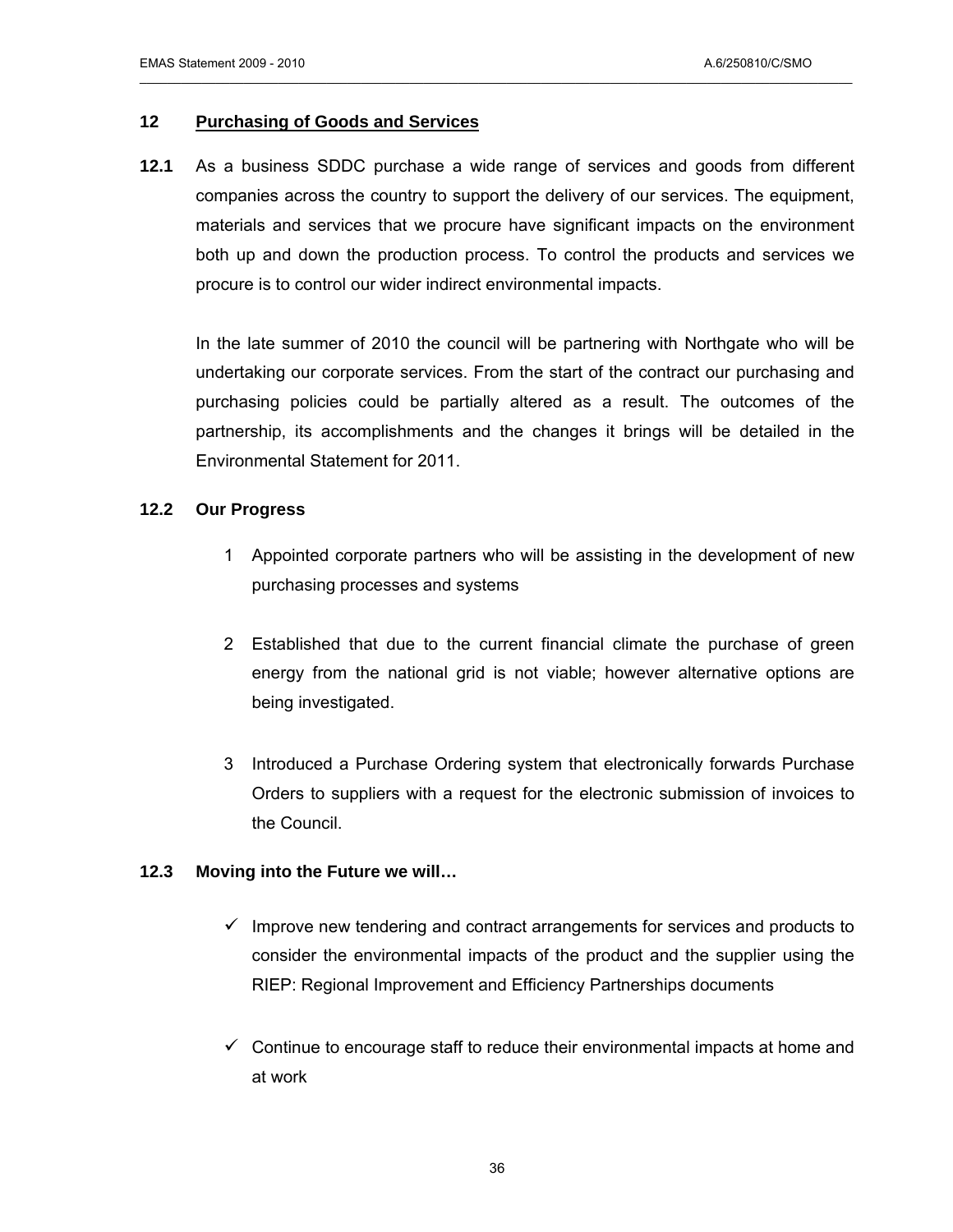$\checkmark$  Work with our new corporate partners to further improve our purchasing systems and processes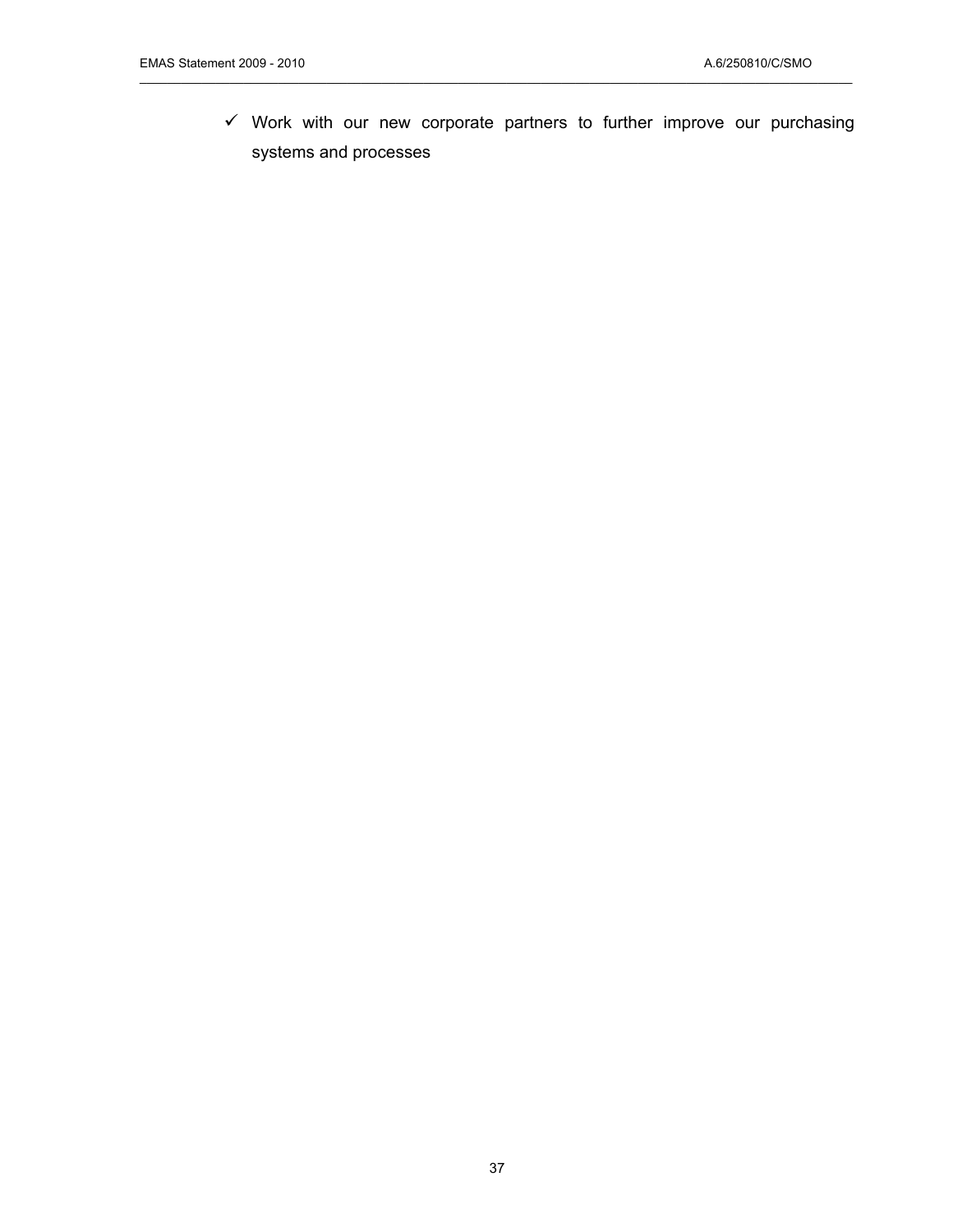#### **13 Waste and Recycling**

In the UK we dispose of over 400 million tonnes of rubbish each year; 60% of which is recyclable. Most of the waste generated goes to landfill sites, which are quickly filling up with the prospect of new sites becoming few and far between. Currently the council collects general waste, mixed glass, cans, clean aluminium foil, paper and textiles through the recycling bins on the kerbside and garden waste, food and cardboard waste through the brown bins collections. The quantities of waste since 2007 are detailed below. Please note that data supplied is being validated by DEFRA at the time of writing

\_\_\_\_\_\_\_\_\_\_\_\_\_\_\_\_\_\_\_\_\_\_\_\_\_\_\_\_\_\_\_\_\_\_\_\_\_\_\_\_\_\_\_\_\_\_\_\_\_\_\_\_\_\_\_\_\_\_\_\_\_\_\_\_\_\_\_\_\_\_\_\_\_\_\_\_\_\_\_\_\_\_\_\_\_\_\_\_\_\_\_\_\_\_\_\_\_\_\_\_\_\_\_



There has been an increase in household waste being composted or digested of 9.6% from last year and an increase of 58% from 2007.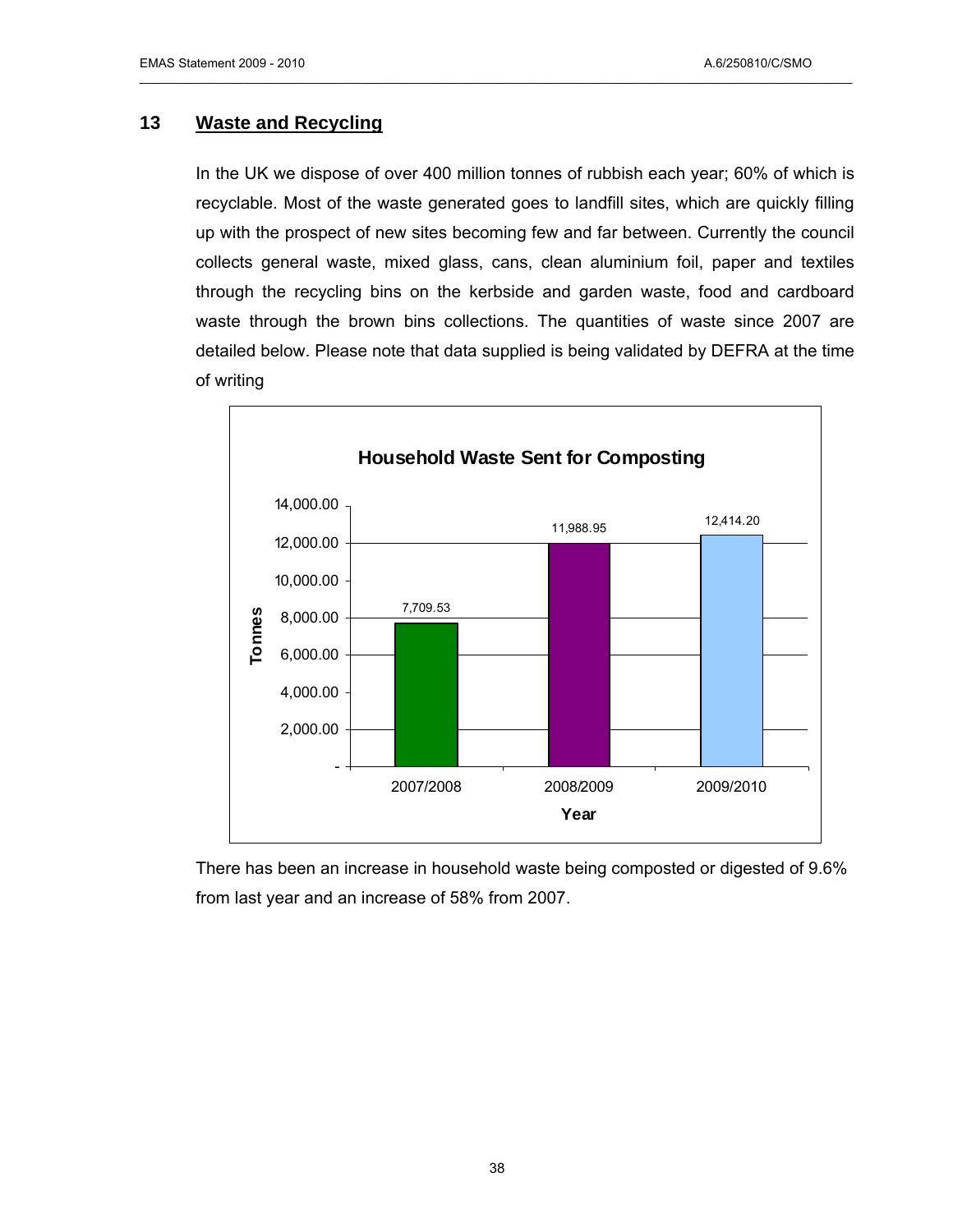

Over thirty nine thousand tonnes of household waste has been produced on district over the course of the year. The amount of waste sent for recycling has reduced by 1% based on year to year data. This thought to be related to the recession and the reduction of free post and newspapers that made up some of the recycling in households.



The amount of waste collected per head has increased marginally by approximately between 2009 and 2010 with a population change from 91,220 to 91,800 over the period reported above.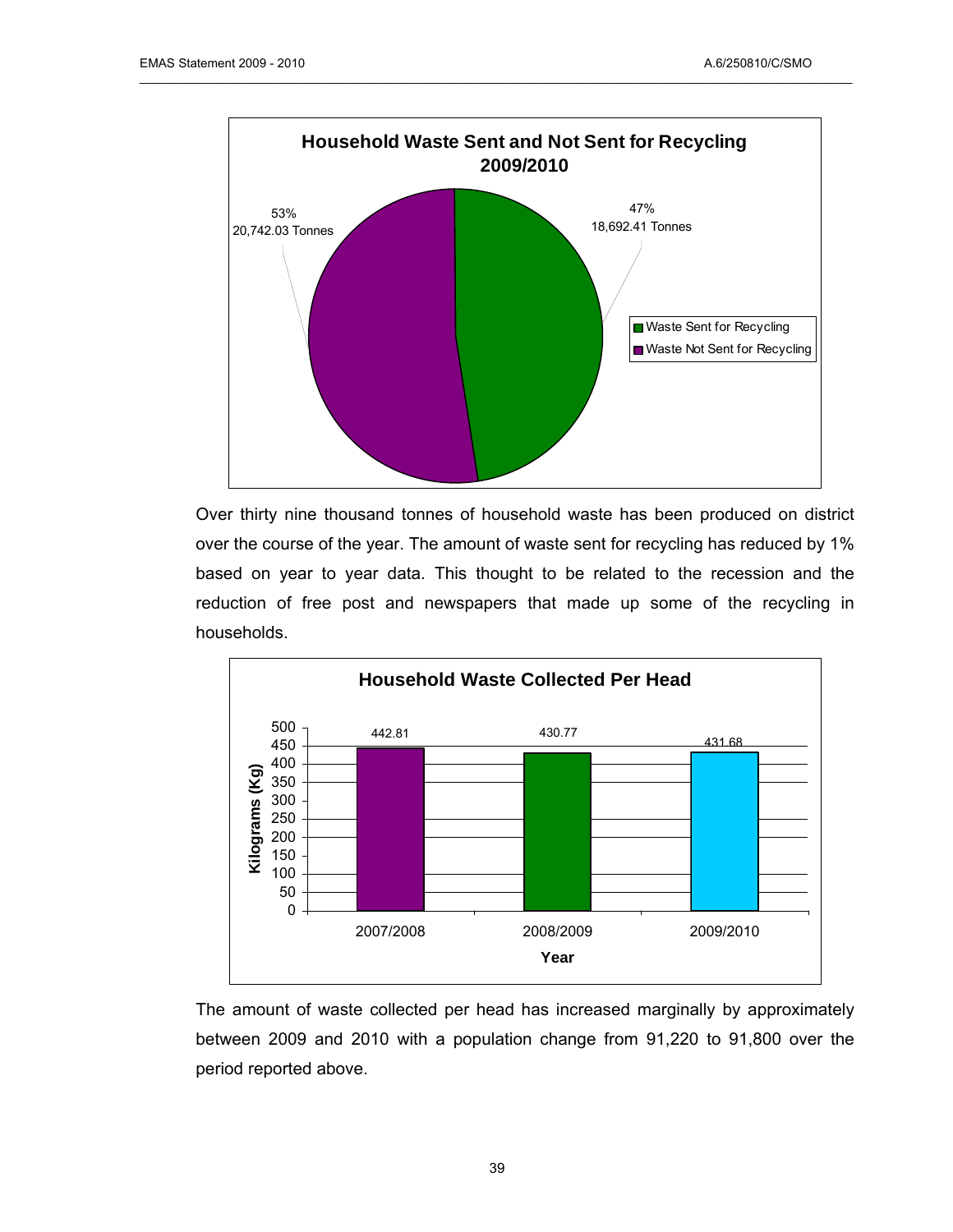The council have also installed an internal recycling system to reduce waste to landfill. The scheme recycles office quality paper, card and other paper such as magazines, and plastics. The scheme was introduced in July 2008 and lead to the removal of all desk side waste bins in favour of office recycling bins which means that a conscious decision is made by employees as to what waste is put into which disposal reciprocal. General waste from the authority is not disclosed as this is collected during district collections and so cannot be calculated.

\_\_\_\_\_\_\_\_\_\_\_\_\_\_\_\_\_\_\_\_\_\_\_\_\_\_\_\_\_\_\_\_\_\_\_\_\_\_\_\_\_\_\_\_\_\_\_\_\_\_\_\_\_\_\_\_\_\_\_\_\_\_\_\_\_\_\_\_\_\_\_\_\_\_\_\_\_\_\_\_\_\_\_\_\_\_\_\_\_\_\_\_\_\_\_\_\_\_\_\_\_\_\_



The data from July 2008 until the end of March 2010 is detailed below: -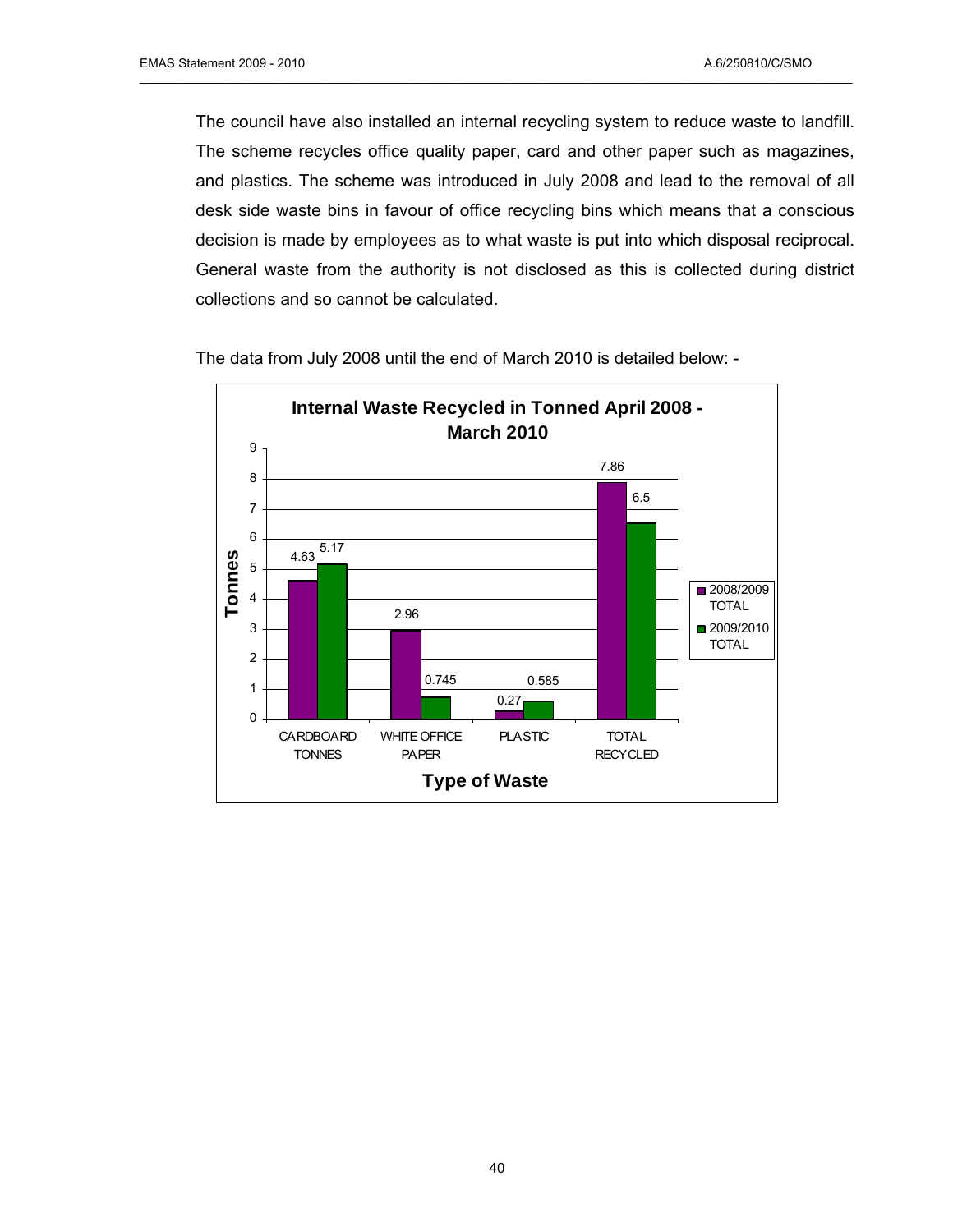

As an Authority we also produce and dispose of varying quantities of hazardous waste. These come from district activities from the duties that we carry out and from our corporate / operational activities. This means that each employee at the authority recycled an average of 26kg of waste each.

|                         | Q1       | Q2       | Q3       | Q4       |               |
|-------------------------|----------|----------|----------|----------|---------------|
| <b>Waste Type</b>       | Quantity | Quantity | Quantity | Quantity | <b>Totals</b> |
| <b>Healthcare Waste</b> | 18.24    | 17.35    | 15.68    | 14.19    | 65.46         |
| <b>WEEE Waste</b>       | 7.98     | 6.99     | 8.07     | 5.03     | 28.07         |
| <b>Flytipped Tyres</b>  | 4.66     | 4.19     | 2.20     | 3.45     | 14.50         |
| Asbestos                | 3.52     | 0.89     | 0.00     | 0.00     | 4.41          |
| Totals                  |          |          |          |          | 112.44        |

The hazardous waste arising from our district wide activities is detailed below: -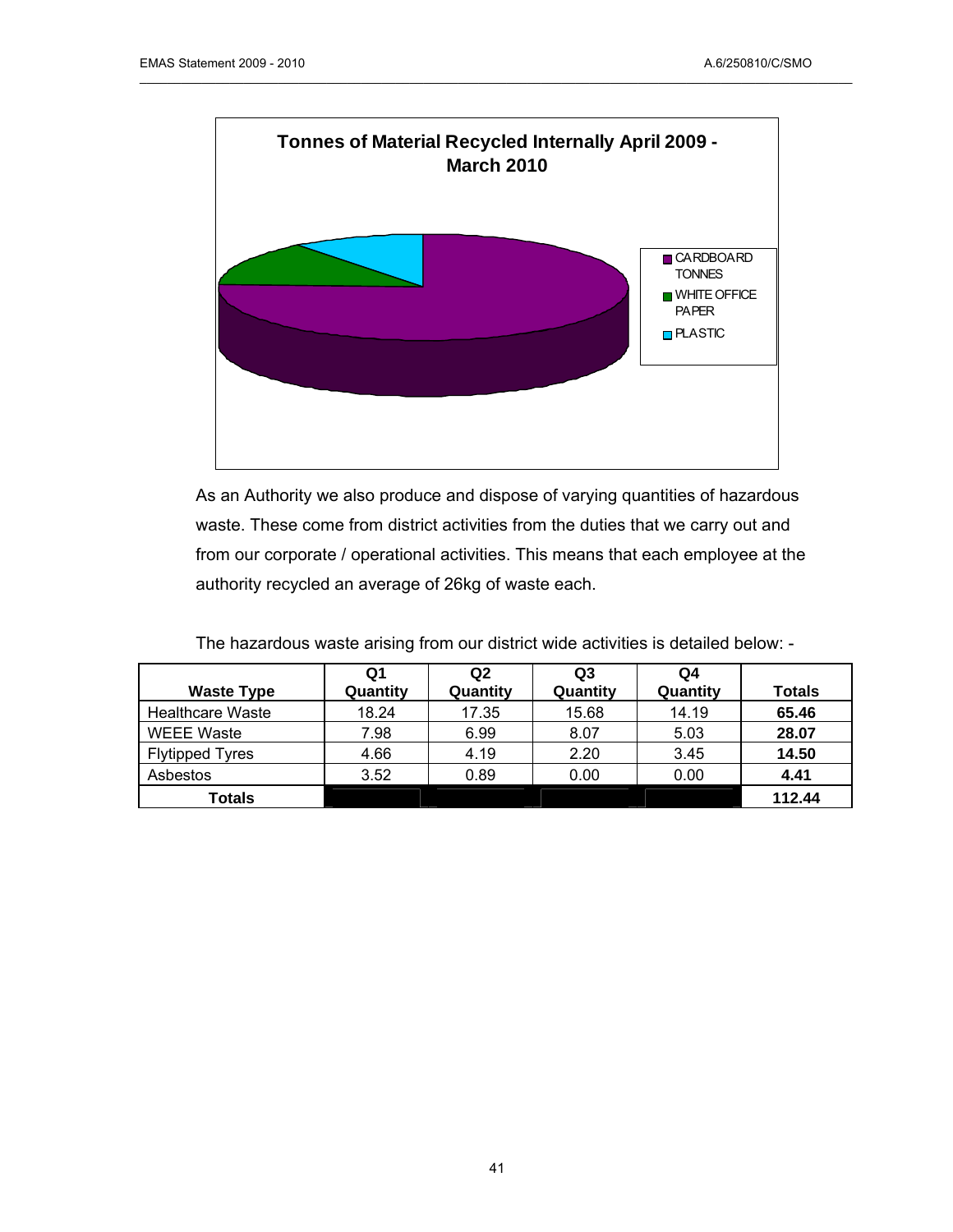

Hazardous was from our corporate activities and operations is also disposed of. The quantities of these wastes are 0.1 tonnes of kerosene equipment cleaner, 2.448 tonnes of oil contaminated wastes such as rags, gloves and filters, 50 tonnes of interceptor waste and 0.31 tonnes of florescent tubes. In addition to this we have disposed of 1501kg of waste electrical and electronic equipment (WEEE) during this reporting period from corporate activity. This equates to a 141kg of hazardous waste produced per employee.

In addition to this the authority has disposed of 165 tonnes of inert flytipped waste such as cloths, DIY waste and garden cuttings.

#### **13.1 Our Progress**

- 1 The council has continued to use its internal recycling system
- 2 There are well-established kerbside collections and district collections in existence.
- 3 A district wide recycling scheme is in place, showing improvements year on year with regards to green waste recycling.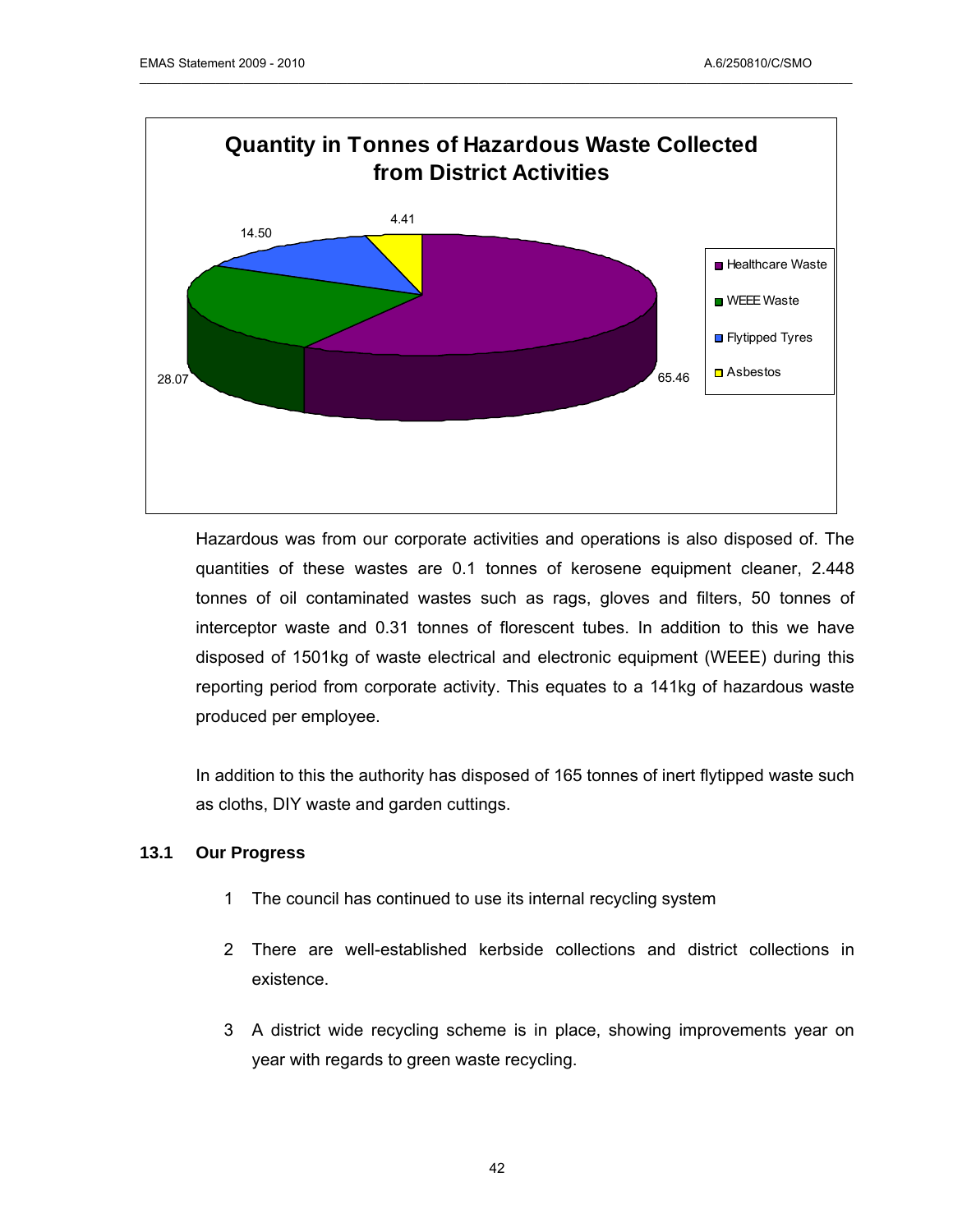4 A review of current waste collections and recycling is underway to investigate potential improvements and possible joint working arrangements

#### **13.2 Moving into the Future we will…**

- $\checkmark$  Try to improve the percentage of waste recycled.
- $\checkmark$  Implement new internal systems for waste recycling and collecting.

- $\checkmark$  Make internal waste collections more transparent and reportable.
- $\checkmark$  Continue reducing and managing flytipped waste.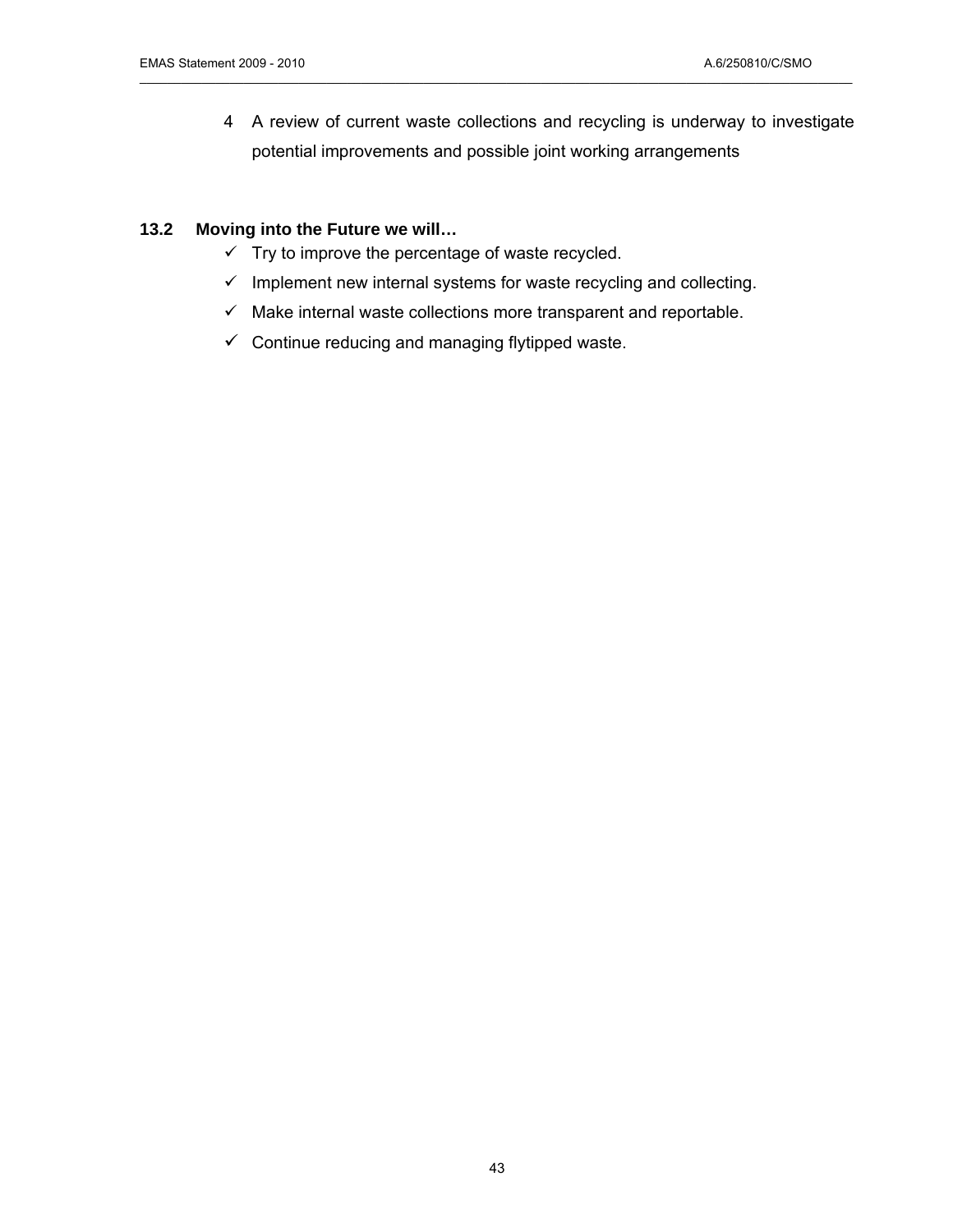#### **14 Water**

**14.1** Water is a key resource for life and sanitation around the planet. 884 million people in the world do not have access to safe water. This is roughly one in eight of the world's population. 97.5% of the earth's water is saltwater. If the world's water poured into a giant bucket, only one teaspoonful would be suitable for drinking. While the world's population tripled in the 20th century, the use of renewable water resources has grown six-fold. Within the next fifty years, the world population is likely to increase by another 40 to 50%. ([http://www.wateraid.org/uk/what\\_we\\_do/statistics/default.asp](http://www.wateraid.org/uk/what_we_do/statistics/default.asp))

\_\_\_\_\_\_\_\_\_\_\_\_\_\_\_\_\_\_\_\_\_\_\_\_\_\_\_\_\_\_\_\_\_\_\_\_\_\_\_\_\_\_\_\_\_\_\_\_\_\_\_\_\_\_\_\_\_\_\_\_\_\_\_\_\_\_\_\_\_\_\_\_\_\_\_\_\_\_\_\_\_\_\_\_\_\_\_\_\_\_\_\_\_\_\_\_\_\_\_\_\_\_\_

Our water consumption figures for our main sites under our direct control are detailed below. The main sites include The Civic Offices, Darklands Depot, Greenbank Leisure Centre and Rosliston Forestry Centre and do not include other SDDC properties. The water data is for the same time period each year from  $1<sup>st</sup>$  April to  $31<sup>st</sup>$  March. The water data for the above properties over the period specified is detailed below.



Water has decreased in usage by 32% at the Civic Offices over the course of the last year. This decrease is partially the result of waterless urinals and cistern saving devices installed across the building.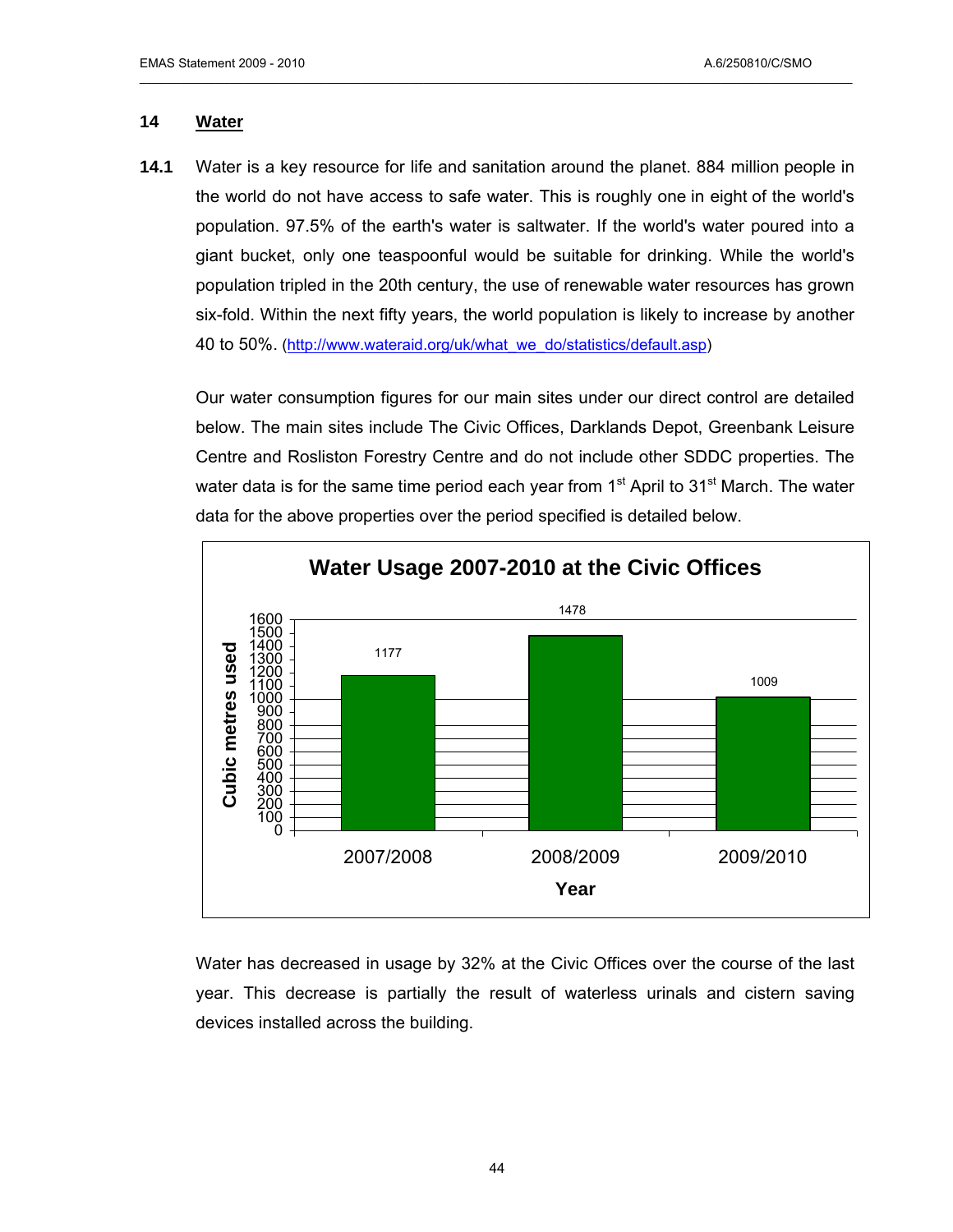

Water has decreased by 36% based on last year and by 23.5% since the scheme started. It is considered that this is the result of restroom water savings and improvement works carried out on the restroom facility. Data for 2009/2010 has been apportioned for the last quarter the billing does not comply directly with the dates.



Greenbank Leisure Centre increased water consumption over the same period by 11%.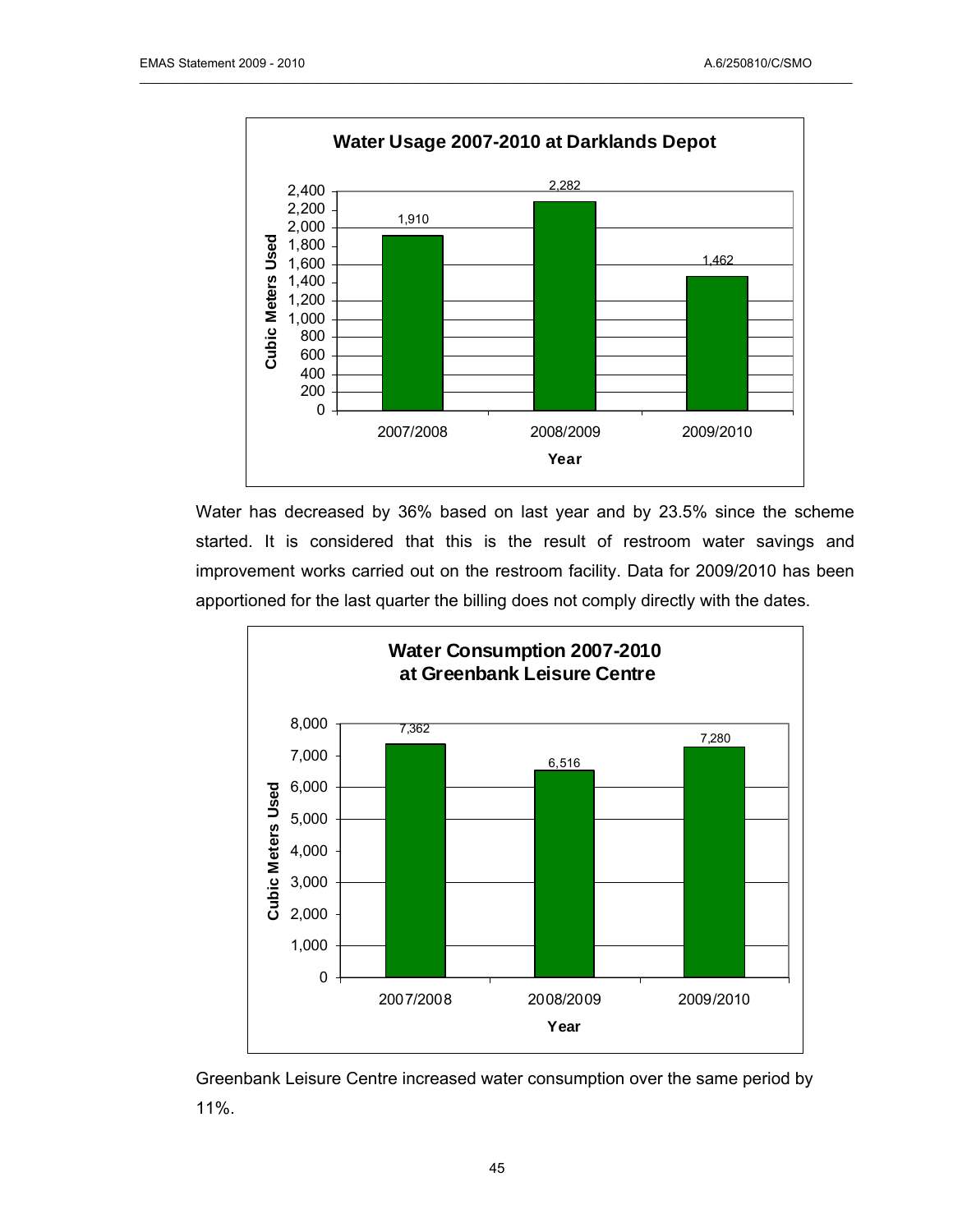

Rosliston Forestry Centre have reduced consumption by 23% but reduced overall by 72% since the scheme began.

Over the EMAS accredited site a total of 14,081 cubic metres of water was consumed in 2009/2010, which equates to 36.57 cubic metres per employee.

#### **14.2 Our Progress**

- 1 All urinals in the Civic Offices are now waterless
- 2 Cistern bags are being installed to reduce the flushing volume of the toilets on each flush by 1 litre.
- 3 The proposed new depot includes a grey water harvesting systems to reduce water consumption

#### **14.3 Moving into the Future we will…**

- $\checkmark$  Monitor water consumption.
- $\checkmark$  Assess whether improvements can be made at Greenbank Leisure Centre with regards to water efficiency.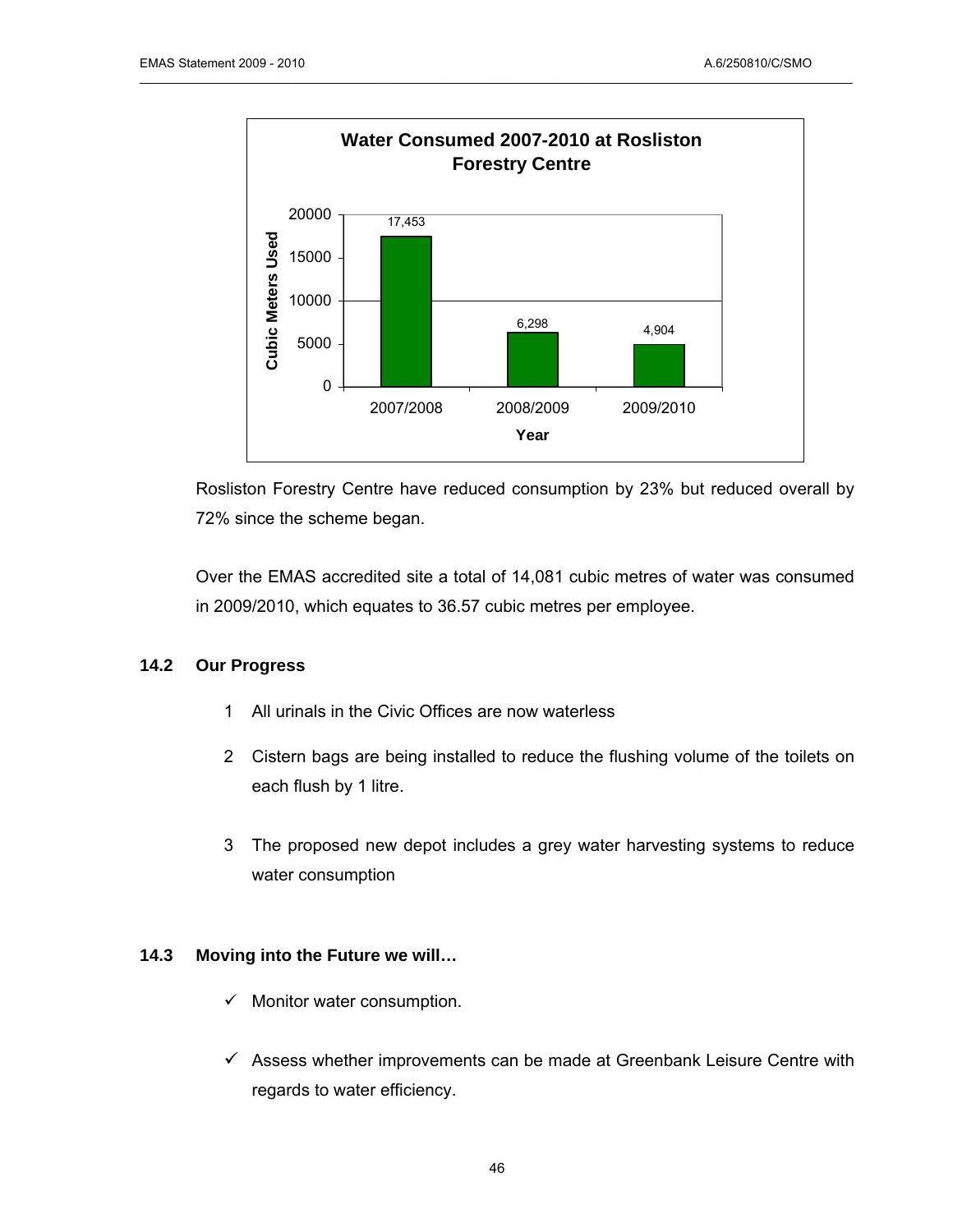#### **15 Education**

15.1 Educating people as to what the key issues facing our environment are is key to the ongoing improvement of our environmental performance and overall quality of the environment in which we live and work.

\_\_\_\_\_\_\_\_\_\_\_\_\_\_\_\_\_\_\_\_\_\_\_\_\_\_\_\_\_\_\_\_\_\_\_\_\_\_\_\_\_\_\_\_\_\_\_\_\_\_\_\_\_\_\_\_\_\_\_\_\_\_\_\_\_\_\_\_\_\_\_\_\_\_\_\_\_\_\_\_\_\_\_\_\_\_\_\_\_\_\_\_\_\_\_\_\_\_\_\_\_\_\_

The council is committed to providing general training to all staff and specialised training where necessary. The EMAS Officer meets with other authority representatives to discuss new ways to improve performance. In addition the council is part of a local business group working to improve business processes and performance.

The council also helps to educate young people and children through the activities of Rosliston Forestry Centres education and training program available at [http://www.roslistonforestrycentre.co.uk.](http://www.roslistonforestrycentre.co.uk/) The Environmental Education Project, based at the Centre, worked with around 95 school groups across the District, delivering sessions about the habitats and ecosystems, litter, and other environmental subjects during 2009-10. They also delivered 29 events for the general public and 4 for parish councils and environmental groups. These events enabled people to learn more about the environment through fun activities and practical training sessions. The team delivered sessions, which were linked to national initiatives like 'OPAL Explore Nature', BBC Breathing Places, International Dawn Chorus Day and Apple Day. Overall, the team worked with circa 3895 school pupils and approximately 2761 event participants at Rosliston Forestry Centre and other sites across the District. Their work was mentioned in the Times Educational Supplement in September.

#### 15.2 **Rosliston Forestry Centre** has also: -

- Been awarded Green Flag status for last two years. The Open Space quality mark recognised excellence in 8 areas including sustainability. The process involves submission of a management plan and site inspection by two independent auditors. More information about the Green Flag Award can be viewed on [http://www.greenflagaward.org.uk/award/](http://www.greenflagward.org.uk/award/)
- Wood fuel system in place to heat the main centre buildings
- Log burning stove in the restaurant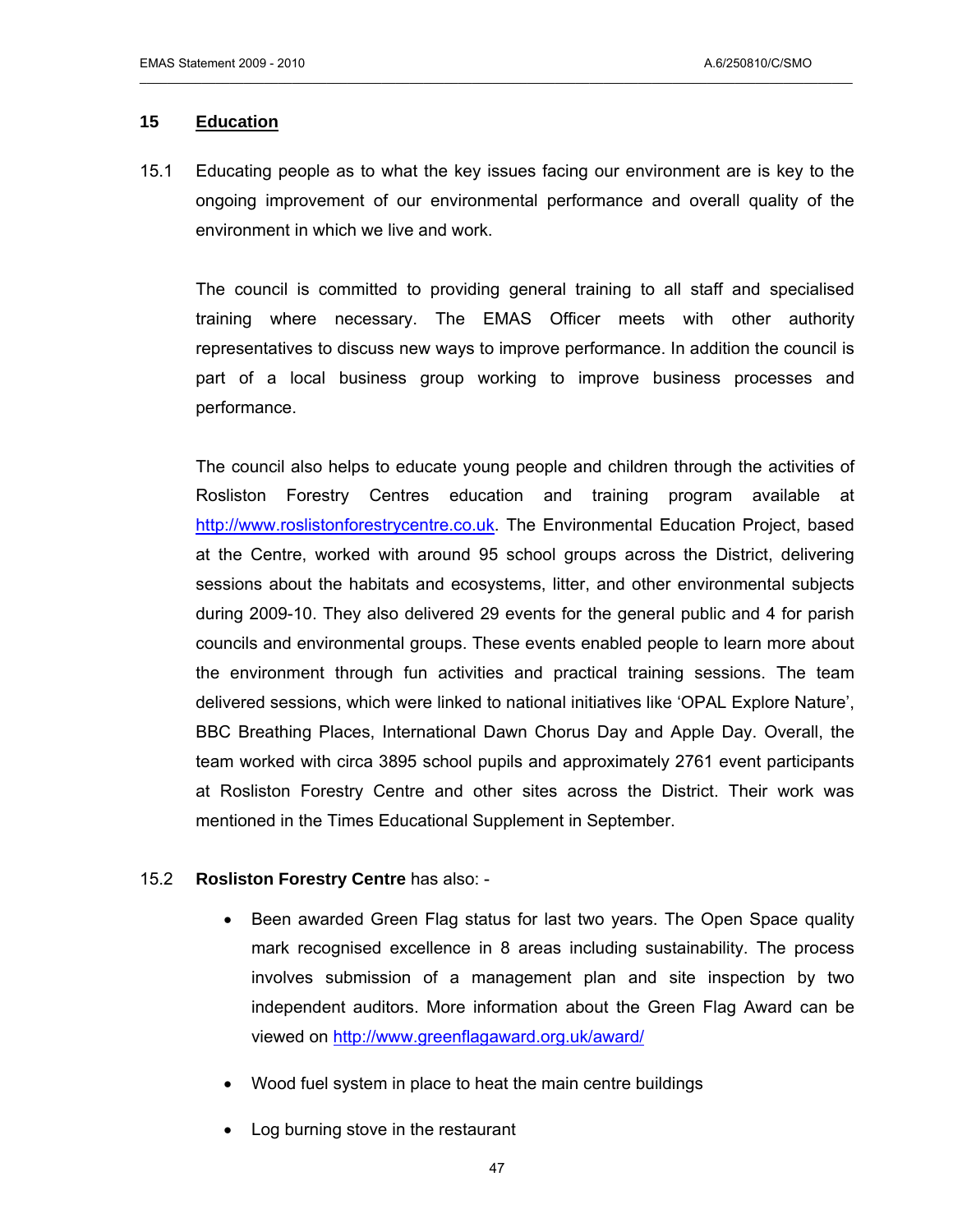• Full Conservation Plan in place for the centre completed by Forestry Commission

\_\_\_\_\_\_\_\_\_\_\_\_\_\_\_\_\_\_\_\_\_\_\_\_\_\_\_\_\_\_\_\_\_\_\_\_\_\_\_\_\_\_\_\_\_\_\_\_\_\_\_\_\_\_\_\_\_\_\_\_\_\_\_\_\_\_\_\_\_\_\_\_\_\_\_\_\_\_\_\_\_\_\_\_\_\_\_\_\_\_\_\_\_\_\_\_\_\_\_\_\_\_\_

• Future developments include wind turbine (feasibility study just been completed)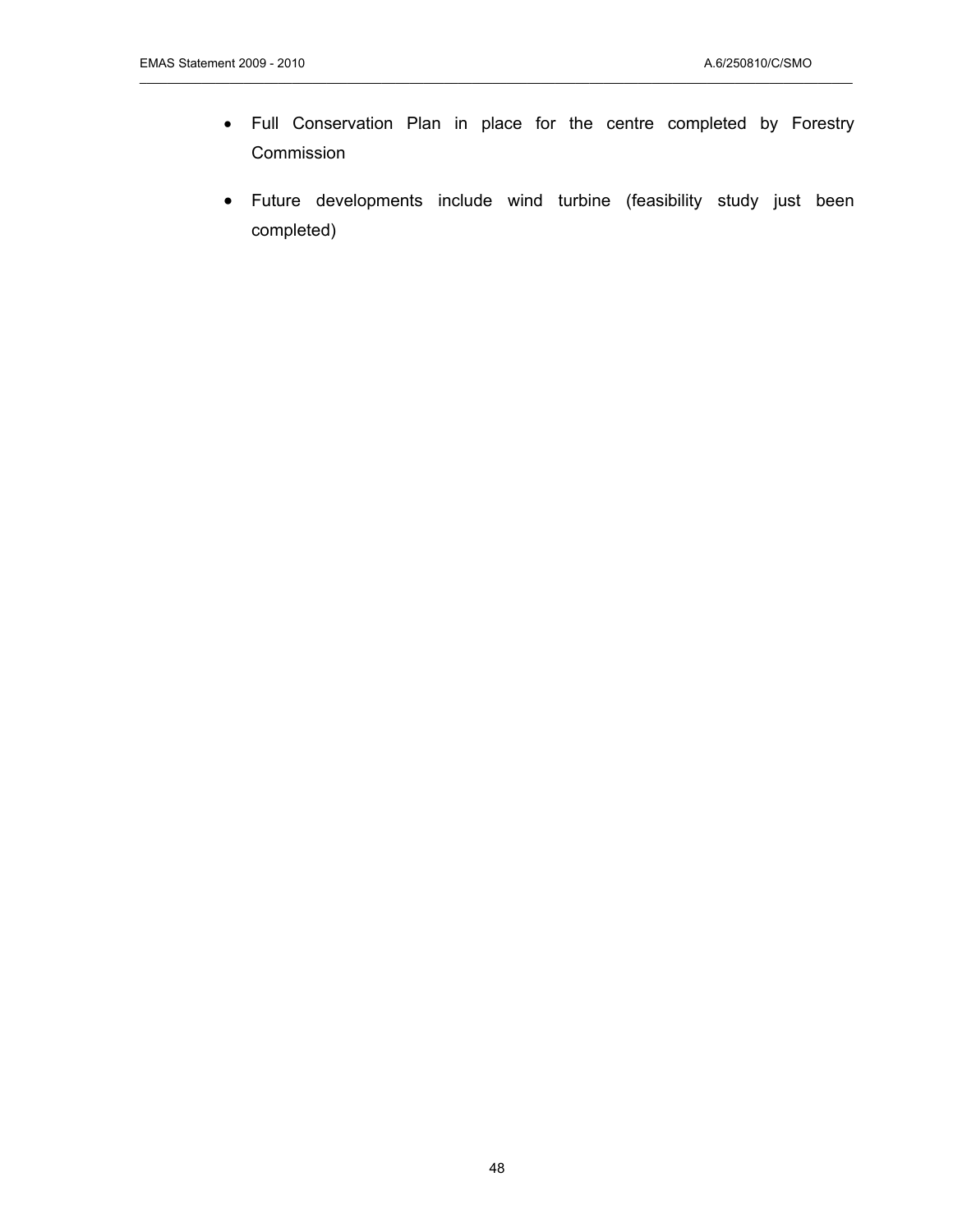#### **16 Legal and other requirements**

The Council has a legal register that is updated every 6 months. If there are any changes to environmental laws that are relevant to the Council's services the legal register for each individual service is updated with new the law and actioned accordingly.

\_\_\_\_\_\_\_\_\_\_\_\_\_\_\_\_\_\_\_\_\_\_\_\_\_\_\_\_\_\_\_\_\_\_\_\_\_\_\_\_\_\_\_\_\_\_\_\_\_\_\_\_\_\_\_\_\_\_\_\_\_\_\_\_\_\_\_\_\_\_\_\_\_\_\_\_\_\_\_\_\_\_\_\_\_\_\_\_\_\_\_\_\_\_\_\_\_\_\_\_\_\_\_

The Darklands Depot has consent to discharge of cleaning vehicles to the public foul water sewer. To meet the conditions set out in the consent to discharge, the interceptors at the depot are maintained and a checklist of the depot is completed every 2 weeks to examine if there are any environmental issues. No issues have been identified through this monitoring.

In addition to this fire evacuation and spill emergency procedures have been rehearsed and recorded to allow for a practise of an emergency situation.

There have been no legal breaches and no reports of environmental complaints or incidents since the Councils Environmental Management System has evolved.